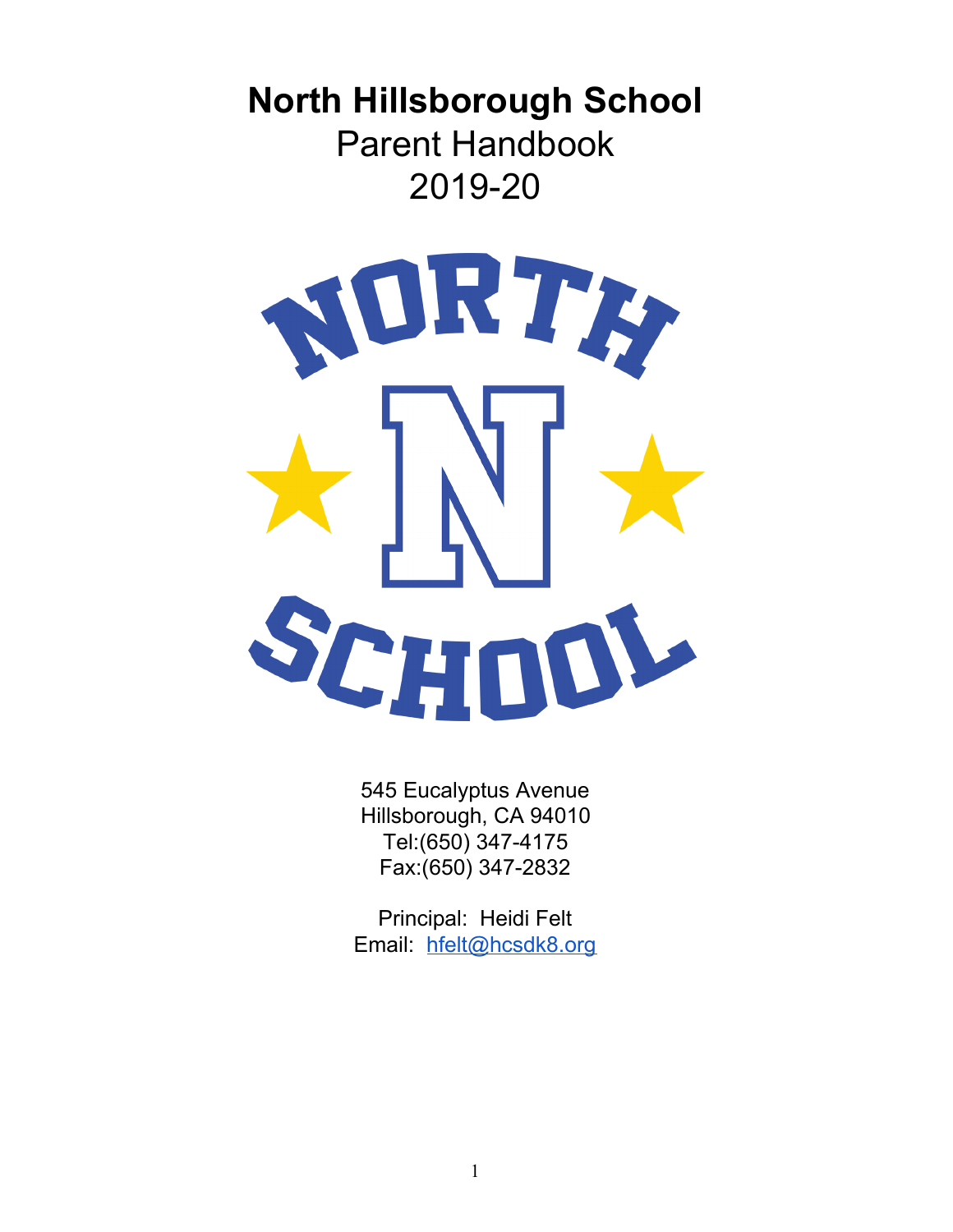### Table of Contents

| <b>Section 1:</b> | <b>Key Information</b>                              | 1       |
|-------------------|-----------------------------------------------------|---------|
|                   | Section 2: Hillsborough City School District (HCSD) | 9       |
| <b>Section 3:</b> | <b>Attendance</b>                                   | $12 \,$ |
|                   | Section 4: General Information                      | 15      |
|                   | <b>Section 5: Student Safety</b>                    | 21      |
| <b>Section 6:</b> | <b>Student Behavior</b>                             | 25      |
|                   | <b>Section 7: Instructional Program</b>             | 32      |
|                   | <b>Section 8: Student Assessment</b>                | 35      |
| <b>Section 9:</b> | <b>Communication</b>                                | 39      |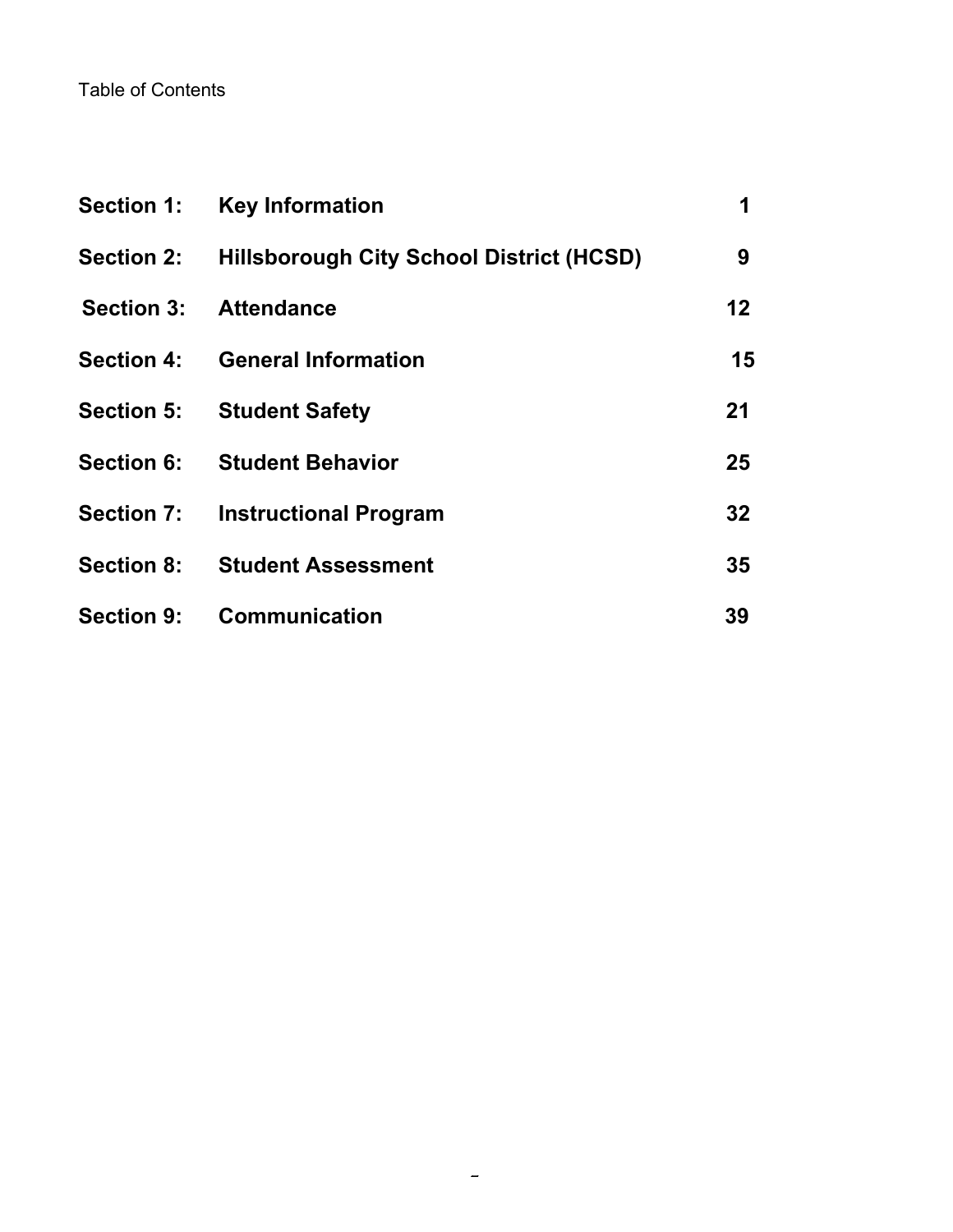# **Bell Schedule**

### **Regular Day (Monday, Tuesday, Wednesday, and Friday)**

| Grade   | <b>Warning</b><br><b>Bell</b> | <b>Start</b> | <b>AM Recess</b> | Lunch                  | Lunch<br><b>Recess</b> | <b>PM</b><br><b>Recess</b> | <b>Dismissal</b> |
|---------|-------------------------------|--------------|------------------|------------------------|------------------------|----------------------------|------------------|
| Early K | 8:25                          | 8:30         | 9:45-10:00       | 12:00-12:20            | 12:20-12:40            | N/A                        | 1:15             |
| Late K  | N/A                           | 10:00        | N/A              | 12:00-12:20            | 12:20-12:40            | 1:45-2:00                  | 2:45             |
|         | 8:25                          | 8:30         | 9:45-10:00       | 12:00-12:20            | 12:20-12:40            | 1:45-2:00                  | 2:50             |
|         | 8:25                          | 8:30         | 9:45-10:00       | 12:00-12:20            | 12:20-12:40            | 1:45-2:00                  | 2:50             |
| Grade   | <b>Warning</b><br><b>Bell</b> | <b>Start</b> | <b>AM Recess</b> | Lunch<br><b>Recess</b> | Lunch                  | <b>PM</b><br><b>Recess</b> | <b>Dismissal</b> |
| 3       | 8:25                          | 8:30         | 9:45-10:00       | 12:00-12:20            | 12:20-12:40            | 1:45-2:00                  | 3:00             |
| 4       | 8:25                          | 8:30         | 9:45-10:00       | 12:00-12:20            | 12:20-12:40            | N/A                        | 3:00             |
| 5       | 8:25                          | 8:30         | 9:45-10:00       | 12:00-12:20            | 12:20-12:40            | N/A                        | 3:00             |

### **Minimum Day (Thursdays and Parent Conferences)**

| Grade   | <b>Warning</b><br><b>Bell</b> | <b>Start</b> | <b>AM Recess</b> | Lunch                  | Lunch<br><b>Recess</b> | <b>PM</b><br><b>Recess</b> | <b>Dismissal</b> |
|---------|-------------------------------|--------------|------------------|------------------------|------------------------|----------------------------|------------------|
| Early K | 8:25                          | 8:30         | 9:45-10:00       | 12:00-12:20            | 12:20-12:40            | N/A                        | 1:15             |
| Late K  | 8:25                          | 8:30         | 9:45-10:00       | 12:00-12:20            | 12:20-12:40            | N/A                        | 1:15             |
|         | 8:25                          | 8:30         | 9:45-10:00       | 12:00-12:20            | 12:20-12:40            | N/A                        | 1:15             |
|         | 8:25                          | 8:30         | 9:45-10:00       | 12:00-12:20            | 12:20-12:40            | N/A                        | 1:15             |
| Grade   | <b>Warning</b><br>Bell        | <b>Start</b> | <b>AM Recess</b> | Lunch<br><b>Recess</b> | Lunch                  | <b>PM</b><br><b>Recess</b> | <b>Dismissal</b> |
| 3       | 8:25                          | 8:30         | 9:45-10:00       | 12:00-12:20            | 12:20-12:40            | N/A                        | 1:30             |
| 4       | 8:25                          | 8:30         | 9:45-10:00       | 12:00-12:20            | 12:20-12:40            | N/A                        | 1:30             |
| 5       | 8:25                          | 8:30         | 9:45-10:00       | 12:00-12:20            | 12:20-12:40            | N/A                        | 1:30             |

#### **Preschool and Pre-K**

| <b>North</b><br><b>Hillsborough</b> | <b>Days</b>    | <b>Start</b> | <b>Dismissal</b> |  |
|-------------------------------------|----------------|--------------|------------------|--|
| Preschool                           | M, T, W, Th, F | 8:30         | 11:00            |  |
| Pre-Kindergarten                    | M, T, W, Th, F | 11:45        | 3:15             |  |

### **MORNING ARRIVAL**

Students should arrive at school **no earlier than 8:10 a.m.** Please use the lower school circle drive for drop-off. Supervision is **not** available before 8:10 a.m. Parents may only supervise their own children if arriving before school supervision begins. There is a warning bell that rings at 8:25 a.m. Students should be in their classrooms by 8:30 a.m. Note: K Late Start students can be dropped off at 9:45 and join in the AM recess.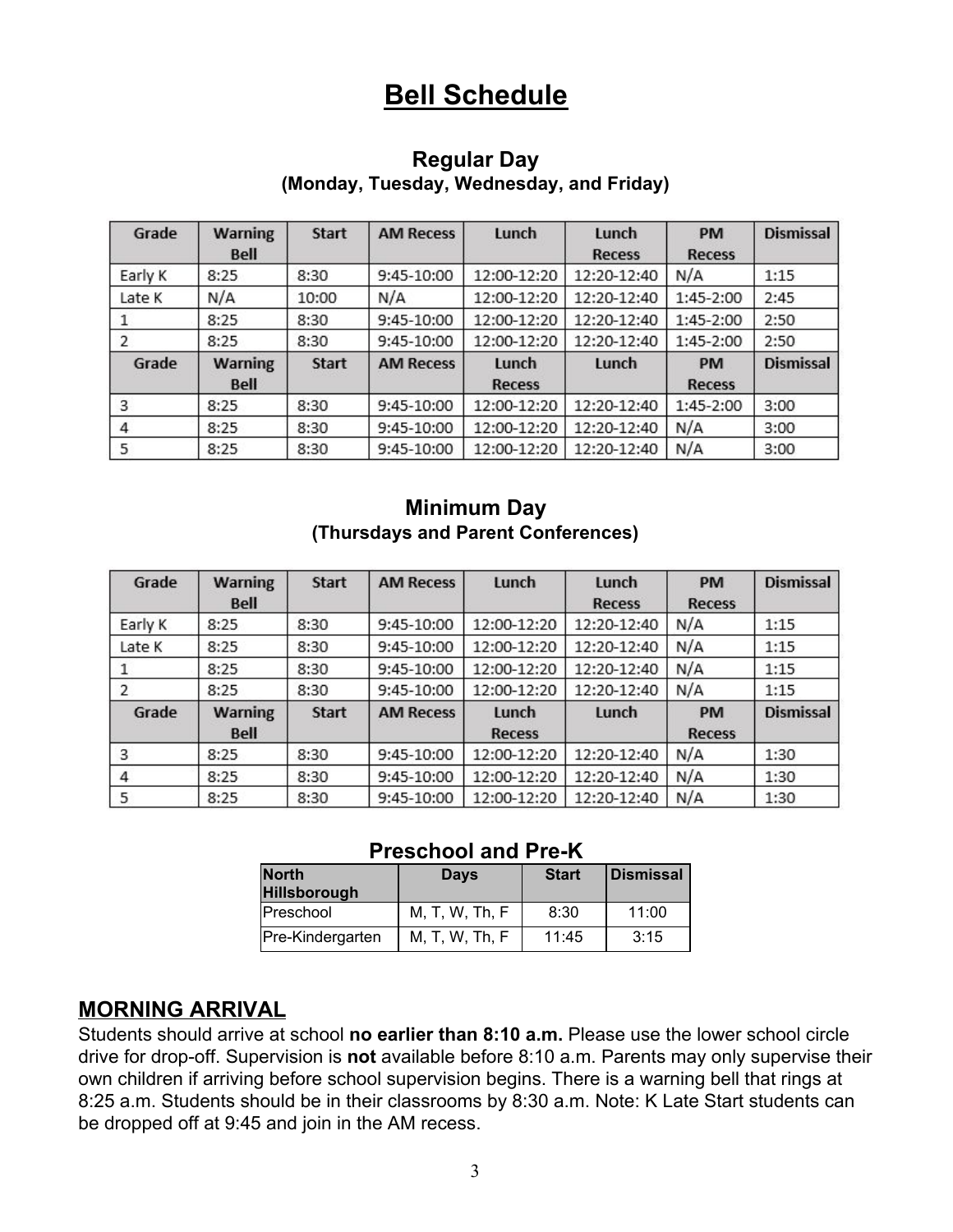# **AFTERNOON DISMISSAL**

Students should be picked up **promptly** upon their dismissal from class. Please do not arrive early for your students pick-up, as it will cause traffic congestion. All K-2 students should be picked up at 1:15 p.m. on Thursdays; all grade 3-5 students should be picked up at 1:30 p.m. on Thursdays. **Please note: Crocker students do not make their way down to North until 3:30pm and North students MUST be picked up by 3:15pm.**

## **EARLY START AND LATE START ASSIGNMENTS**

There is an early start and late start schedule for Kindergarten students at North, so that the students are able to have some valuable small group instructional time with the teacher. Kindergarten students are assessed in literacy and math in August before school starts. Sign-up information for these assessments will be available after Kindergarten Roundup in May. The Kindergarten teachers use the results of the assessments to help them balance the students in classes. Families may request a particular start time, however the top priority is to create balanced classes in order to create a good learning environment for all students. Each year there are more requests for a particular time slot than there are slots available, so we apologize in advance if we are unable to accommodate a request. Start times are finalized just before school starts and families are notified by email with their child's start time.

| Role                                      | <b>Name</b>                          | Ext. | Outside<br># | Email                                  |
|-------------------------------------------|--------------------------------------|------|--------------|----------------------------------------|
| <b>Principal</b>                          | Ms. Heidi Felt                       | 420  | 548 4320     | hfelt@hcsdk8.org                       |
| <b>Administrative</b><br><b>Assistant</b> | <b>Mrs. Stacy Ratekin</b>            | 0    | 347-4175     | sratekin@hcsdk8.org                    |
| Custodian                                 | Mr. Hugo Ludena                      | 456  | 347-4175     | hlludenaramirez@hcsdk8.org             |
| <b>Learning Center</b>                    | <b>Mrs. Alice Bobel</b>              | 446  | 548-4346     | abobel@hcsdk8.org<br>llubin@hcsdk8.org |
| Kindergarten                              | Mrs. Danielle Raffo                  | 423  | 548-4323     | draffo@hcsdk8.org                      |
| Kindergarten                              | <b>Mrs. Christian Horn</b>           | 439  | 548-4339     | chorn@hcsdk8.org                       |
| <b>OT</b>                                 | <b>Miss Wendy</b><br><b>Nicklaus</b> | 424  | 548-4324     | wnicklaus@hcsdk8.org                   |
| <b>Spanish</b>                            | <b>Miss Sarah Norris</b>             | 453  | 548-4324     | snorris@hcsdk8.org                     |

# **North Staff Contact Information**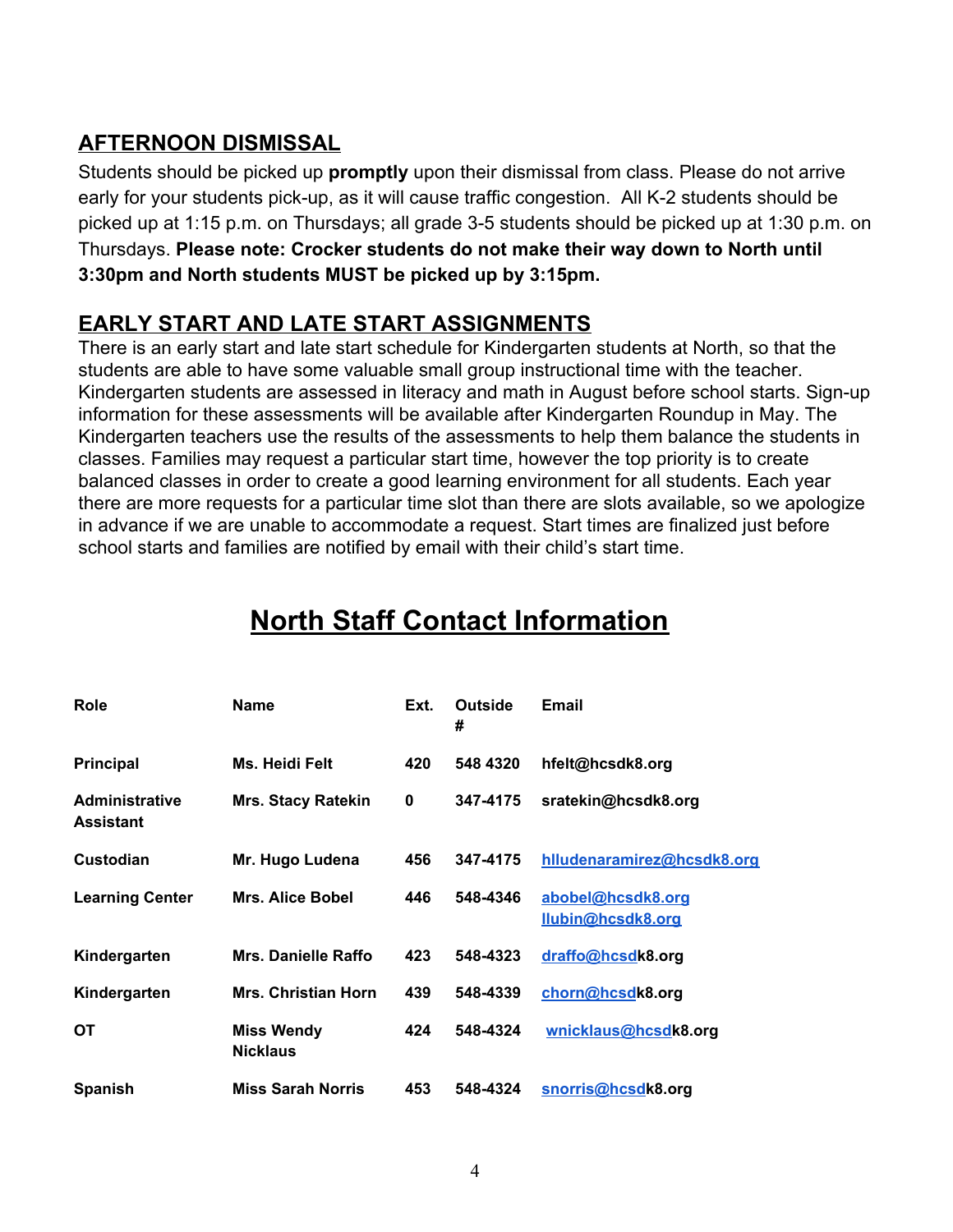| Grade 1                             | Mrs. Quinn<br><b>Devine/Miss Remy</b><br><b>Herfert</b> | 443 | 548-4343 | gdevine@hcsdk8.org<br>rherfert@hcsdk8.org                        |
|-------------------------------------|---------------------------------------------------------|-----|----------|------------------------------------------------------------------|
| Grade 1                             | <b>Mrs. Elana Romero</b>                                | 428 | 548-4328 | eromero@hcsdk8.org<br><b>Caitlin Orwin</b><br>corwin@hcsdk8.org  |
| Grade 2                             | <b>Mrs. Carol Gutierrez</b>                             | 427 | 548-4327 | cqutierrez@hcsdk8.org                                            |
| Grade 2                             | Mrs. Naomi Miluski                                      | 437 | 548-4337 | nmiluski@hcsdk8.org<br><b>Madison Bluhm</b><br>mbluhm@hcsdk8.org |
| Grade 3                             | <b>Mrs.Tori Kaufman</b>                                 | 436 | 548-4336 | tkaufman@hcsdk8.org                                              |
| Grade 4                             | Mrs. Jessica<br><b>Quan-Crabtree</b>                    | 430 | 548-4330 | jquan@hcsdk8.org                                                 |
| Grade 3                             | <b>Ms. Katie Jones</b>                                  | 438 | 548-4338 | kjones@hcsdk8.org                                                |
| Grade 4                             | Mrs. Megan Borella                                      | 429 | 548-4329 | mborella@hcsdk8.org<br>smorganstern@hcsdk8.org                   |
| Grade 4                             | Ms. Rosemary<br><b>Varlese</b>                          | 428 | 548-4351 | rvarlese@hcsdk8.org                                              |
| Grades <sub>5</sub>                 | <b>Ms. Adrienne Hwee</b>                                | 448 | 548-4348 | ahwee@hcsdk8.org                                                 |
| Grade 5                             | Mr. Bradley<br><b>Chamblin</b>                          | 453 | 548-4353 | bchamblin@hcsdk8.org                                             |
| <b>Counselor</b>                    | <b>Mrs. Elizabeth Miller</b>                            | 422 | 548-4322 | emiller@hcsdk8.org                                               |
| <b>Psychologist</b>                 | Mr. Jason Krienke                                       | 444 | 548-4344 | jkrienke@hcsdk8.org                                              |
| <b>HCSD Technology</b>              | <b>Tracy Dennis</b>                                     |     |          | tdennis@hcsdk8.org                                               |
| <b>HCSD Behaviorist</b>             | <b>Nicole Narlock</b>                                   |     | 548-4324 | nnarlock@hcsdk8.org                                              |
| Librarian                           | Ms. Sue Morgan                                          | 431 | 548-4331 | smorgan@hcsdk8.org                                               |
| I Lab                               | Laurin Henry, LTS                                       | 435 | 548-4335 | Ihenry@hcsdk8.org                                                |
| <b>Physical</b><br><b>Education</b> | Mr. Christopher<br><b>Flores</b>                        | 442 | 548-4342 | cflores@hcsdk8.org                                               |
| Preschool/Pre-K                     | <b>Mrs. Marcia True</b>                                 | 482 | 548-4582 | northhillspresch@comcast.net                                     |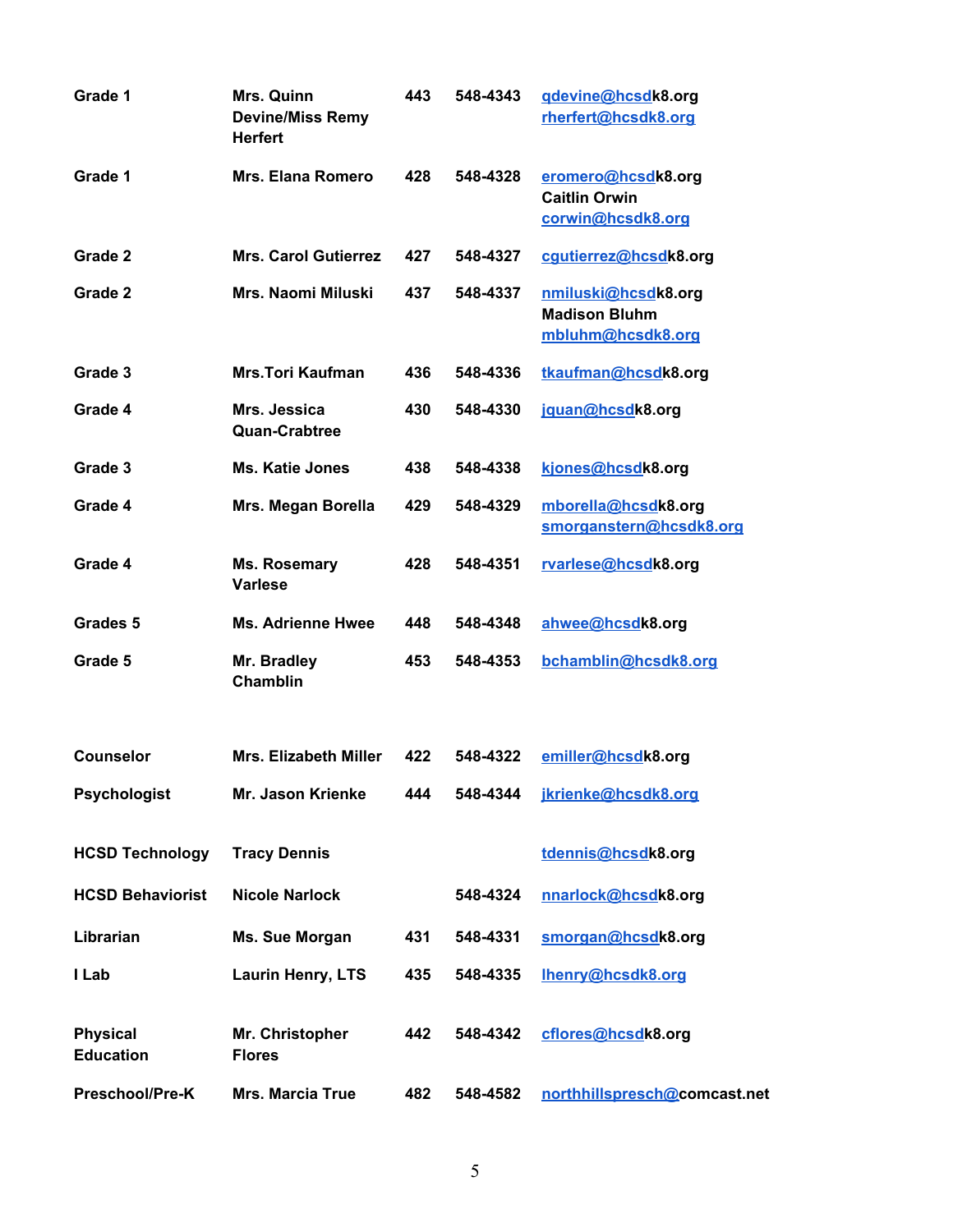| <b>Reading Teacher</b>                  | Mrs. Jacqueline<br><b>Marques</b>                         | 450 | 548-4350 | jmarques@hcsdk8.org                                                       |
|-----------------------------------------|-----------------------------------------------------------|-----|----------|---------------------------------------------------------------------------|
| <b>Resource</b><br><b>Specialist</b>    | Mrs. Caroline<br><b>Moberg</b>                            | 434 | 548-4334 | cmoberg@hcsdk8.org                                                        |
| <b>Speech</b><br>Pathologist            | <b>Ms. Kirsteen Keller</b>                                | 441 | 548-4341 | kkeller@hcsdk8.org                                                        |
| <b>Adaptive PE</b>                      | <b>Mrs. Nicki Fitzgerald</b>                              |     |          | nfitzgerald@hcsdk8.org                                                    |
| <b>Vocal Music</b>                      | <b>Mrs. Beth Miller</b>                                   | 449 | 548-4349 | bdmiller@hcsdk8.org                                                       |
| <b>Preschool Asst</b><br><b>Teacher</b> | <b>Claire Sanborn</b>                                     |     |          |                                                                           |
| <b>Paraeducators</b>                    |                                                           |     |          | Cathy Chan, Trevor Brown, Susan Presotto, Yolanda Mendoza, Joanne Sarris, |
|                                         | <b>Cyrell Kennedy, Julie Butcher and Lorraine Maguire</b> |     |          |                                                                           |
| <b>Behavior</b>                         |                                                           |     |          |                                                                           |
| Therapists -                            | <b>Laura Koon and</b>                                     |     |          |                                                                           |
| LC                                      | <b>Abigail Fuentes</b><br><b>Dee Mooring</b>              |     |          |                                                                           |
| <b>Tony Giacomazzi</b>                  | <b>Director HCSD Recreation</b><br>TonyG@hcsd.k12.ca.us   |     |          |                                                                           |
| Vicki Casella                           | <b>Bridge School</b><br><b>Executive Director</b>         |     |          |                                                                           |

# **School Site Council**

The primary purpose of the School Site Council is reviewing and updating the Single Plan for Student Achievement (SPSA), which aligns to the district and school goals. Site Council meets once a month throughout the year, and meetings are open to the North School community. The Council is composed of the principal, four staff members, and five parents. Parent members serve two-year terms, with (usually) two or three of the positions becoming vacant at the end of the school year.

The Purpose of the School Site Council Shall Be:

- A. Develop and recommend the Single Plan for Student Achievement ("SPSA").
- B. Have ongoing responsibility to review, with the principal and teachers, the implementation of the SPSA and to assess periodically the effectiveness of the program.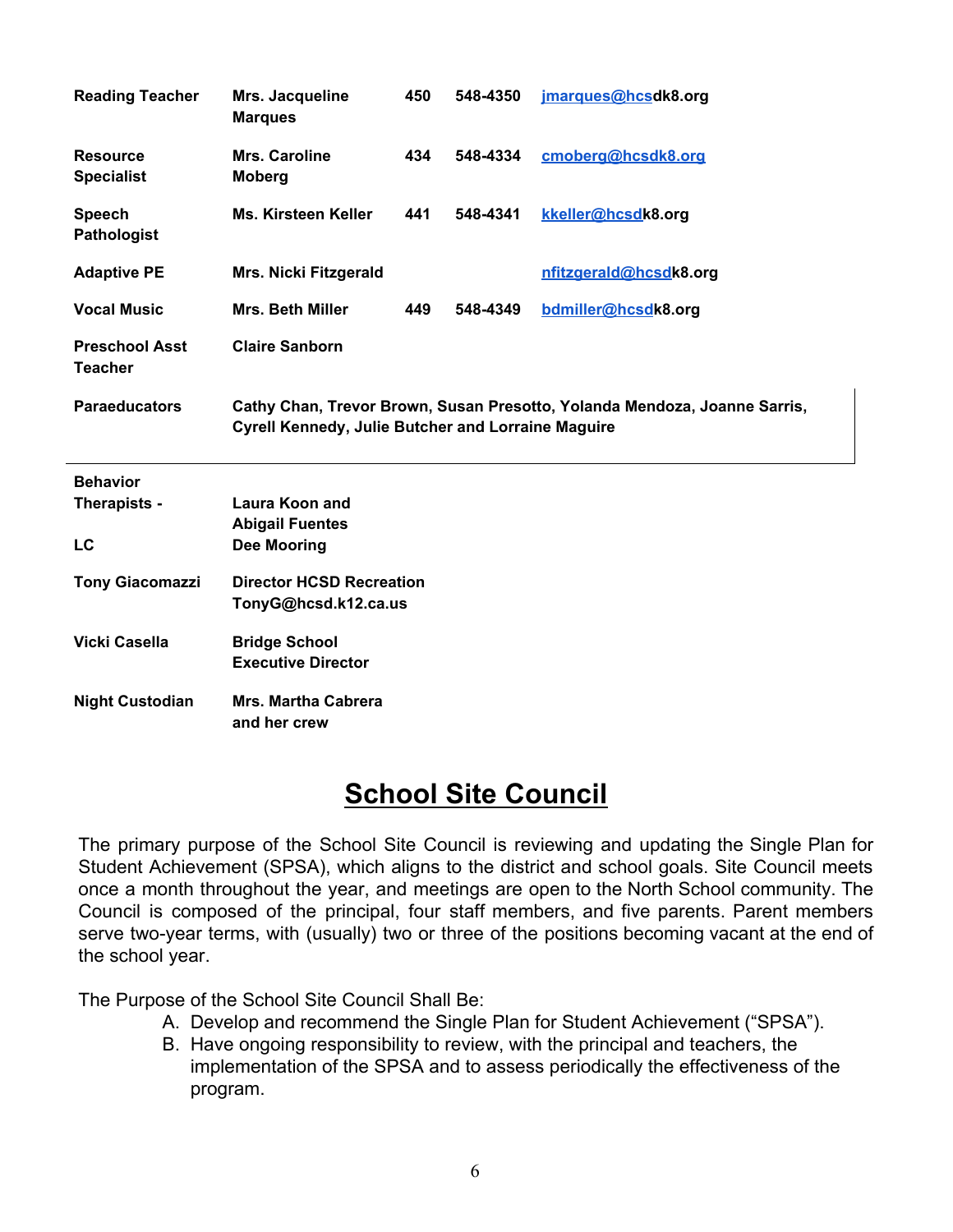- C. Annually review the SPSA, establish a new school improvement budget consistent with the SPSA and Education Code and, if necessary, make modifications to the SPSA to reflect changing improvement needs and priorities.
- D. Take other actions as required by the Education Code.

### **Members**

### **Parents**

- Laura Hansen Chair
- Bonnie Feldman-Secretary
- Julie Ann Dougery
- Kim Oliff
- Jennifer Nissenberg

# **Staff**

Heidi Felt, Principal Remy Herfert, Teacher Bradley Chamblin, Teacher Elizabeth Miller, Counselor Caroline Moberg, RSP Teacher

# **NORTH SCHOOL SITE PROFILE**

# **2019-20 HCSD GOALS**



North Hillsborough School is one of three elementary schools located in suburban Hillsborough, California with about 10,000 inhabitants. The school serves a student population of about 306 students who come from a higher-income background. About 59% of the students are White, 27% are Asian, 10% percent are two or more races, four percent are Hispanic. In addition, approximately four percent of the students are English Learners and about nine percent are in a special education program.

North Hillsborough houses 13 General Education Classrooms as well as an Innovation Lab, Multi-Purpose Room, Library, Teacher Staff Room, Resource Room, School Psychologist office, Main office/Principal office, Music room, Mindfulness Room, Behavioral and Occupational Therapy office, Counselor office, world language classroom, speech and language office,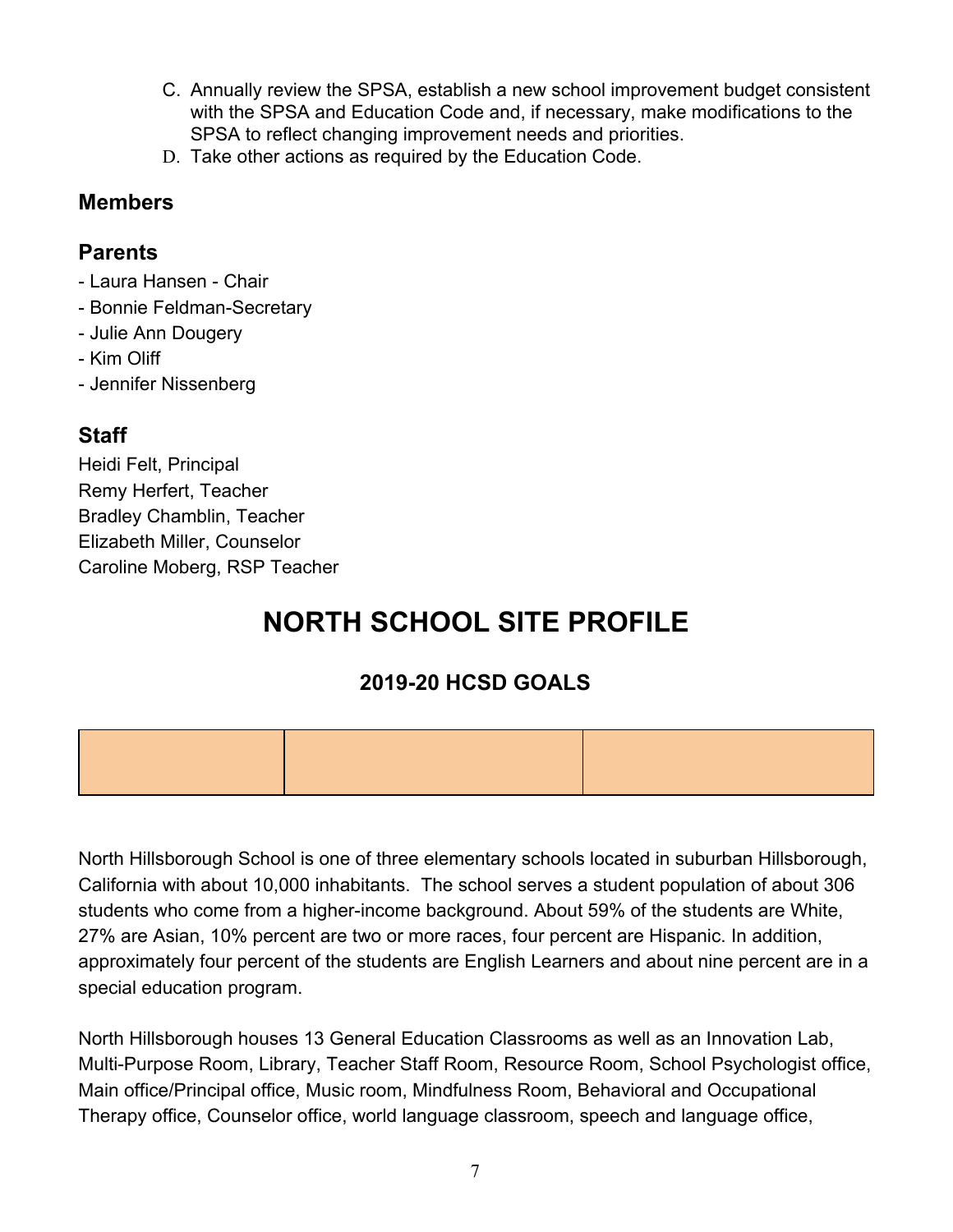physical education, Flex Lab and an adaptive PE program. In addition, our Hillsborough Recreation Department provides a Preschool/Pre-K program serving students ages 3 through 5, a robust instrumental music program and a number of before and after-school enrichment programs (athletic, science, STEM, art, yoga, cooking, debate and workshop education) to our North site. Over the past decade, Recently, North received a California Distinguished School Award for 2017-18.

All of the regular classroom teachers are fully certified. There is also a Learning Center class. In addition, North also has a full time librarian, full time music teacher, 90% PE teacher, full time innovation lab teacher, full time Resource Specialist, full time counselor, 1.0 reading specialist and full time speech therapist. The school shares a Spanish teacher (teaching 3rd - 5th) with the two other schools. An occupational therapist and school psychologist are shared with one of the other elementary schools. Additionally, our schools share one full time behaviorist currently serving the Learning Center.

The curriculum at North is aligned to the Common Core State Standards. In the area of literacy, the school uses Benchmark Advance and Units of Study for Teaching Reading for reading and Units of Study for Teaching Writing by Lucy Calkins for writing. This curriculum stems from the principles of Balanced Literacy: shared reading, guided reading, independent reading, shared writing, independent writing, guided writing, phonics, and word work. For math, Math Expressions is in its third year of implementation. FOSS (supplemented by Mystery Science) continues to be implemented as the school's science curriculum and Scott Foresman for social studies. In addition, North has a variety of service learning programs that empower the students to make a positive impact in their community. This year's theme is the environment. Each grade takes on a service learning program that is related to the theme and integrates the program into the school curriculum. Some examples include Hidden Villa Waste Program, Marker Recycling, Semester at Sea trip to the Pacific Gyre, and Arcade Game Design with Bridge School and Learning Center students. All School programs include Change for Change where students do chores to raise funds for an organization that relates to the annual theme. Change for Change happens for two weeks in the winter and includes an all school assembly, a family movie night, and a design thinking after school program. There are also opportunities for families to engage in service learning programs after school such as San Francisco Food Bank, Project Night Night, a beach clean up and working at Harvest Garden for local food insecure families.

Parent participation is an integral part of the North school community. Parents participate in and outside the classroom by leading committees, organizing school events like the Book Fair, and volunteering hours in the library, in the school cafeteria, during recess, and during classroom instruction such as Art in Action and Semester at Sea as well as during after school events such as the STEAM Fair, Fun Run, and service learning projects. The school's Parent Executive Board oversees most of this process and collaborates with the principal throughout the year to develop a deep partnership between parents and staff.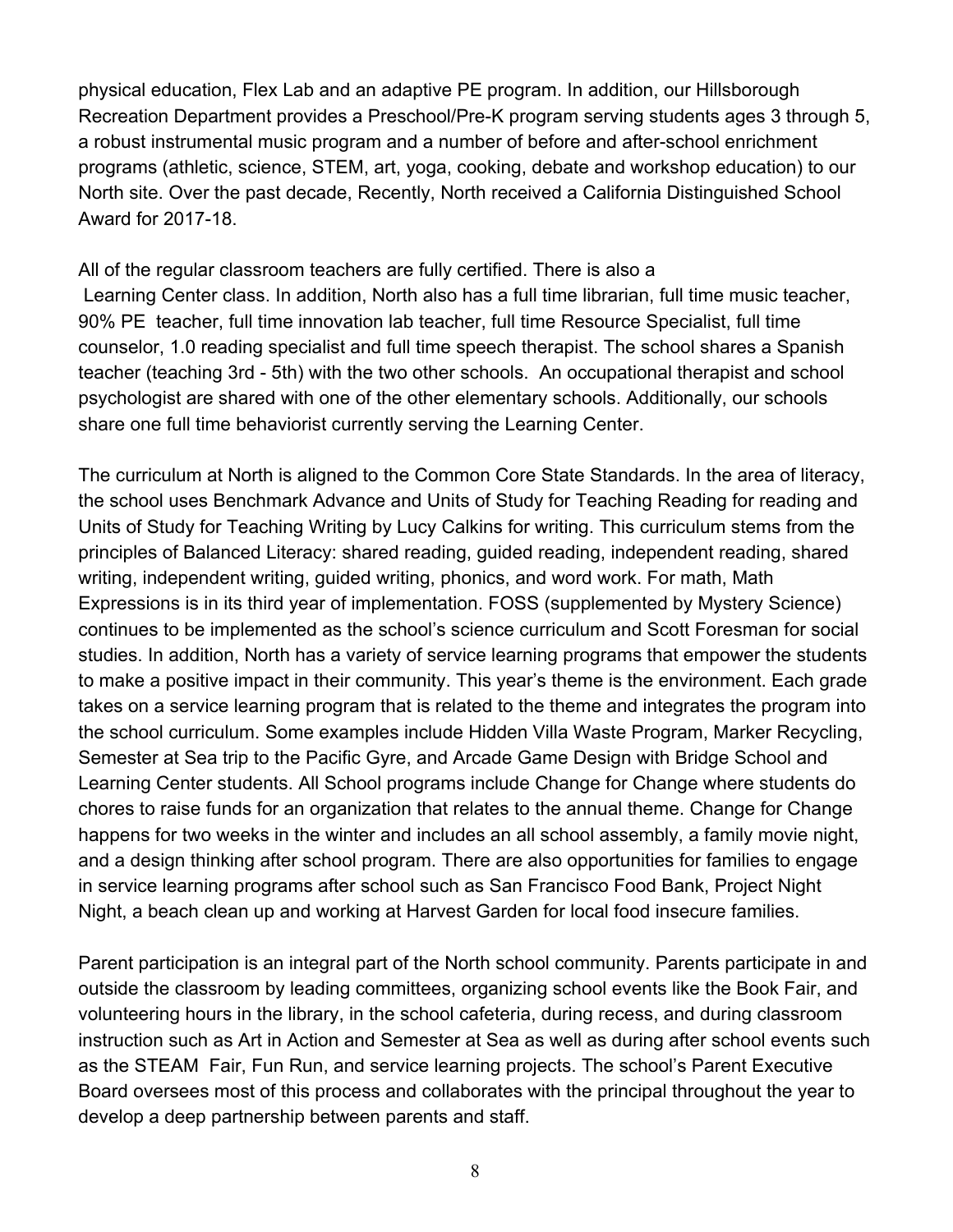#### **Academic Programs:**

**Content Area Curriculum Assessments**

Reading Benchmark Advance Lexia-RAPID Pilot Fountas & Pinnell, CAASPP

**Writing** 

Teachers College Reading and Writing Project (TCRWP) Units of Study for Teaching Writing TCRWP Writing Assessment, CAASPP

Math Math Expressions Math Expressions Assessment, CAASPP

Science FOSS Curriculum Mystery Science NGSS- Individualized Annual STEAM Fair California Science Test (CAST)

Social Studies Scott Foresman No test

#### **Curriculum**

Differentiating instruction for student success is an area of focus at North School. Professional development in this area continues to be a priority. We respect each child as an individual and believe that each child can achieve mastery of our high standards curriculum. We provide direct instruction of the basic skills, and enriching learning through highly motivating, hands-on activities. Cooperative and individualized instruction strategies ensure that every child is successful. We stress reading, writing, oral language, art, mathematics, and computer skills across all subject areas. We offer strong programs in the visual arts, physical education, library & media skills, Spanish (grades 4 & 5), and vocal and instrumental music.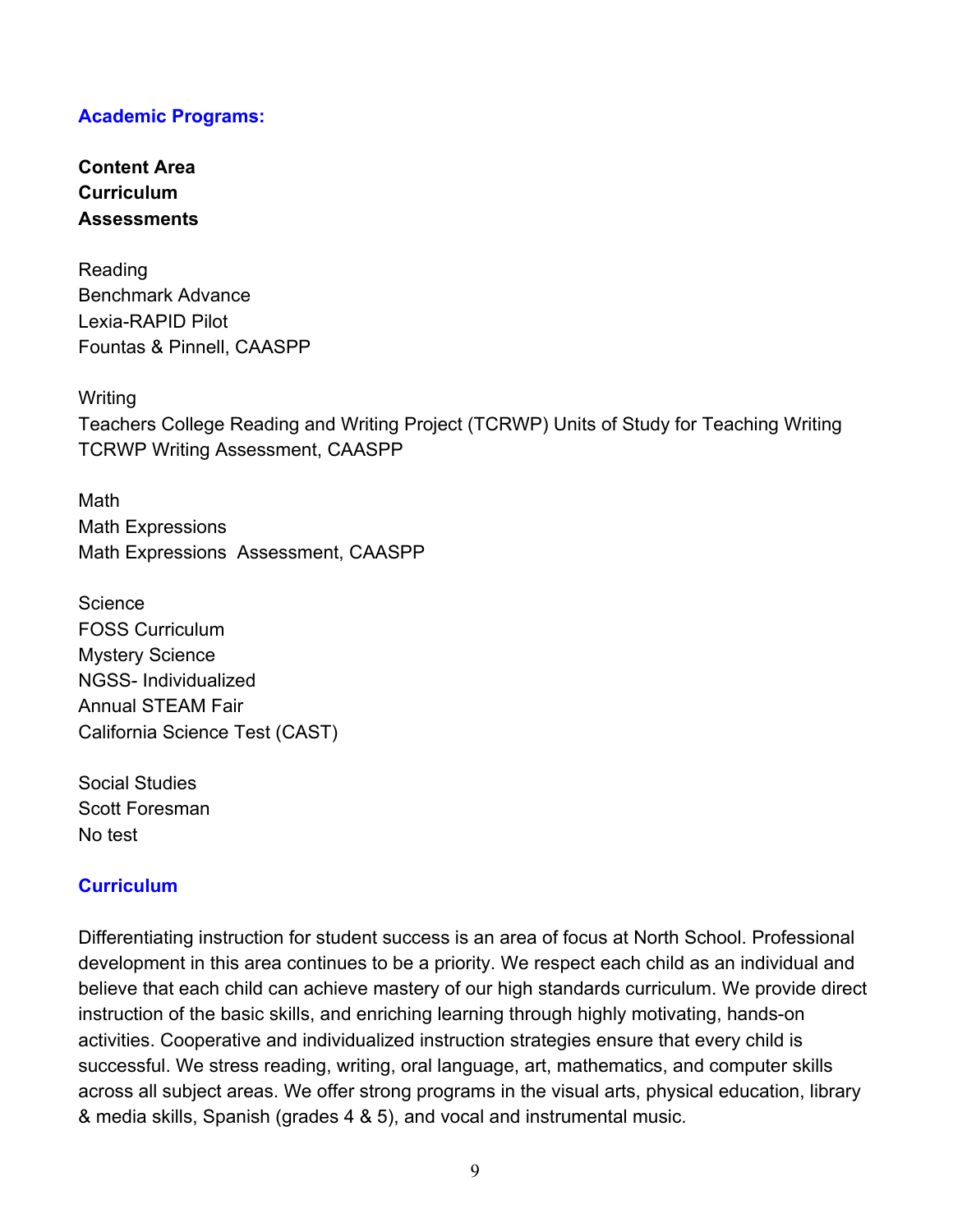#### **Gifted Students**

The current HCSD criteria for a student to be considered gifted is for a student to either: 1) score in the 98th or 99th %tile on the OLSAT-8 (Otis-Lennon School Ability Test)-which is given to all Kindergarten and 2nd grade students, or 2) obtaining and sharing private cognitive testing that shows tests results greater than or equal to 98th%-tile.

North School schedules fall gifted conferences with a students' parents, teacher, the school counselor and the principal to discuss a variety of ways to support and extend an identified gifted students social-emotional and academic development.

#### **Social Emotional Learning**

Curriculum developed and implemented by the District's counselors and teachers support students' social-emotional and academic well-being. Character education reinforces healthy relationships among students and staff. Elements of mindfulness and design thinking have also been introduced and are practiced in classrooms. These resources complement the Common Core State Standards by bringing depth and breadth into classrooms and supporting emotional and academic goals for each student. Our school counselor provides opportunities to connect with parents to discuss grade level issues and child development.

Our full-time counselor works with students to help develop a greater understanding of what it is to live in a community. The school counselor supports the emotional and social growth of the students as they develop through their elementary school years. In addition, the school counselor supports staff integration of social/emotional development lessons in the classroom. She schedules these with the classroom teacher.

Our counselor offers lunch meetings with groups of students to support friendships and/or social development. This year, our counselor created "Reading with Rhett (our Learning Center Service Dog) to support those with reading interests and needs. Our counselor educates and facilitates a group of students who become Peacekeepers. This group of students attend recess on the primary yard to help supervise students and assist in facilitating conflict resolution talks between primary grade students. The counselor also meets with parents individually and at group meetings. She is accessible and works in concert with the principal to bring the best environment to North students.

The counselor has implemented all elements of the Kimochis one of our schools social emotional learning curriculum throughout K-5th grades. Kimochis curriculum is based on the five core competencies of CASEL and helps reinforce the HCSD Essential Outcomes. The counselor schedules provides Kindergarten- 5th grade to support Kimochis as well as other social emotional strategies. Additionally, our counselor teaches and mentors a group of 5th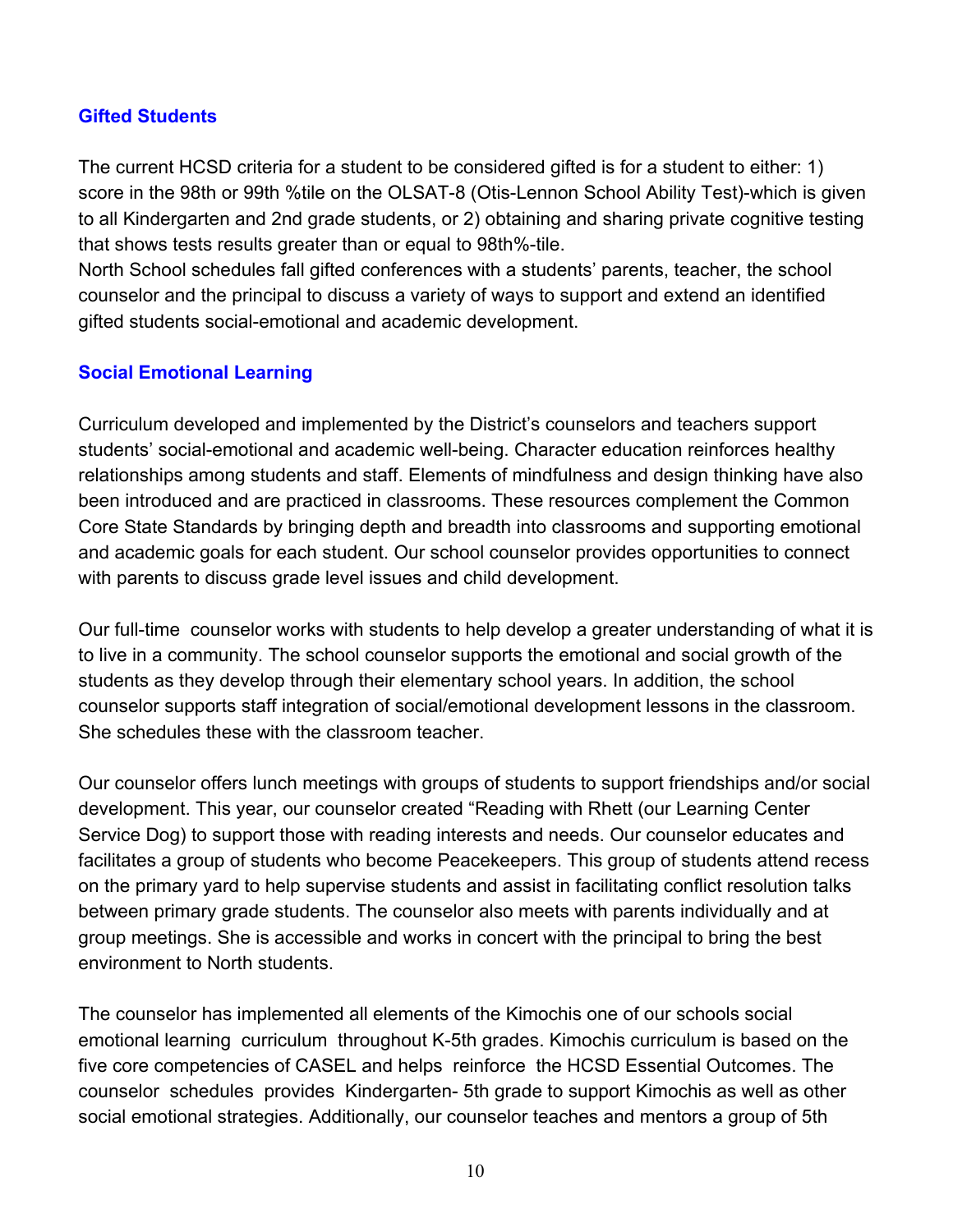grade student leaders who make up our Character Team. The Character team creates and performs six assembly skits aligned with our Essential Outcomes as well as the six articles in our North Constitution.

### **School Climate**

We strive to maintain a warm and nurturing school atmosphere, where respect and support among students, staff, and parents is evident. The staff and parents of North School work hard to encourage personal and social growth. North School created and adopted a school wide constitution of six articles aligned with our HSCD essential outcomes. In addition, staff members have begun to learn and implement elements of the Responsive Classroom approach to support balancing student academic development and social/emotional growth.

The Essential Outcomes are not just for students. The entire North adult community strives to model the Essential Outcomes each day. We employ a variety of methods to support our efforts in teaching children how to reach the Essential Outcomes. The staff has embraced the Responsive Classroom curriculum and Kimochis as a way to teach action steps toward reaching the Essential Outcomes as well as researching the benefits of a Mindfulness curriculum.

Staff members routinely collaborate and work together and with students to identify and solve problems in order to promote a positive learning environment. This fosters a positive climate where teachers intervene to prevent and stop inappropriate behavior through regular class meetings, discussions, and assemblies. Our staff members also support our schools climate by connecting students from different grade levels. When students are from different grade levels meet students are given opportunities for social connection, differentiated learning, and mentor opportunities.

### **Student Leadership**

Leadership opportunities are available to students throughout the school year. One of these is the North School Student Council. Fourteen 3rd, 4th and 5th grade officers represent our student council. Seven students are elected by their peers and seven students are selected by the teacher leadership team.. Student Council officers meet weekly to plan school-wide events, plan representative meetings, and support school initiatives. Representatives from Kindergarten through 5th grade classes are elected by their classmates to serve a one-semester term as classroom representatives. Classroom Representatives are responsible for helping to mobilize all student voices, vote and carry out initiatives planned by the student council. Class Representatives communicate between the student council officers and the general education classrooms.

### **Service Learning Program**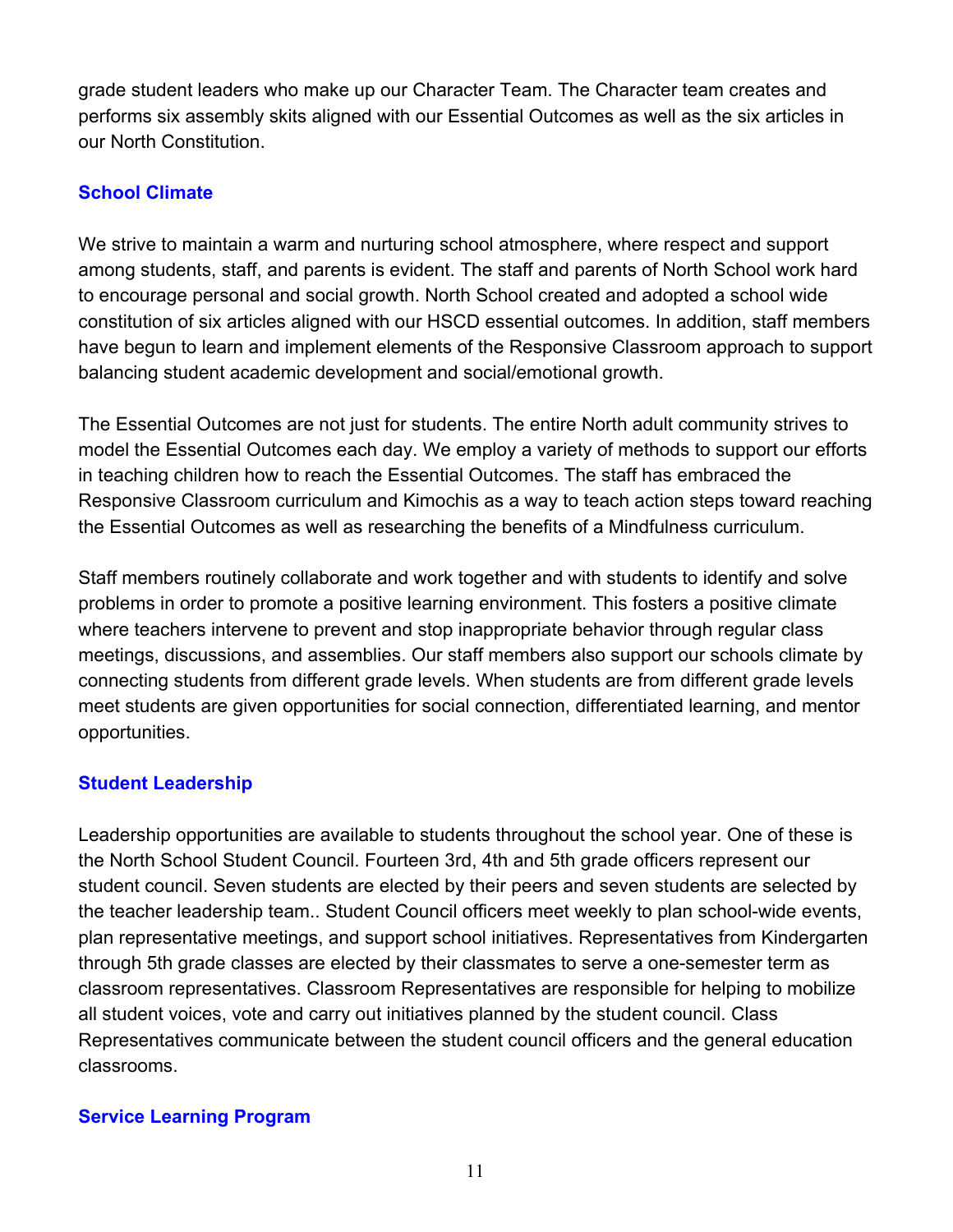In addition, 3rd, 4th and 5th grade students serve as Service Learning Ambassadors who meet weekly to impact grade level projects, school wide initiatives including but not limited to animal welfare, homelessness, environment and ability awareness.

Our K-5 Student Leadership team consists of roles in 5th grade character team, classroom announcers, service learning ambassadors, peacemakers, and K-2 buddy bench pals and litter lovers.

Traditional holiday celebrations and opportunities to celebrate learning at Open House, musicals, parent coffees and receptions, the Welcome Back all school playdate, Movie Night, Fathers and Friends Day, Halloween Bingo Night, and Heritage Day are just a few of the ways students and parents participate and contribute to North School.

### **Parent Involvement**

Communication is an essential element for success at North School. Parents are kept informed of activities, policies, and individual progress through the North news newsletter, North social media instagram account, classroom websites, weekly classroom newsletters, google calendars, formal and informal conferences, email, and an active Parent Group that meets monthly. Input from parents is important to the effectiveness of our program and is welcomed by staff and administration.

Parents are invited to parent education activities and consistently receive relevant information concerning school programs and their effects on children. District, school, and classroom websites along with quarterly newsletters are another mode of communication.

Parent volunteers are critical to the success of our educational program. Many volunteer hours are logged every week in individual classrooms and in the library. Parents volunteer hundreds of hours annually and provide resources through many sources including but not limited to parent group, site safety, school site council, service learning, STEAM fair, and district committees. Parents are instrumental in the delivery of and financial support of Art in Action.

North Parent Group provides financial support through allocations each year. The group is active and vital to the vision of the school in order to provide an exemplary education for all students. Community activities are scheduled throughout the year. Parents assist in classroom holiday celebrations, field trips, and with teachers and administration consistently throughout the year. North Parent Group is an essential component to the enrichment offered to students. They have given us the opportunity to expand our curriculum through allocation funding of Time and scholastic online materials. The activities and programs supported through the North Parent Group continue to strengthen the relationship between school and home and to build community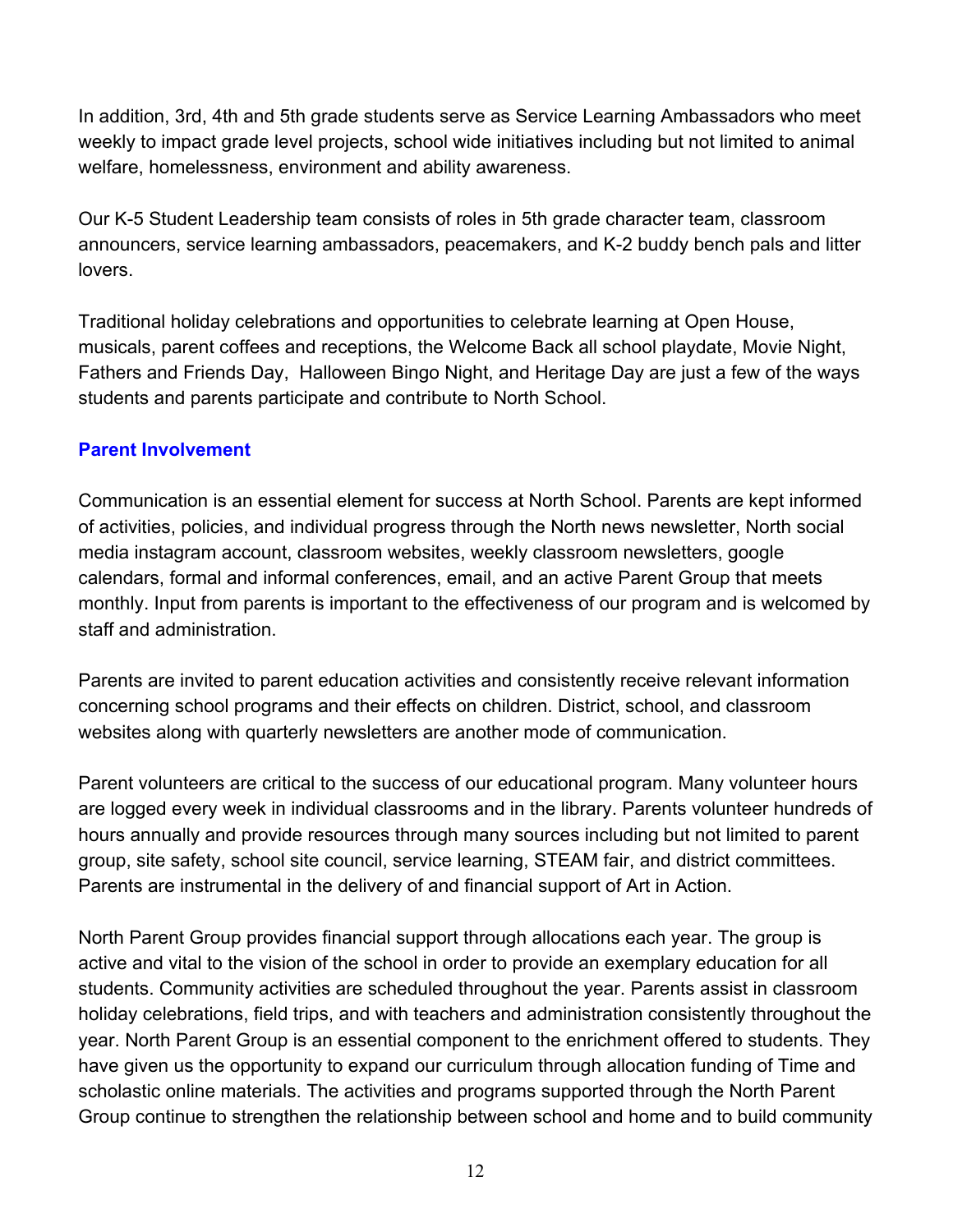spirit. The school serves as an informal nucleus of the community connecting families through engaging events, programs and traditions. Some of them include: New Family Playdates, Welcome Coffees, Family Movie Night, Fathers and Friends Day, Halloween Bingo, Heritage Day, Talent Show, Art Show, STEAM Fair, Field Day and thousands of parent volunteer hours.

### **Staff Development**

The Hillsborough City School District offers substantial opportunities for professional development that significantly elevate the quality of instruction and enable students to reach proficiency on academic content and achievement standards. The focus of professional development this year is around the teaching of writing and differentiation in the classroom. A BTSA program supports new teachers.

Our staff is committed to professional growth as indicated by the many workshops, conferences and classes they attend. Professional development has also been provided in behavior modification techniques to support student learning. Articulation meetings are scheduled to promote consistency and dialogue within and between grade levels across the District. Collaboration time at the site is built into the daily schedule and classroom teachers have opportunities to collaborate with their grade level team at designated times throughout the week. These designated times support current professional development and best practices in general.

Staff development is driven and facilitated by the principal and the Director of Educational Services and focuses around balanced literacy and the Next Generation Science Standards. Teachers collect new student assessment across the year, which helps drive instruction. The Technology Mentor provides staff in-services and then continues to support every teacher in creating and sustaining an active website for students and parent to access. Staff have been encouraged and supported to attend professional learning opportunities at the Teachers College Reading and Writing Project, workshops with authors focusing on the teaching of reading and writing, Responsive Classroom institutes and one-day workshops, events connected with the Museum of Tolerance, STEAM expo events, and innovative learning conferences.

North has many teachers taking on Hillsborough Incentive Plans (HIP) that involve research on various areas of education. Hillsborough Incentive Plans help create a climate of professional development for the school.

### **Funding and Governance**

The Hillsborough City School District Bylaws and Policies are followed at all times.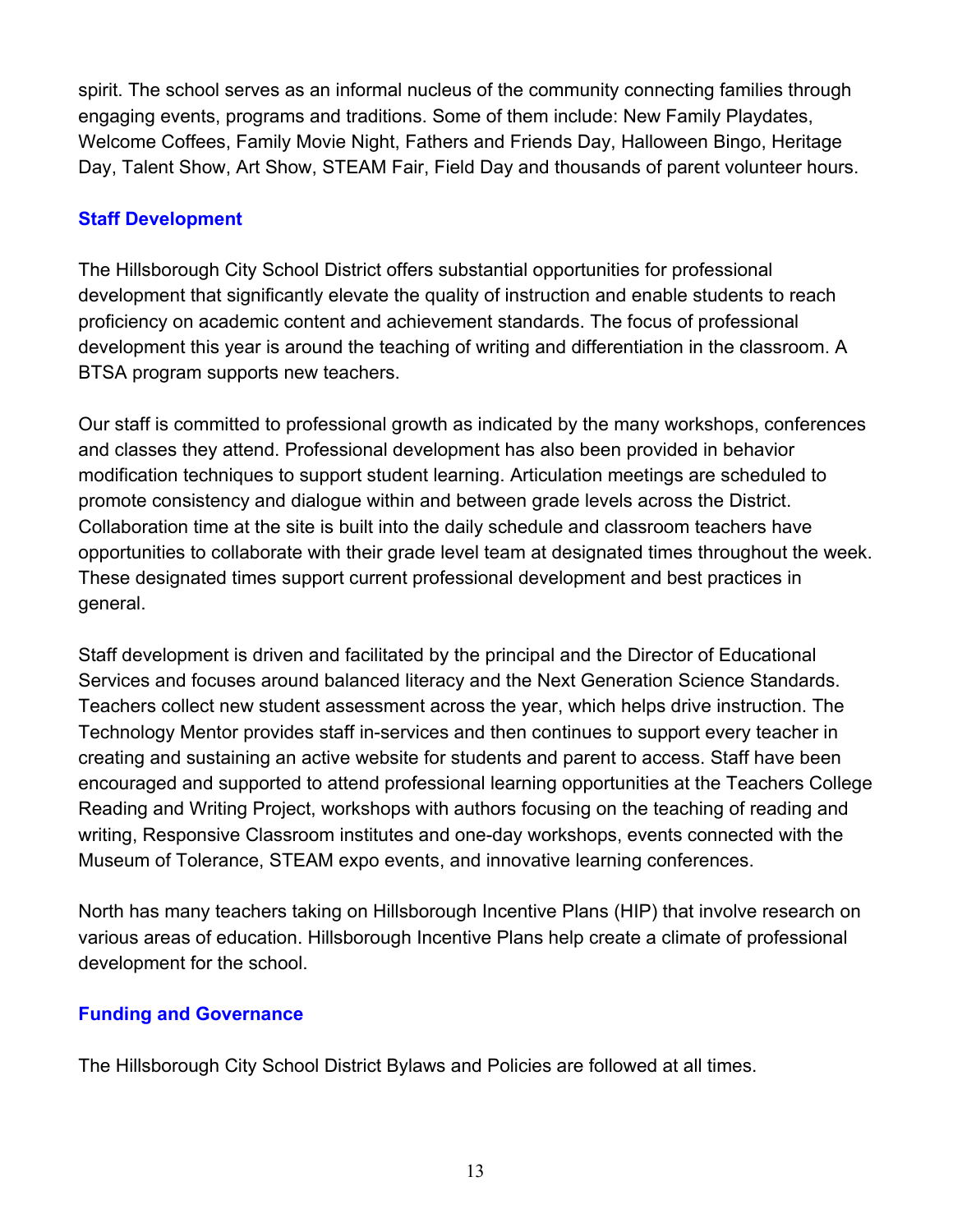Meetings of the Site Council are held monthly to review the School Plan, analyze data from parent surveys and assessments, and discuss topics of relevance to the school community. All meetings are open to interested community members. Members are elected to represent parents/community and school staff. The North School Site Council annually reviews the Single Plan for Student Achievement and presents it to the Hillsborough City School District Board of Trustees each year.

# **North School Healthy Foods List**

Our goal at North School is to consider wellness when planning celebrations and activities and to help parents and teachers create a healthier learning environment for all our children making it easier for children to make healthy choices for themselves.

We would like class celebrations to include a **'RAINBOW'** of food choices, which would include at least one item from each of the food groups listed below.By providing a variety of choices there will always be something for everyone! We have put together a combined list of **GO FOODS** (those that can be eaten almost anytime) and **SLOW FOODS** (those that should be eaten sometimes) for classroom celebrations.

**FRUITS:** All fresh and frozen assorted fruits, dried fruits, 100% fruit leathers/roll-ups, raisins, canned fruits packed in 100% juice or light syrup, 100% juice, frozen 100% juice bars, 100% fruit jelly or jam, and lemonade.

**VEGETABLES**: All fresh vegetables, dried seaweed, dried kale chips, baked veggie chips, oven baked sweet potato fries.

**WHOLE GRAINS:** Breads, bagels, pitas, tortilla chips, pizza, crackers, unsweetened cereal, granola, pretzels, popcorn, graham crackers, baked goldfish, baked potato chips, muffins, rice, rice cakes, animal crackers, cereal/breakfast bars.

**DAIRY PRODUCTS:** Plain white milk, yogurt, yogurt dips, unprocessed cheese or cheese sticks, cottage cheese, frozen yogurt, real whipped cream, cream cheese.

**MEATS/PROTEINS:** Whole nuts, seeds, beans, soybeans, peanut butter, almond butter, hummus, tofu, quinoa, bean dips, deli meats, jerky, chicken/turkey/tofu hot dogs, hard-boiled eggs, seafood and fish.

------------------------------------------------------------------------------------------

The following foods will be considered **WHOA FOODS** (those that are considered the least healthy) and may NOT be brought in by parents or staff to share with students during class **EXCEPT** during one of the four parties per year which are selected by the classroom teacher.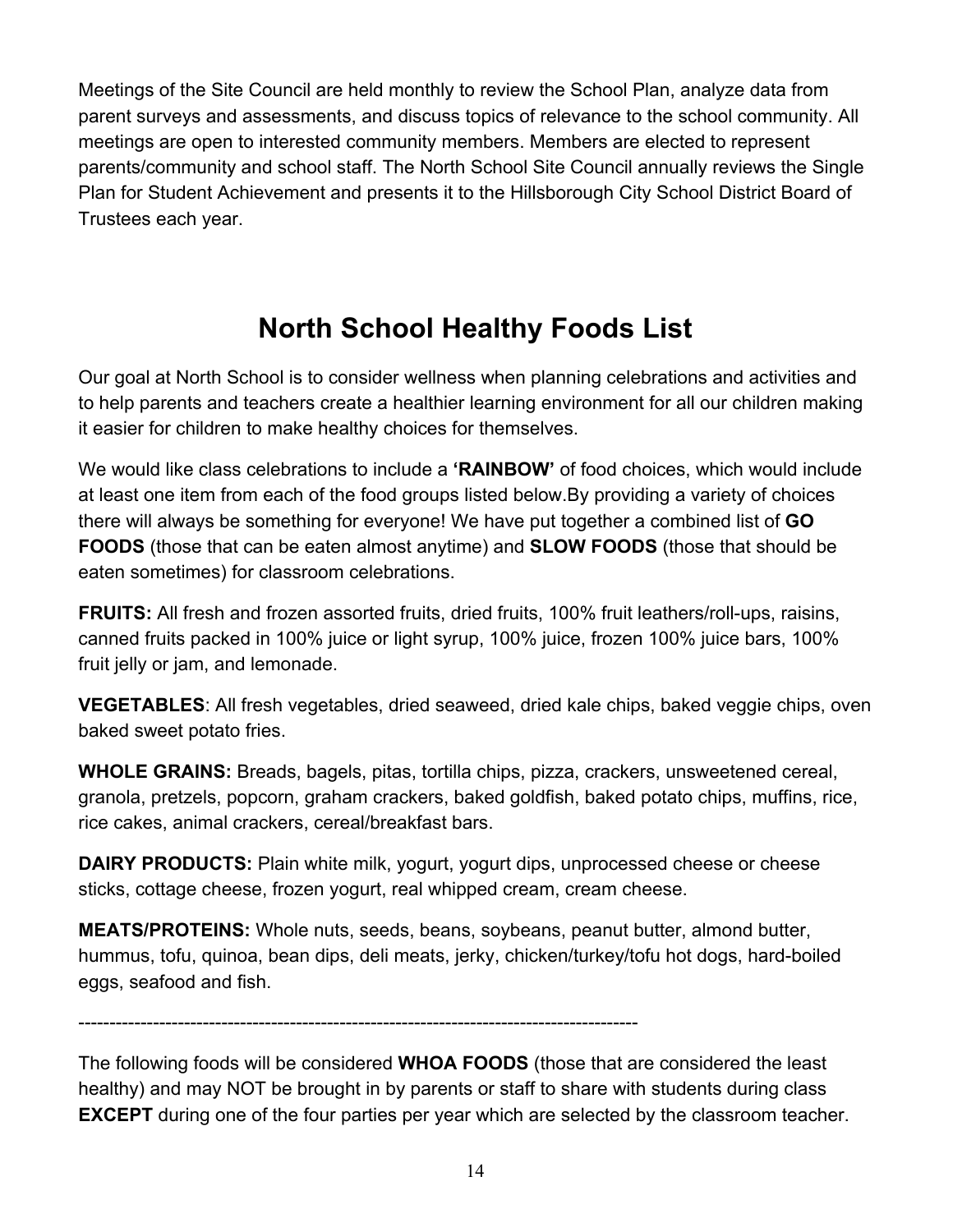These foods include: cupcakes, cookies, donuts, ice cream, candy, cakes, pies, popsicles, sweetened breakfast cereal, hot chocolate, and flavored milk. NOTE: ONLY ONE WHOA food (treat) per party.

We fully respect that parents have their own standard for their child's nutrition, including dietary goals and restrictions, and of course, parents may send whatever snacks and lunch is appropriate for their child's needs, including GO, SLOW and WHOA foods!

# **Mission Statement and Essential Outcomes**

The mission of the Hillsborough City School District is to work in partnership with students, parents, and other community members to educate the whole child in a nurturing environment and to empower each student to become a contributing and responsible participant in our changing world. We seek to engage all students in rigorous and powerful learning to achieve the following Essential Outcomes:

With the support of the whole school community, students will work towards becoming...

#### **People of good character who are…**

- ethical, trustworthy, responsible, fair, and respectful
- empathetic, caring, kind, and positively intentioned
- invested in making a positive impact on their family, community, and world
- self-reliant, self-directed, and demonstrate positive self-advocacy

#### **Innovators and problem solvers who are…**

- critical, innovative, and creative contributors
- collaborative, constructive, and dependable group members and leaders
- flexible, adaptable, and reflective
- risk takers who understand that failure is temporary
- resilient, persevering, and show grit

#### **Effective communicators who…**

- listen to and think deeply about multiple perspectives
- are clear, persuasive, and can articulate complex ideas
- utilize a variety of communication modes, including writing
- speak with confidence
- ask questions to enhance their understanding

#### **Global citizens who…**

- embrace other cultures, communities, and people of all abilities
- have an understanding of other languages, religions, cultures, and lifestyles
- see themselves as part of an interconnected, interdependent world

#### **Lifelong learners who…**

• pursue and contribute to their passions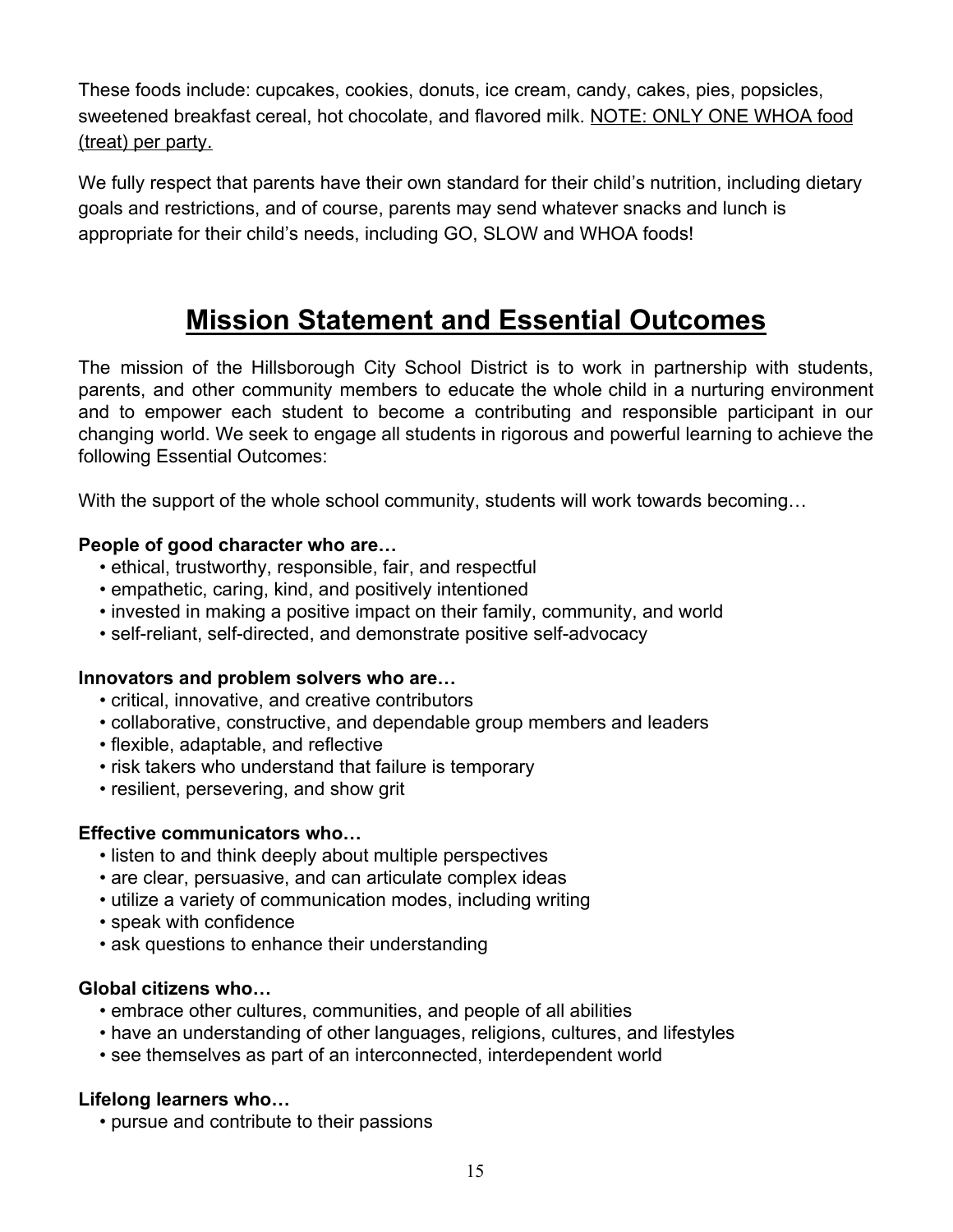- have strong content knowledge that is broad, deep, and continues to grow
- demonstrate initiative, are organized, and plan ahead
- have follow-through, show diligence, and maintain focus
- are curious and pursue learning for its own sake

#### **Effective users of information, media, and technology who…**

- can access, analyze, and synthesize information
- distinguish between reliable and unreliable information
- can use technology to research, create, communicate, and express ideas
- demonstrate positive and appropriate digital citizenship

Adopted June 16, 2013

# **HCSD Forward Initiatives**

### **World Language/World Culture**

- Students in our district will develop a perspective and appreciation of multiple world cultures and will engage with multiple world languages led by high-quality, well-trained staff members.
- Students will learn *how* to approach multiple cultures and languages, and develop an understanding and appreciation of the fact that we live in an interconnected global village.
- As they progress in our system, students will select one world language to learn more deeply, with an option for students who choose a rigorous course of instruction to move towards fluency.

### **Technology**

- Students and staff will utilize technology to enhance learning, to find and assimilate information, to create content, to demonstrate learning, to practice skills, to express ideas, and to build solutions.
- Students and staff will create, explore, curate, publish, write, present, edit, film, and engage with others while effectively utilizing a myriad of different tools, and exhibiting digital citizenship.
- Our district will continuously invest resources to adapt to new technologies that can contribute to learning and teaching and provide the infrastructure, training, and support necessary to ensure success.

### **Meeting Specific Needs of Students**

● Identify and nurture the talents and needs of all students (the gifted, those that have specific needs, those with various learning styles, etc. Different strategies may need to be employed for different groups)

### **Professional Growth**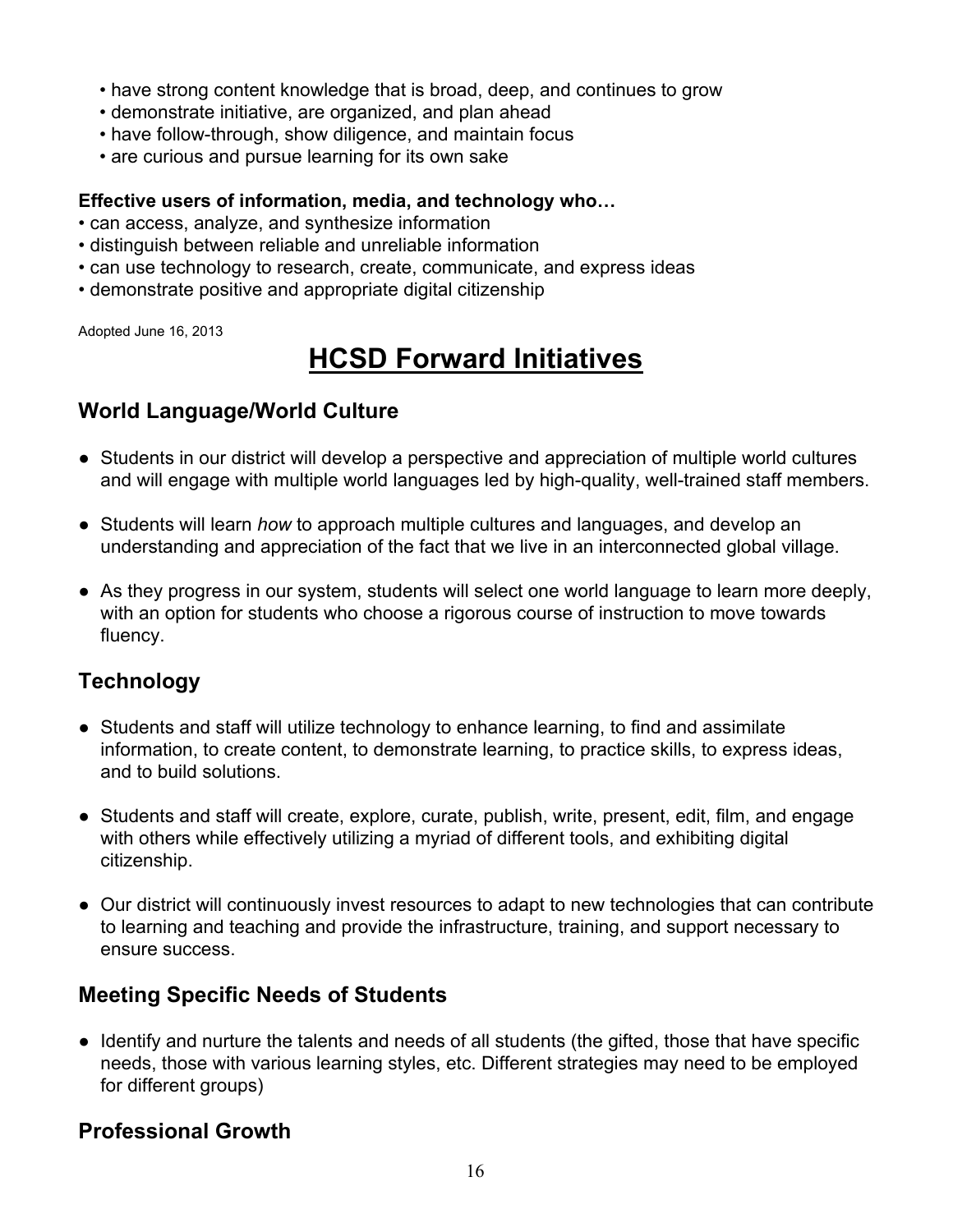● Create a district wide culture of professional growth and collaboration by implementing a well-resourced system that leads to improved teaching and learning, spurs innovation, and encourages lifelong learning for all staff members.

## **HCSD Culture**

● Build and encourage a culture of creativity, nimbleness, reasoned experimentation, and real-world application to prepare learners, both students and adults, for today and the future.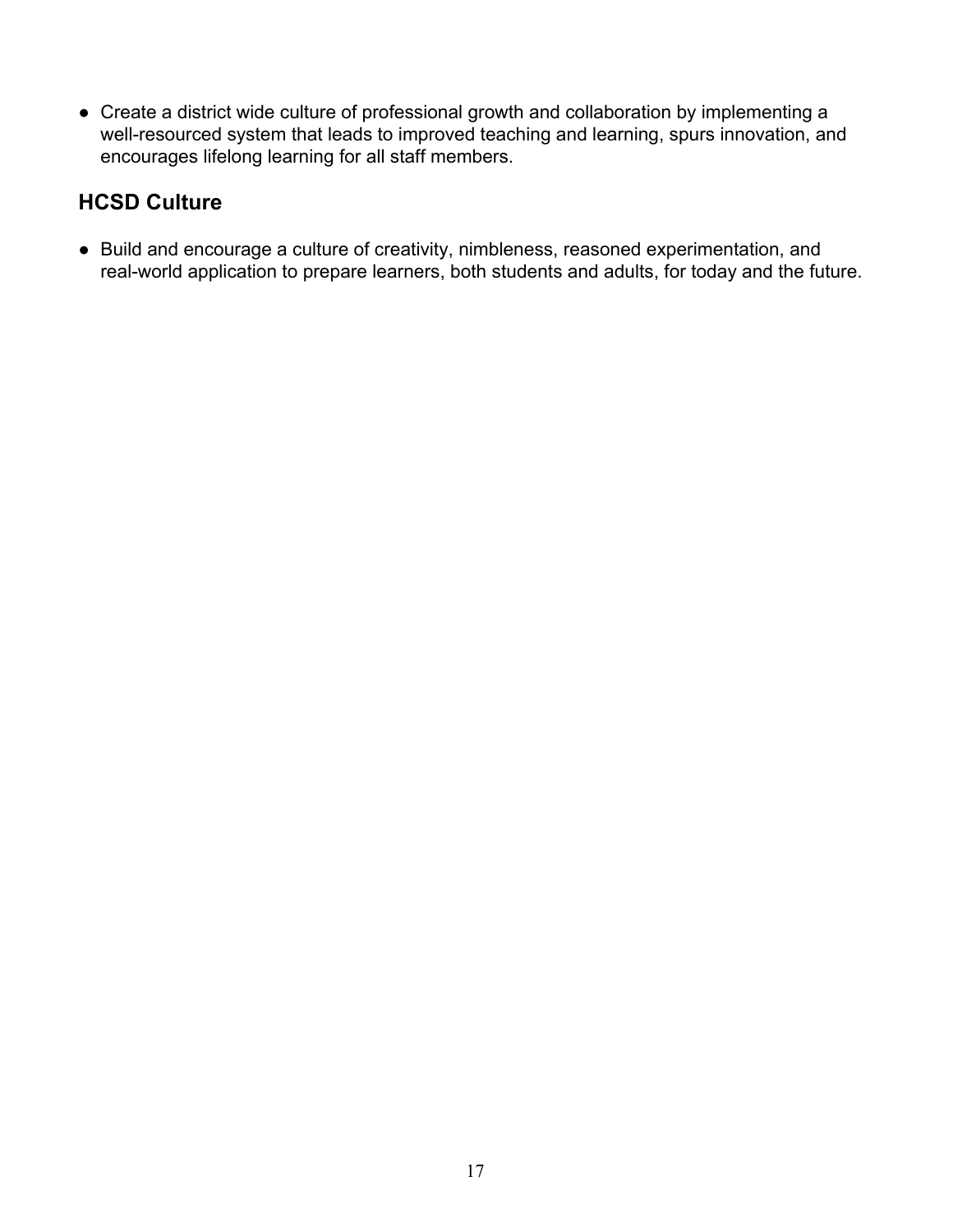# **Attendance**

# **ABSENCES**

If your child is going to be absent for any reason, please **email Stacy Ratekin (**[sratekin@hcsd.k12.ca.us](mailto:sratekin@hcsd.k12.ca.us)**) and the classroom teacher by 8:30 a.m.** and indicate the reason. If your child is not feeling well, please keep him/her at home until symptoms have disappeared and he/she has been fever-free for 24 hours. The following reasons are considered acceptable reasons to be absent or tardy:

- 1. Illness verified by phone, email, or parent note
- 2. Professional appointments doctors, dentists, professional counseling
- 3. Quarantine
- 4. Immunization
- 5. Appearance in court
- 6. Observance of a holiday or ceremony of his or her religion
- 7. Funeral services for a member of the immediate family
	- Limit of one day within California or three days out of state
	- Immediate family includes mother, father, grandmother, grandfather, brother, sister, or any relative living in the immediate household of the student

# **ILLNESS**

Since school attendance is the key to academic success, it is important for your child to stay at home if he/she may be contagious. If your child has any of these symptoms, please keep him/her at home, or make appropriate child care arrangements:

1. **Appearance, Behavior** – unusually tired, pale, lack of appetite, difficult to wake, confused, irritable. This is

sufficient reason to exclude a child from school

- 2. **Eyes** thick mucus or pus draining from the eye and "pink eye" (conjunctivitis)
- 3. **Fever**  temperature of 99 degrees Fahrenheit or higher

4. **Greenish nose discharge, and/or chronic cough** – should be seen by a healthcare provider. These

conditions may be contagious and require treatment.

5. **Sore Throat** – especially with fever or swollen glands in the neck

6. **Diarrhea** – 3 or more watery stools in a 24-hour period especially if the child acts or looks ill. If this is an

on-going condition, see a health care provider.

7. **Vomiting** – vomiting 2 or more times within the past 24 hours

8. **Rash** – body rash, especially with fever or itching. Diaper rashes, heat rashes and allergic reactions are

not contagious

9. **Ear Infections without fever** – do not need to be excluded, but the child needs to get medical

treatment and follow up. Untreated ear infections can cause permanent hearing loss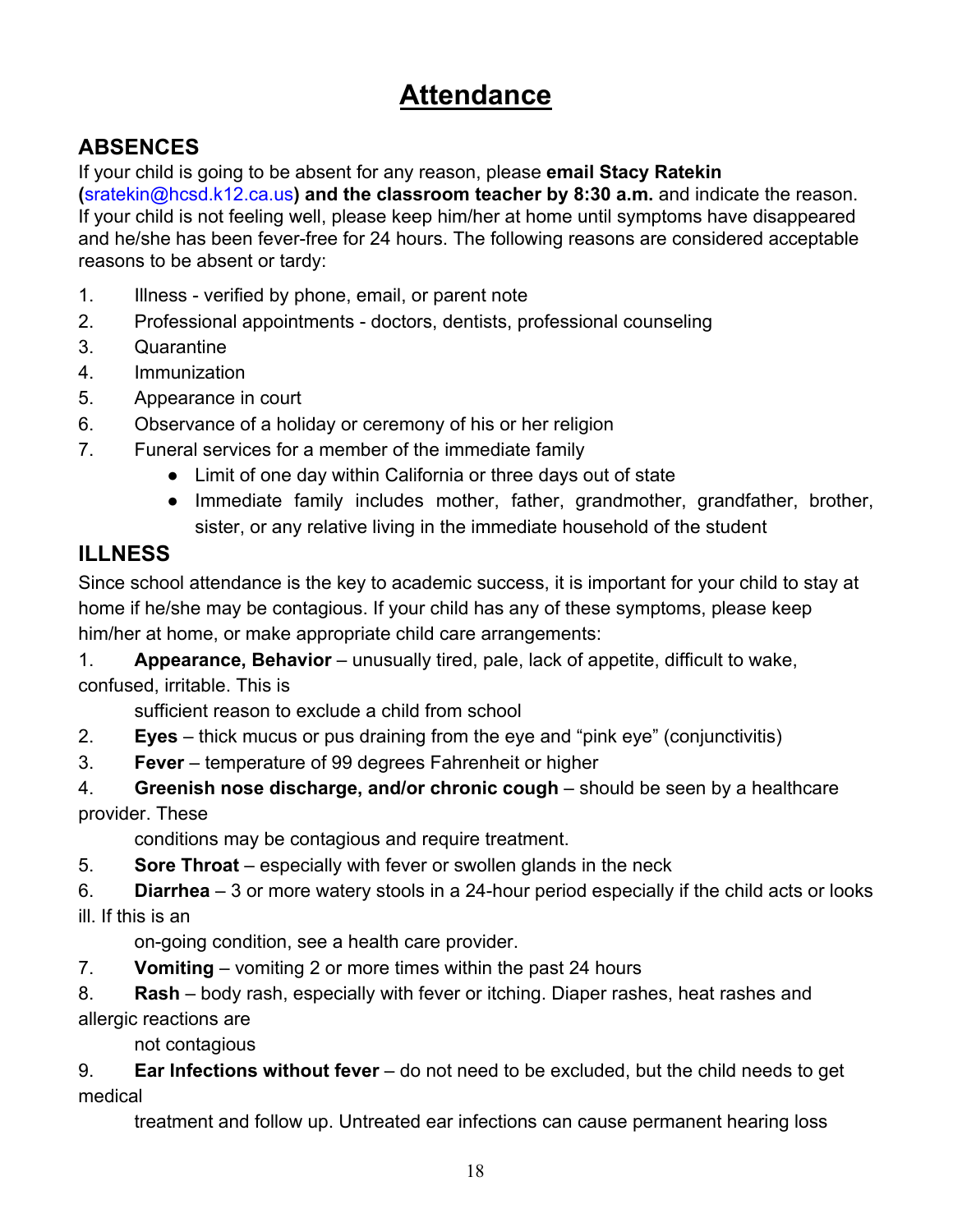10. **Lice** – children may not return to school until they have been treated and are free of lice and

nits (eggs).

11. **Scabies -** Children with scabies can be admitted after treatment.

If your child shows any of the above symptoms at school, it will be necessary to pick him/her up right away. **Please note: If you bring your child to school with any of the above symptoms, it puts other children and staff (especially pregnant staff) at great risk.** Remember hand washing is still the number one way to prevent the spread of germs. If all parents keep sick students at home, we will have a stronger, healthier, and happier school.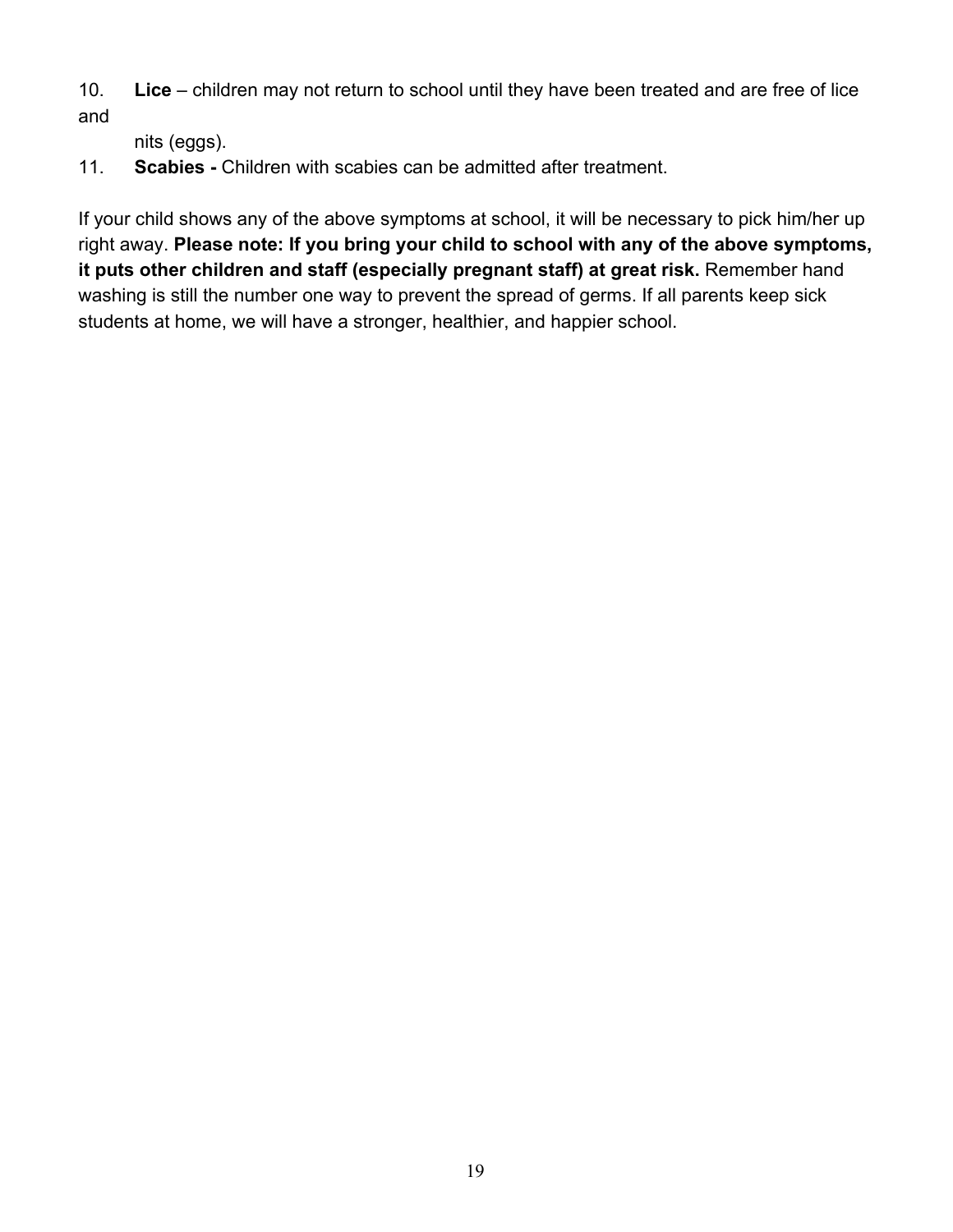# **EXTENDED ABSENCES**

If your child is ill or away from school for any reason, it is expected that the missed work be made up. When a student is absent for more than two days, the parent may request the homework assignment by calling the school office. The secretary will inform the teacher of the request. Please allow 24 hours to prepare the assignment.

### **LEAVING SCHOOL EARLY**

If you must pick up your child before the end of the school day, please inform the child's teacher in advance. Please come to the office to sign out your child, and we will call for your child to come down to the office. **Please do not go to the classroom**. This will interrupt instruction for all of the students.

## **TARDIES**

The basic philosophy of North School embraces the importance of student-teacher contact time. Five minutes of tardiness each day adds up to nearly one half hour per week. After a one-month period, this totals nearly two hours. Student tardiness means teacher repetition of directions, lessons, and information, causing lost time for the entire class. To help our students clearly see the importance of morning promptness at school, please be aware of the following guidelines:

● When the 8:25 a.m. warning bell rings, all children should be on their way to their classrooms. School begins at 8:30 a.m.

Arriving after 8:30 a.m., the child needs to report to the office to receive a tardy slip from the school secretary.

● The state attendance policy requires an adult to sign in a student who is late before the child may enter his/her class.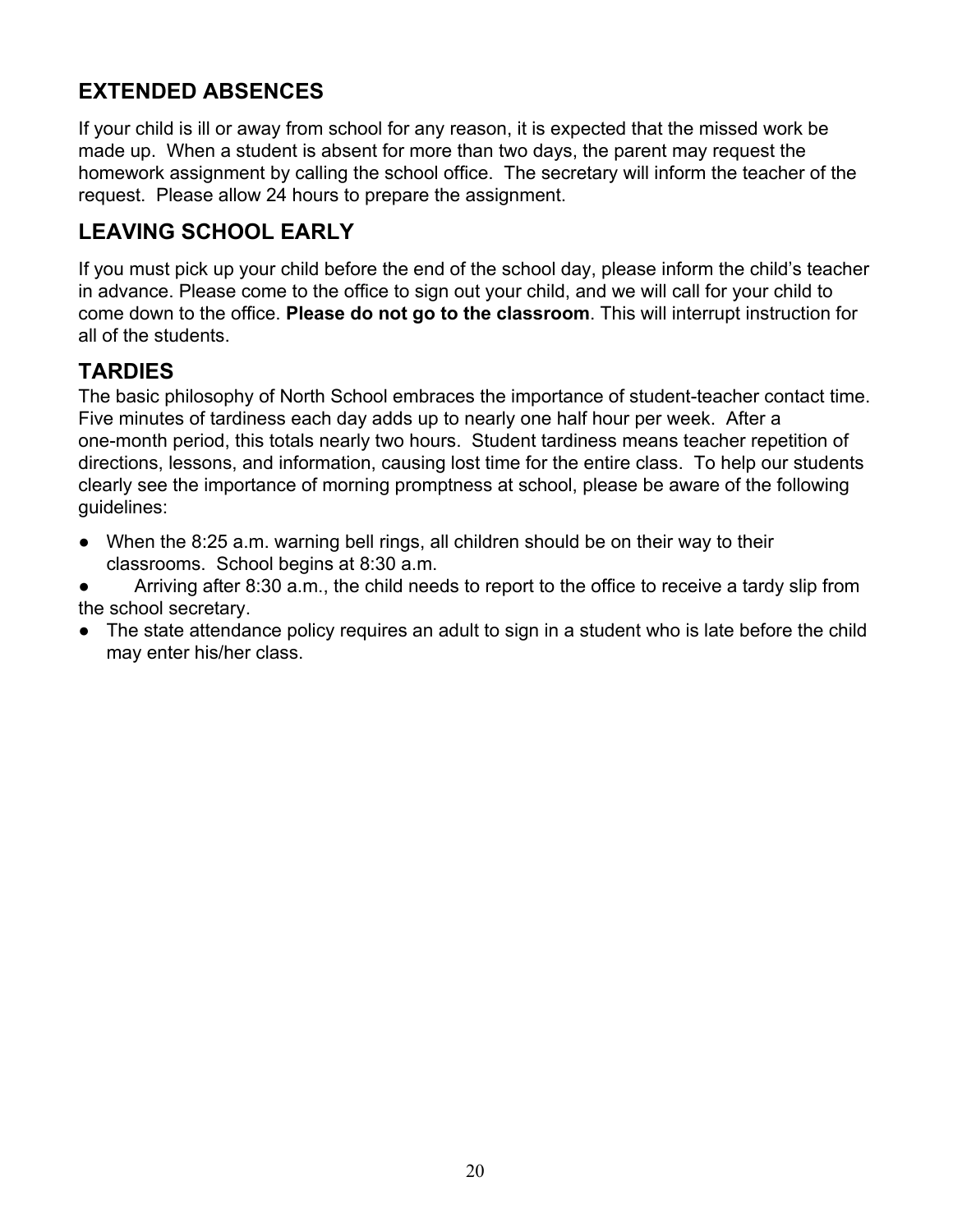# **General School Information**

## **AFTER SCHOOL PROGRAMS**

If your child has an onsite after school activity or if your child is going home with a friend, you must notify the classroom teacher. Notify office if any change in pick up (play date, etc) during the day rather than emailing the teacher.**This is very important for student safety.** Please note that unless your child is remaining for one of the purposes above, he/she must be picked up on time. **This includes timely pick-up on Thursdays, when the children in K-2nd grades are dismissed at 1:15 p.m. and students in 3rd -5th grades are dismissed at 1:30pm.** The school staff is not available after dismissal time to supervise your child. Students waiting to be picked up or waiting for a recreation program to start should wait in the pick up circle. Waiting by the apple tree or playing on the playground is not allowed.

## **RECREATION DEPARTMENT**

The Hillsborough Recreation department offers a before school program and after school program called Workshop Education [\(http://www.workshopeducation.org/\)](http://www.workshopeducation.org/) at North from 1:15-6:00pm. There are numerous offerings in physical fitness and the arts too. For more information, please visit the recreation website at [http://www.hillsboroughrecreation.com](http://www.hillsboroughrecreation.com/) or contact Tony Giacomazzi, the Director of Recreation, or Nancy Farrell, the Recreation Secretary, at 342-5439. The Recreation Office is located in the portable building beside the Crocker gym.

### **BIRTHDAYS**

Invitations to parties (e.g. birthdays) may not be distributed at school unless all of the children in the class have been included. If your child is in a grade level where there is a combination class, the North Stars Learning Center, or students from the Bridge School, please remember to include those children as well. Please help us to see that no child's feelings are hurt.

# **CHANGE OF EMERGENCY CONTACT INFORMATION**

Please notify the school secretary of any changes in your email, address, home, or work telephone number, place of business or emergency contacts (including nannies and babysitters). **It is extremely important that the school can contact you in the event of an emergency or illness.** If your email, name, address and/or telephone number are incorrectly written in the directory, please notify the school office immediately.

# **CLASS ASSIGNMENT PROCEDURE**

In the spring of each year, the teaching staff, in collaboration with the principal, assigns students to classes for the following year. Every attempt is made to place each student in the classroom situation that will be the most beneficial. Placement is based on many factors including academic achievement, learning style, gender, ethnicity, special needs, peer relationships, and student behavior. Input from parents is considered and it is up to the teaching staff to place students in what they consider will be the best learning environment for the students. If a parent wishes to share information regarding their child's placement, this may be done in writing using a "Parent Input" letter in the spring. Determination of placement will be driven by the need to generate balanced classes. The principal makes final class placements.

# **COMMUNICATING WITH TEACHERS**

We encourage parents to contact their child's teacher with any concerns or questions they might have. There are two regularly scheduled parent-teacher conferences each year, one in the fall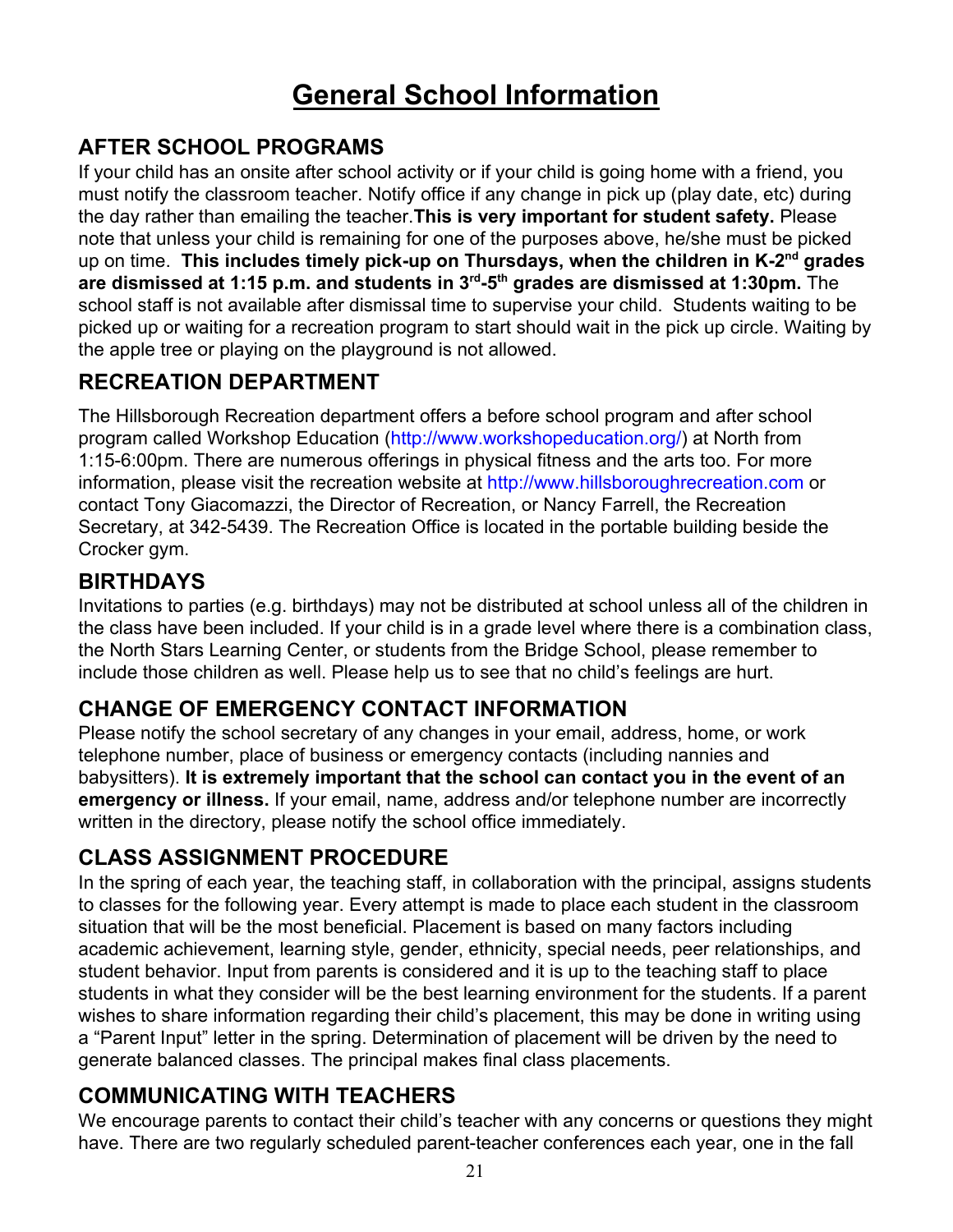and one in the spring. These provide an opportunity to discuss your child's progress. In addition, each teacher has a classroom telephone number and an e-mail address so they can be contacted directly. Teachers are not available to come to the phone or check email during most of the school day, so if there is an urgent message, please contact the office. If it is not time sensitive, then please send an e-mail or leave a voicemail (with a best time to call and phone number) and your call will be returned. Teachers will not always be available to meet with parents who drop in without an arranged appointment. It is important to respect teacher preparation time for the beginning of the day and their duties and responsibilities for student safety at dismissal times.

## **FIELD TRIPS**

Occasional well-planned field trips are an important aspect of our student learning and are curriculum-based. Students are required to return a written permission slip for each trip. Buses will be used for all field trips. Change of transportation for an individual child must be submitted in writing prior to the field trip. Parent volunteers are needed and appreciated for field trips. If space permits, parents may ride the bus on the field trip. Siblings are not allowed on field trips. Parents need their full attention for the safety and learning of the students. We ask for voluntary donations to cover the cost of each field trip. Your donation is not required to ensure that your child may take part in this activity. **Please note: Student scholarships are available by contacting the school principal.**

## **HEALTHY FOOD POLICY**

Our healthy food policy relates to the food that is provided during class parties. During these celebrations, students should be provided with a rainbow of healthy foods from the different food groups. WHOA foods (sugary foods) may be served at four parties per year. These treats should be limited to one treat per party per student. Parents may send to school whatever foods they feel are most appropriate for their students during lunch and snack.

### **Parent-Provided Recess Snacks and Lunch**

Research also tells that students who do not eat breakfast or who do not take in enough calories early in the morning often do not have enough energy to make it through the morning without brain fatigue. **We encourage you to send in a healthy snack for the morning and afternoon recesses for your child.** We fully respect that you have your own standard for your child's nutrition, including dietary goals and restrictions, and we would love to have you send in snacks and lunches for your child that reflect your values.

# **CELEBRATIONS NOT INVOLVING FOOD**

There are so many ways to honor and celebrate a child that do not involve serving food. All of the following activities are celebrated in a way that the classroom teacher chooses without food: *Birthdays, Star of the Week, Class Auctions, Individual Rewards/Incentives* (Students will be able to earn points for parents to give a special item at home), and *Field trips* (Each parent should provide food for his/her own child depending on the needs of the field trip.)

# **HOMEWORK GUIDELINES**

### **Parents are encouraged to do the following**:

- Provide positive support/encouragement to their children
- Help their children establish a regular time, place, and quiet atmosphere for study
- Provide necessary equipment (e.g. notebooks, dictionary, ruler)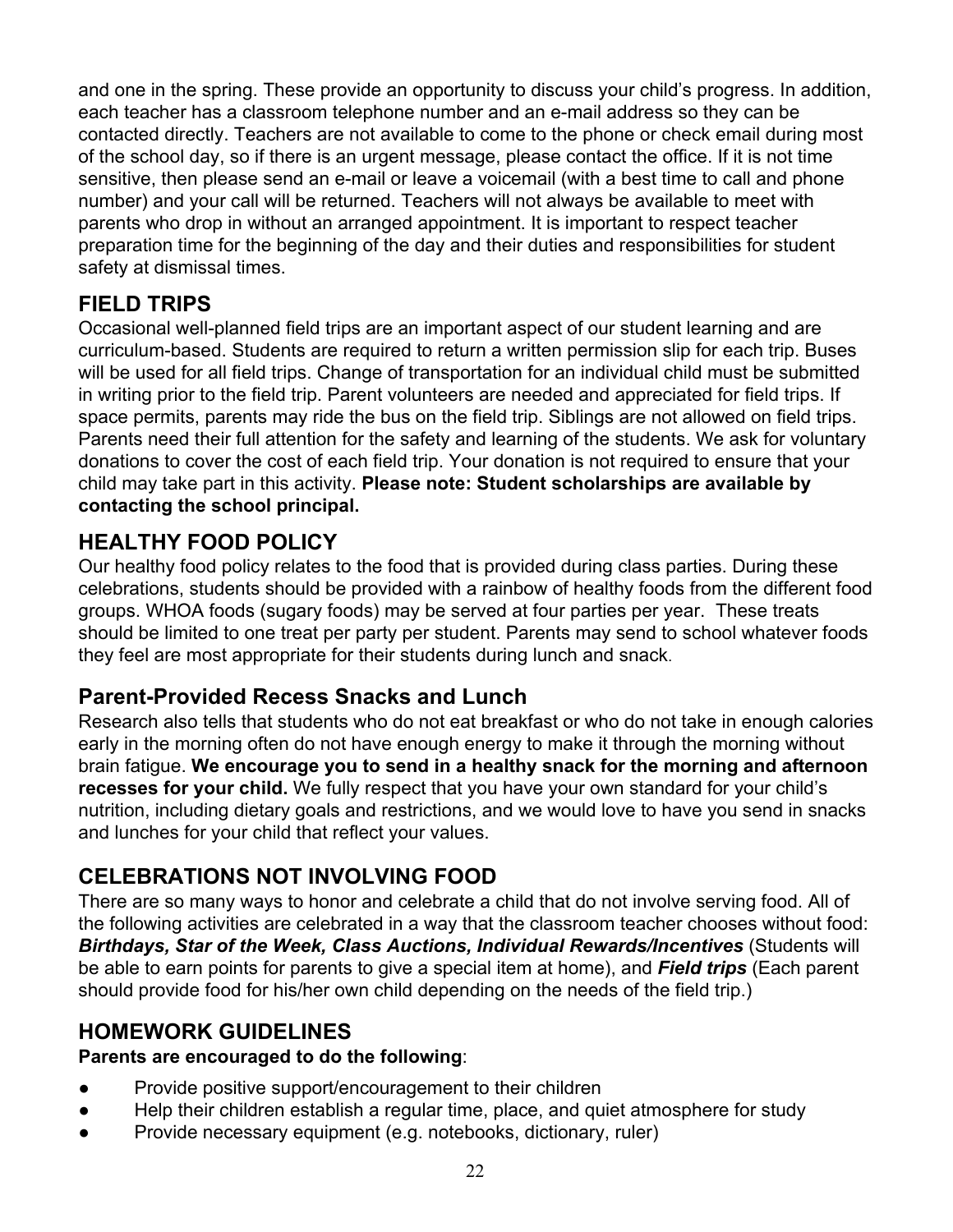- Allow children to do their own work. Assist when asked specific questions
- Notify the teacher if their children are unable to complete assignments within a reasonable length of time
- Ask their children to share some of their completed assignments
- Read regularly to/with children and listen to children read

Recognize that children need to be more independent in completing homework as they mature

#### **The following grade-level homework guidelines have been established as new board policy. Here is a link to a summary per grade level:**

**[https://drive.google.com/open?id=1oOIHeIHO8jxTph3ZCTRaUZDlVX0\\_YYWlAe3Pl1gPG84](https://drive.google.com/open?id=1oOIHeIHO8jxTph3ZCTRaUZDlVX0_YYWlAe3Pl1gPG84)**

## **LIBRARY BOOKS**

In order for the librarian to keep account of North's collection of books, and to enable all children to have access to it, students must account for all overdue books each trimester. Please see the librarian or classroom teacher for questions or concerns. All library books must be returned the Tuesday after Memorial Day or the student will not receive his/her yearbook until the account is settled.

# **LOST AND FOUND**

Small items, such as watches and keys, are kept in the office. Other items, such as lunch boxes and jackets, are kept in the Lost and Found bin outside the school office. **We advise parents to label clothing and other belongings to minimize loss.** At the end of the each trimester, unclaimed items are donated to local charities.

### **LUNCH**

Students eat lunch in the Multi-purpose room. They can either bring their lunch from home or participate in the volunteer run school lunch program Each child is responsible for cleaning up his/her eating area and throwing away his/her own trash.Fifth grade students help all students with the responsibility of recycling. **Please note: If your child has a severe allergy to foods (i.e., peanuts), please notify the school immediately to discuss necessary safety steps in the lunchroom.**

**In an effort to ensure safety, preserve the classroom learning environment and promote student leadership, in case your child forgets his/her lunch, we have placed a K-2 and a 3-5 lunch cart in front of the school office. Leadership students will sign up to deliver lunches to your children before 12 noon. (See photo below). Leadership students will place late lunches on the MPR stage for your children to pick up their lunch.**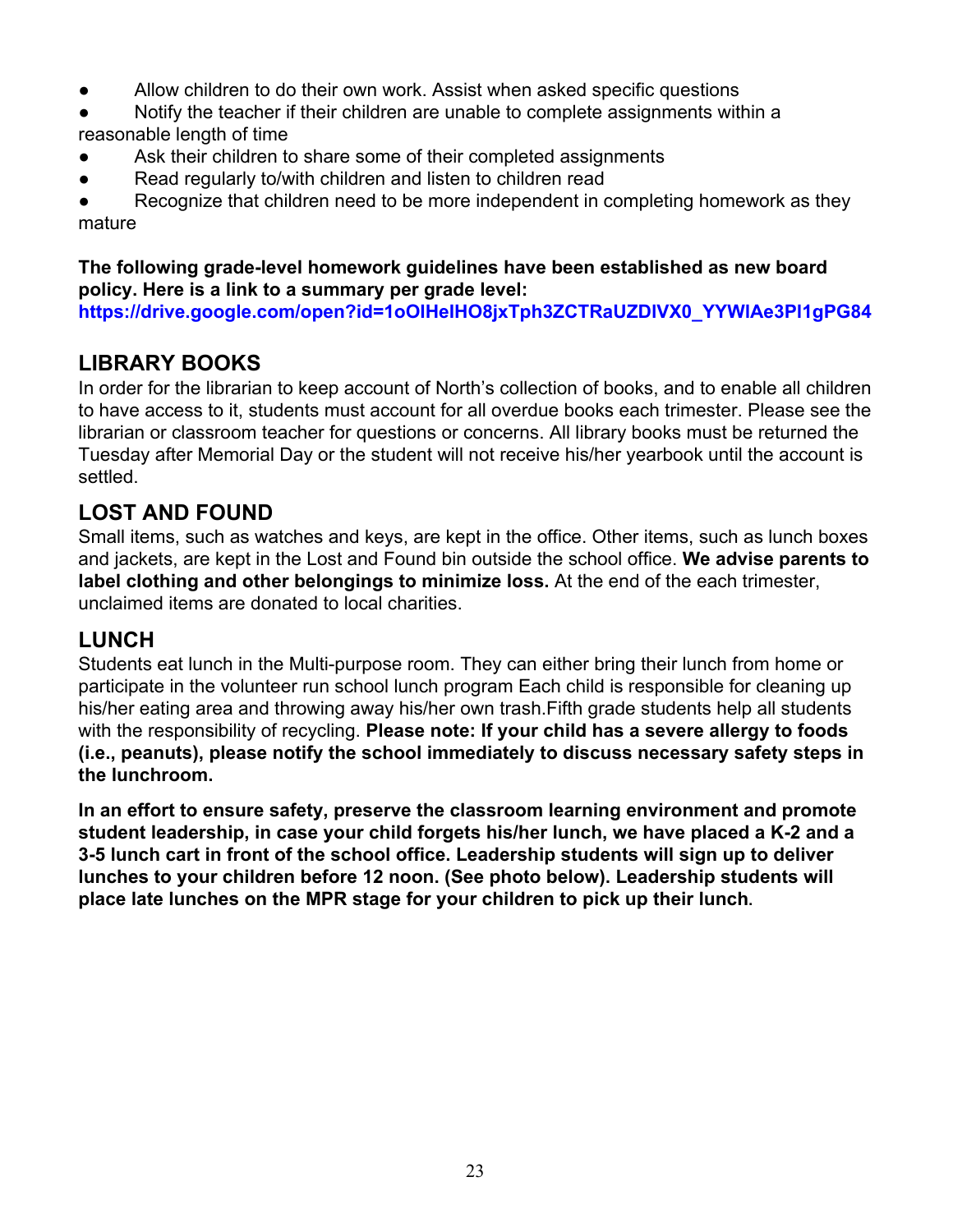

### **FROM HOME**

If you need to bring your child a lunch after the instructional day has started, please label the lunch and bring the lunch to the office. **Please do not interrupt instruction for all of the students in the class.** Please note that we are unable to heat any foods in a microwave.

### **SCHOOL LUNCH**

The Hillsborough City School District uses Choice Lunch as the school lunch provider. Please visit the Choice Lunch website at [www.choicelunch.com](http://www.choicelunch.com/) to find out more.

### **OFFICE HOURS**

The office will be open from 7:30 a.m. - 4:00 p.m. on school days. If there are any changes to this (meetings or professional development), there will be a note on the door.

### **PERSONAL ITEMS FROM HOME**

We encourage children at North to use the equipment available at school. Electronics, toys, balls, etc. should not be brought to school. Please do not send your child to school with valuable items. **They should not carry more than \$5.00 in cash to school**. Please send all money for fundraising, photos, school events, etc. in an envelope marked clearly with the child's name, room number, and intended use of the money. Children **are** allowed to bring cell phones/gizmos/Apple watches to school in case of emergency. Cell phones are for use before or after school ONLY. Cell phones need to be turned off during school hours. Please note: Items that might be hazardous, such as camping knives, cap guns, matches, lighters, etc., are **never** allowed at school and will be confiscated if brought to school. In addition, parents will be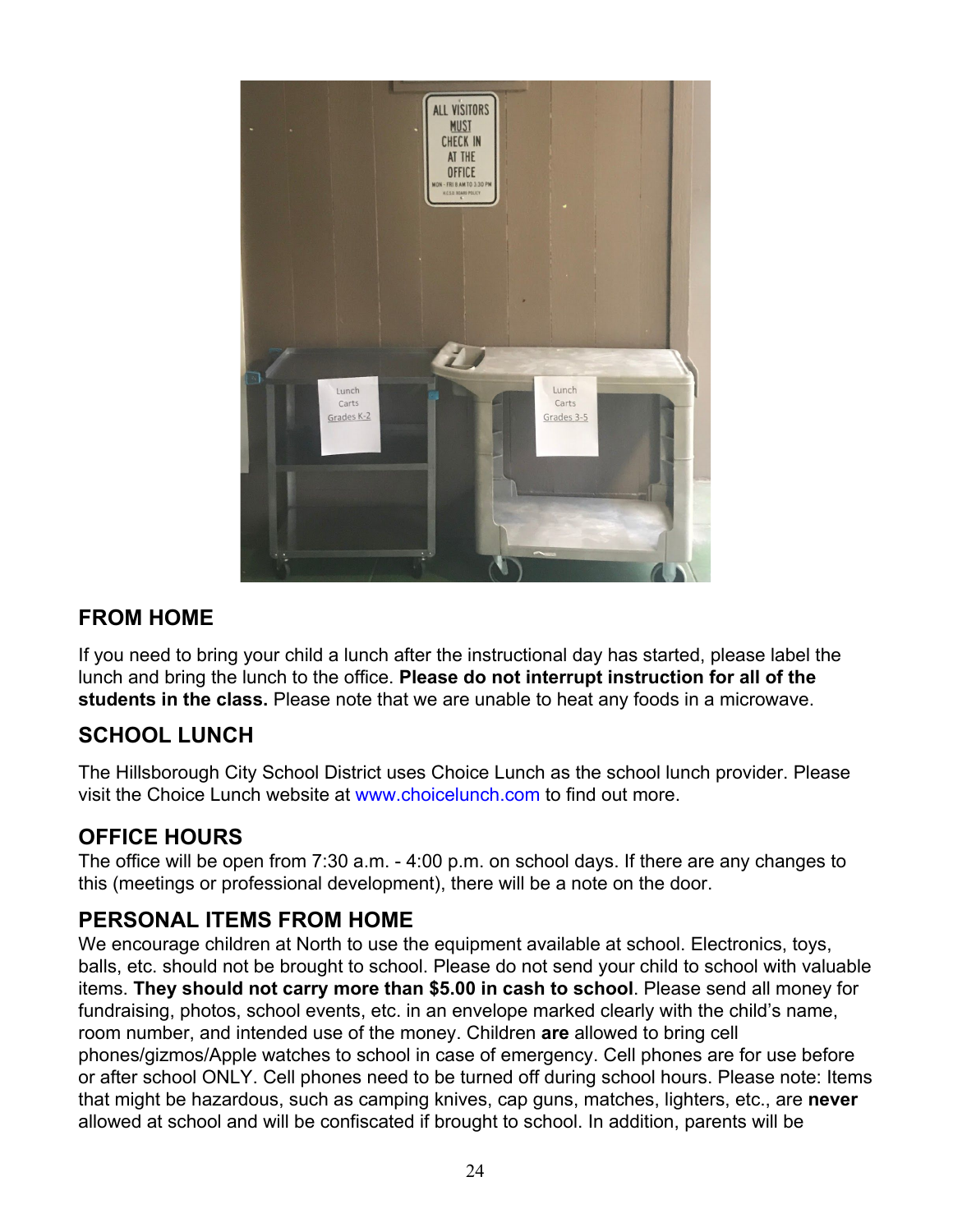contacted for an immediate conference and possible school suspension per California Ed. Code.

## **PRESCHOOL/PRE-K**

The Hillsborough Recreation Board sponsors a program at North School for Preschool from 8:30 a.m. – 11:00 a.m. and for Pre-Kindergarten from 11:45 a.m. – 3:15 p.m. Monday through Friday. All of the programs require tuition fees. For more information, please call the Preschool at 342-1478 or the Hillsborough Recreation Department at 342-5439.

## **STUDENT RECOGNITION**

At North School we encourage students to become leaders and go above and beyond to help make their school a better place. We recognize all students for Perfect Attendance (no tardies and no absences) and Outstanding Attendance (fewer than 3 combined tardies and absences) and participation in leadership and/or club roles including.

# **TECHNOLOGY USE**

Technology is integrated into every area of the curriculum at North School. Technology resources provided by the district are to be used in a responsible and proper manner in support of the instructional program and for the advancement of student learning. Students use the internet both in the classrooms and in the computer lab. Each student and his/her parent or guardian must sign an Acceptable Use Agreement specifying use obligations and responsibilities prior to using the district's online resources.

### **Students and parents/guardians have signed an Acceptable Use Policy (AUP) prior to using technology. [Here is a link to the AUP](https://www.hcsd.k12.ca.us/uploaded/North_Documents/documents_14-15/HCSD_AUP_for_Students.pdf)**

### **TELEPHONES/Technology Watches/toys**

All play date and pick up arrangements need to be arranged before children leave home in the morning. If a message needs to be delivered to a child during school hours, please call the school office to ensure delivery of the message.

**Your child may bring SMARTphones, gizmos and/or SMART watches to school as long as they are not used during school hours. If/when your child's equipment distracts the learning environment, he/she will bring the item to the school office and we will contact a parent or guardian to pick up the item after school.**

### **TRANSFERS OUT, MOVING WITHIN THE DISTRICT and MOVING OUT OF THE AREA**

We like to have an opportunity to say "goodbye" to students who are leaving North School. Please inform the teacher and the school office at least one week in advance if you are moving outside of the North School attendance area. Please give the office your residence address and the name and address of the new school. Cumulative records are sent after an official request is received from the new school. Please notify the HCSD district office with any changes of address or when you are moving out of the district. Inter and Intra district transfer policies can be found at the district office. Inter and Intra district transfer requests and/or questions should be directed to the district office.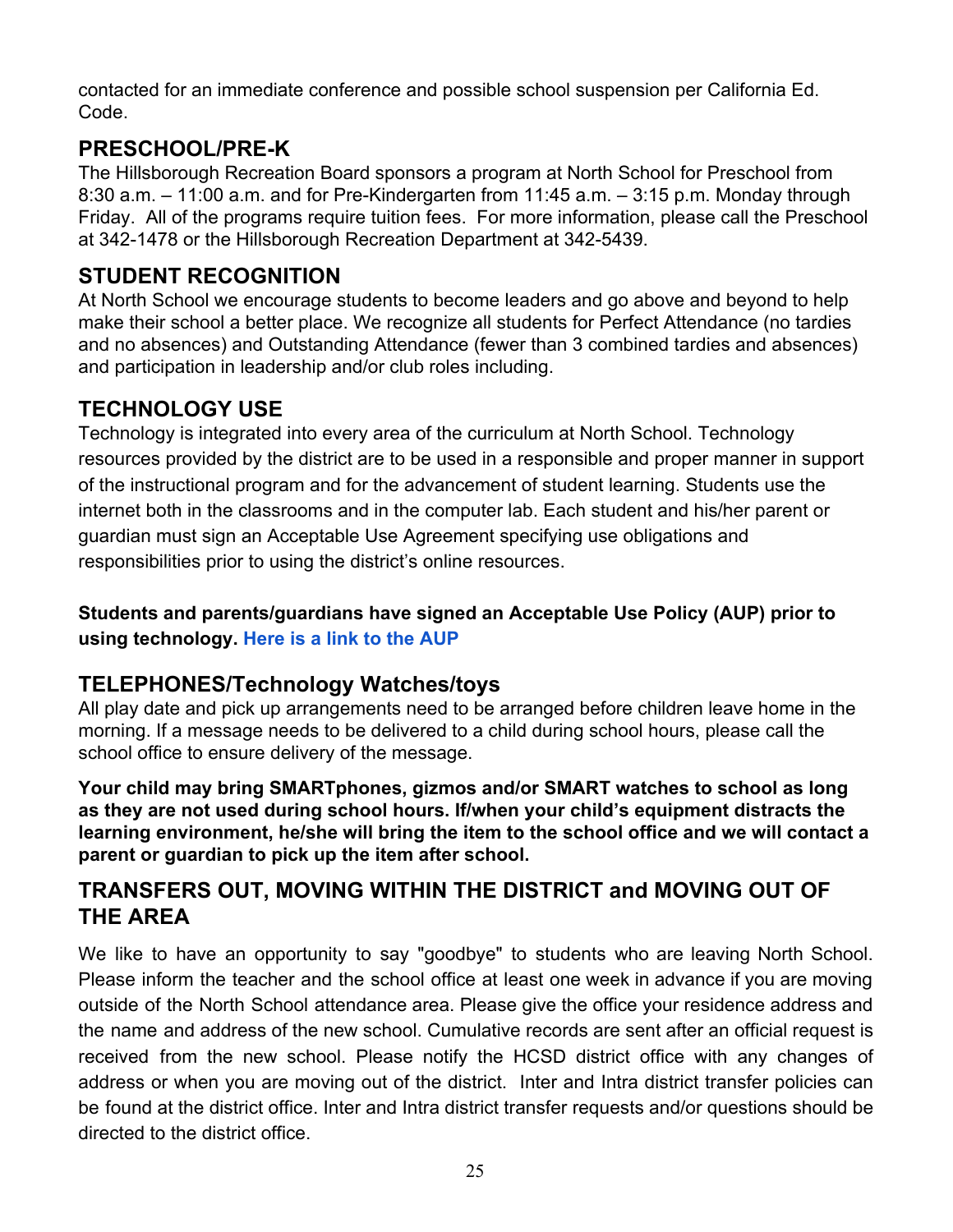### **VISITING NORTH SCHOOL**

**All visitors must report to the office upon arrival.** Once in the office, the visitor needs to sign in and obtain a visitor's badge. If a visitor is on campus visiting and he/she is not wearing a visitor's badge, staff members will ask the person to go to the office to sign in and obtain a badge. Students may not bring friends or relatives to school to "shadow" or to spend the day with them at North. If a parent or guardian would like to observe classroom instruction, he/she should contact the principal directly.

### **VOLUNTEERING AT SCHOOL**

Parents and guardians are welcome to volunteer at North School. **All volunteers must sign in and wear a visitor badge or volunteer lanyard while on campus.** This also applies when attending meetings on campus during school hours.The sign in sheets and lanyards are located both **in the office or in each classroom. Volunteers may go directly to the classroom and sign in and obtain a lanyard there.** Volunteering in the classroom should be arranged directly with the classroom teacher.

### **WALKING TO AND FROM SCHOOL**

Children should be in at least **third grade** before walking to and from school without an adult. Parent permission is required for this. If you would like to give your child permission to walk, please come into the office to get a "walker pass". This "walker pass" needs to be attached to the student backpack. If you have a unique request to allow a younger sibling to walk home with a fifth grade sibling, please contact the principal. **Please note: The "walker pass" is to authorize the student to leave campus to walk home immediately following dismissal. It does not give permission for the student to hang out on campus unsupervised or to walk to the front North Hillsborough sign to wait to be picked up there.**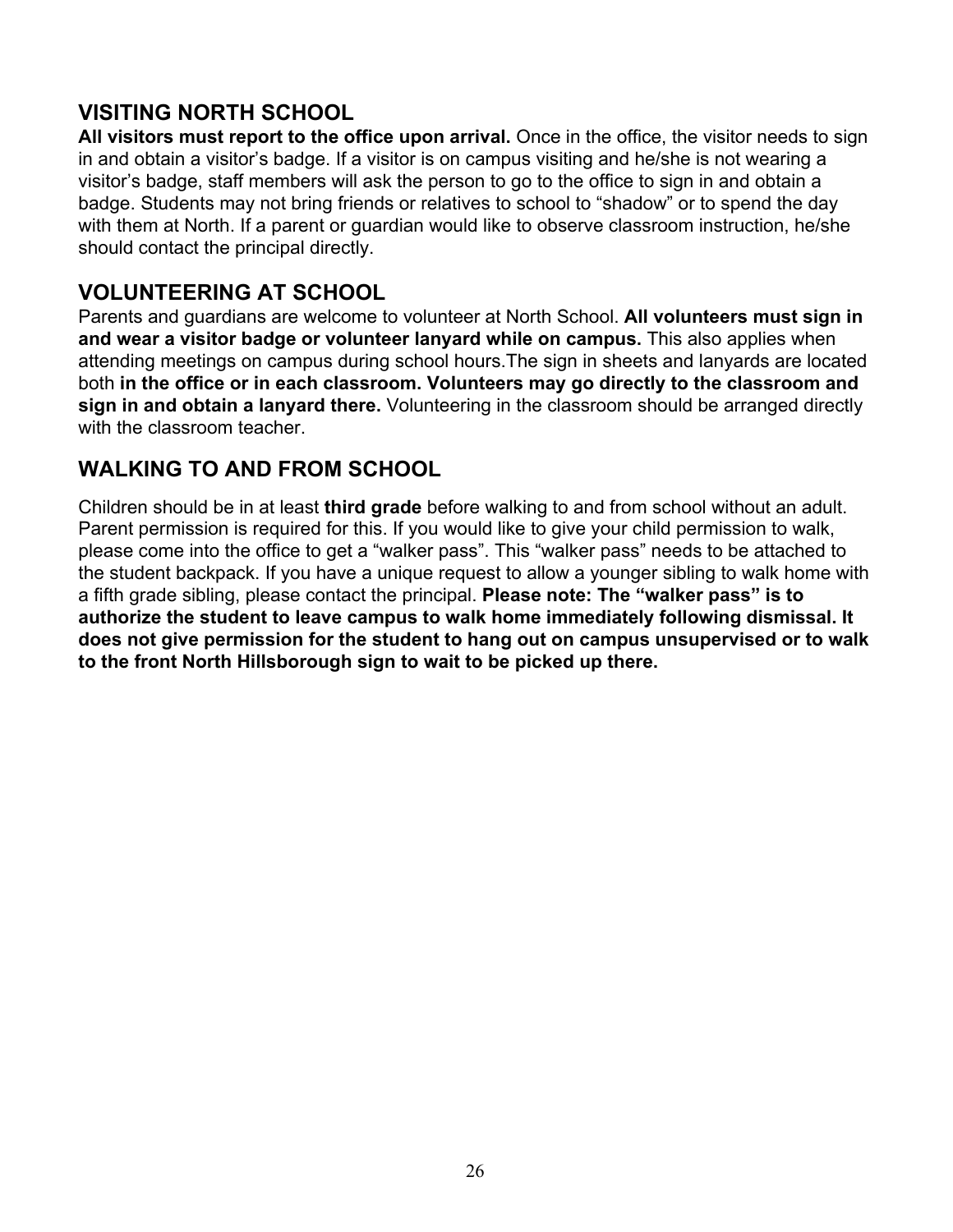# **Student Safety**

# **BICYCLES**

Children should be in the **third grade** before riding a bicycle to and from school unaccompanied. Bicycle riders should wear approved safety helmets and have a sturdy lock. Upon reaching the school grounds, riders should dismount and walk their bicycles to the bicycle racks. Bicycles should be locked during the school day. Students who ride their bikes with parent permission to school will receive a "biker pass" to attach to their backpack. **Please note: Scooters, rollerblades, skateboards, shoes with wheels, and other toy vehicles are not allowed.**

# **COMMUNICABLE DISEASES**

If your child has any communicable disease, such as influenza, fifth disease (slap-cheek), chicken pox, measles, etc., please notify the school office at once. A notice will be sent home to parents of other children in the class and/or grade level alerting them that their child has been exposed. When your child returns to school, it is necessary to send a note from your family physician that your child is no longer contagious.

## **HEAD LICE**

The school **must** be notified if your child has head lice (or nits). A notification will be sent to parents of other children in the class/grade level alerting them that their child has been exposed. **Please note: Students must be treated and checked in the office upon return to school to ensure students are LICE AND NIT free.** If nits (dead or alive) are detected, the student will be sent back home to have the nits removed.

### **DISASTER PREPAREDNESS**

The Hillsborough City School District has a disaster plan in effect for all four schools. This includes supplemental water, food, and first aid equipment. Each child has an emergency card on file that is generated from the InfoSnap registration that is done each summer. **If you change your address, or phone number, or nanny, please call the office to make sure your emergency card is up to date.** In the event of a major earthquake, children will evacuate to the field and they will remain there with their teacher until a parent or other authorized adult on the emergency card signs the child out. Please do not remove any child from the grounds without following this procedure. This has been established for everyone's protection and peace of mind.

### **DOGS ON CAMPUS**

**Dogs are not permitted on the North campus (including the field) on school days from 8:00am-3:30pm.** Dogs are only permitted at other times if they are on a leash. This is to ensure that everyone picks up after their dog and that our students do not run through dog feces during Physical Education or lunch recess. This is a town ordinance, so if you see anyone not following this, please inform the authorities. Service animals are permitted.

### **DRILLS**

We have four emergency drills that we practice throughout the year: Fire, Drop/Cover & Hold, Secure Campus, and lockdown/barricade drills. At least one Fire drill will be conducted with the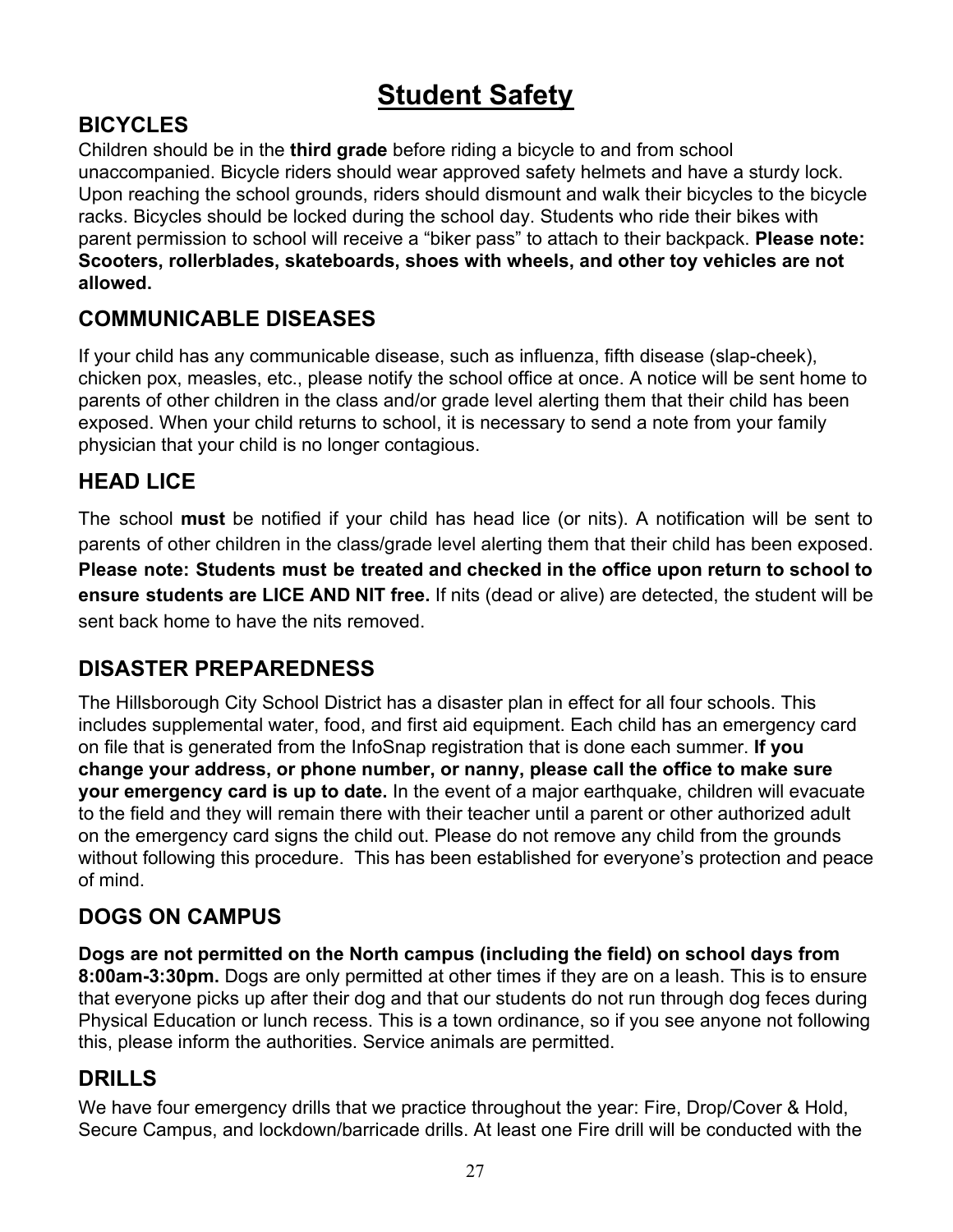assistance of the Central County Fire Department. Our lockdown/barricade drills are conducted with the assistance of the Hillsborough Police Department, We practice fire drills once a month and the schedule is on our website. Lock-down drills are an important part of our safety preparedness plan. A lockdown/barricade drill may be required if there is an intruder on campus, a wild animal, medical emergency, a chemical spill or environmental hazard.

# **IMMUNIZATIONS**

The State of California requires that all school children have up-to-date inoculations in order to attend classes. Unless these requirements are met, a child will not be allowed to attend school.

# **MEDICATIONS**

**School personnel are not permitted to administer any medication to students without a written order from a doctor.** If you indicate an allergy on your emergency card, your classroom teacher will contact you to find out the specifics and severity of the allergy. If you indicate that your child has asthma, **we require at least one inhaler** in the office. If your child has a risk for anaphylaxis, **we require at least one EpiPen** at school and possibly more depending on the severity of the case. **California Ed. Code does not permit students to carry ANY medicine (except an inhaler) in their backpack.** Any other medicine MUST be located in the office. For long-term medication to be dispensed at school, a specific form, which is available in the office, must be filled out and signed by both the parent and the doctor. Prescription medications must be sent in their original containers and stored in the office.

# **STUDENT DROP-OFF**

Families with students at North only must drop their children off in front of North. Every morning there are parent volunteers to assist with vehicle drop off**.** These people are volunteering their time to make sure that all North children are safe. Please be polite and follow their directions. **Please note: There is no drop off in the roundabout near the MPR. If a North family has a child at Crocker and North, it is possible to drop the North child beside the 5th grade portables (rooms 28 and 29) and then proceed in the Crocker traffic line to drop the Crocker child.**

### **Drop-off Procedures**

- **1.** Pull all the way up in the North traffic circle.
- **2.** Stay in your car and curbside volunteers will help get your child(ren) out of the car.
- **3.** Please do not pull around other cars or back-up while in the traffic circle.
- **4.** Drop off at yellow curb only. Do not drop off at the red curb.
- **5.** Please have your child ready to get out of the car (kisses, lunches, backpacks).
- **6.** If your children need extra time at drop off, arrive early at 8:10. There are fewer cars then.
- **7.** Make sure your child exits the car on the curb side only.

# **STUDENT PICK-UP**

When students are dismissed from their classes, they will walk to the lower playground to the "**Student Pick-up Zone**" to be seated and wait for someone to pick them up. Staff members and volunteers will be on duty to assist the students and families. If a staff member (or volunteer) has a megaphone in his/her hand, his/her primary duty is to assist with dismissal. Please respect that they are busy and working to ensure the safety of the North students.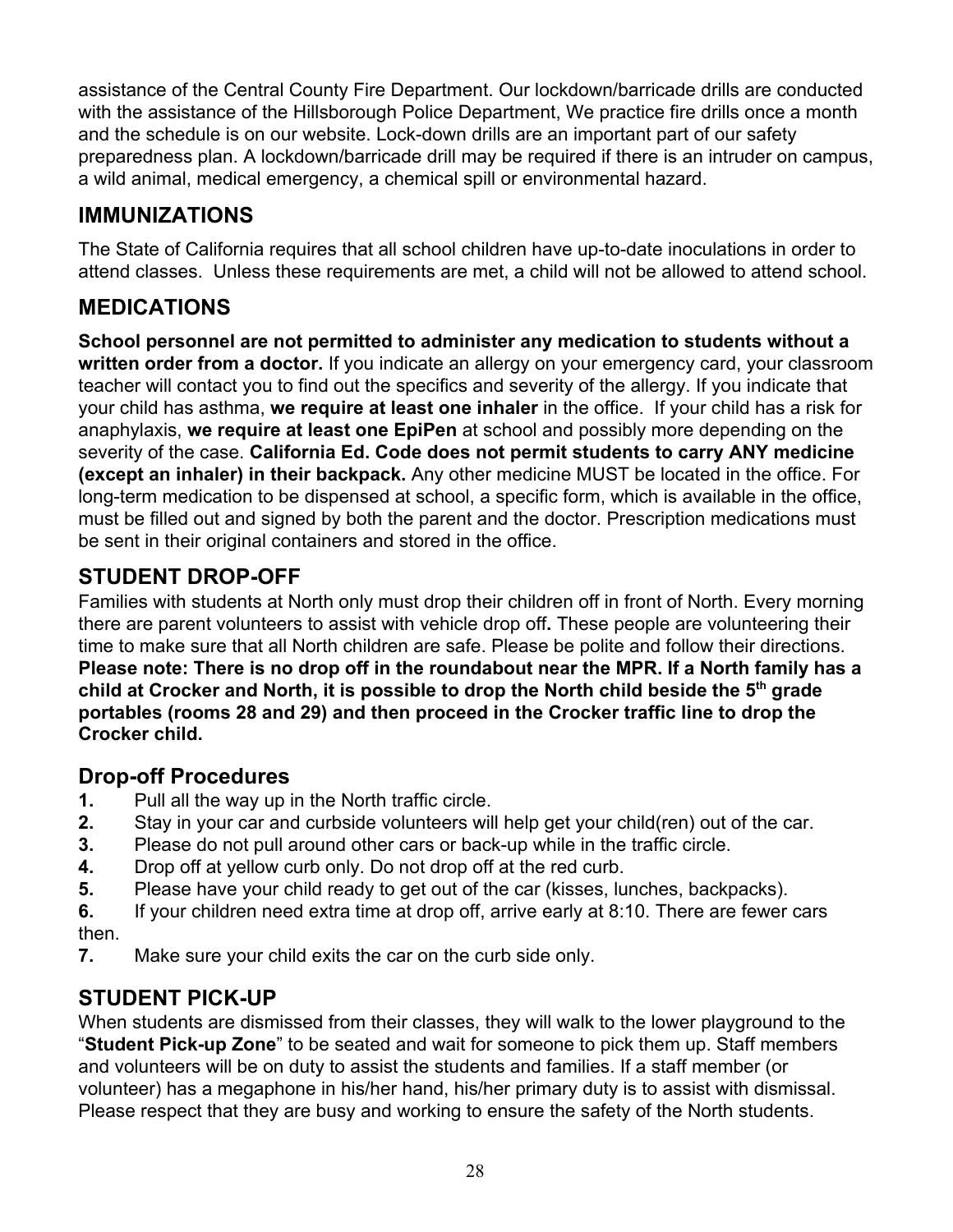### **Walking Pick-up Procedures**

- 1. Please pick up your child on the **playground side** of the "Student Pick-up Zone". Please use the gate near Kindergarten classrooms to enter the lower playground. If you arrive a few minutes before your student is dismissed from class, we ask that you **wait for the students** in the middle of the lower playground. Please stand back from the K and 1<sup>st</sup> grade classrooms as it distracts the students.
- 2. There will be a staff member holding a megaphone at the entrance to the "Student Pick-up Zone". Please tell this person who you would like to pick up and then stand back to make room for others. The staff member will call your child(ren) with a megaphone. **Please note: We cannot have walking pick-ups on the curbside because we need to keep the area clear so we may safely and quickly load students into waiting cars.**
- 3. If you see your child heading to the "Student Pick-up Zone" and you would like to take him/her before he/she goes in – great! Just have the child give the teacher a signal.
- 4. Please do not enter the "Student Pick-up Zone".
- 5. Please tell anyone who is picking up your kids these procedures.
- 6. Once students leave the "Student Pick-up Zone", we will consider them under your care and they will need to be supervised by you.
- 7. If it rains, students will be located in the library (if available). Please pick up your child(ren) at the library door near the stairs.

### **Vehicle Pick-up Procedures**

- 1. Each family is given two placards with their children's names on it at the beginning of the year. This placard should be attached (using rubber bands) to the visor of the vehicle(s) that will be used to pick up your child. Displaying the placard assists the staff and volunteers to identify your child(ren) faster and guide them to your vehicle for pick-up.
- 2. There is a designated "Student Pick-up Zone" located beside room 9 on the lower playground near the traffic circle. At dismissal time, all students waiting to be picked up will be seated and waiting there. The children will be supervised by staff for 15 minutes after their dismissal time and then they will be taken to the school office.
- 3. Pull your car forward and just as you reach the yellow curb area, stop your car, and tell the person with the megaphone who you are picking up.
- 4. The person with the megaphone will tell you and the students to go to one of the five numbered green balls
- 5. Once the students reach the designated ball, we will have staff members available to help to put students in cars.
- 6. As in previous years, there is no waiting or parking in the loop just before or during dismissal. If your child is not available for pick-up as you pass through the traffic circle, **you will have**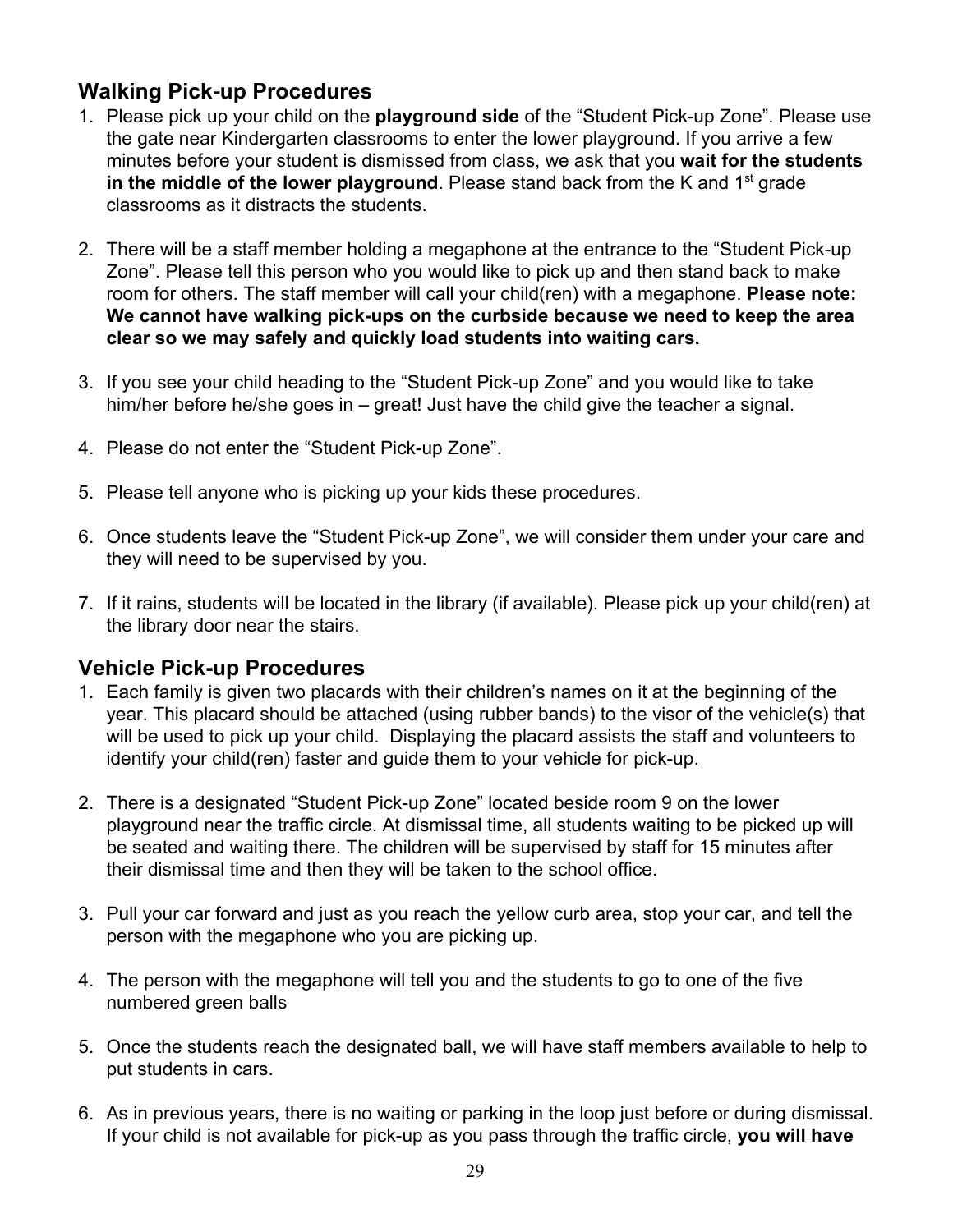**to circle around again**. Slowly circle around the island outside of North School, return to the parking lot entrance and re-enter the North School loop and again drive up to the traffic circle.

- 7. Please drive very slowly and cautiously. Please do not text, talk on your cell phone, or let anything else distract you. As always, children will only be allowed to enter your car on the curbside.
- **8. Please do not reverse or pull around other cars in the traffic circle. Please wait for the other cars to leave before you pull forward.**
- 9. If you have children with different dismissal times, please come during the later dismissal time to pick up both. Your younger child will be supervised in the "Student Pick-up Zone" while waiting for you. If you pick up your younger child first, you may park your car and walk up to meet your older child, or exit the parking lot, slowly circle around the island, and re-enter the parking lot again.
- 10.For early start Kindergarten pick-up at 1:15pm on M, T, W, and F, please remain in your car if you would like your child to be loaded into your car. If you would like to park and walk up to greet your Kindergarten student, please use an official parking space. If your child is not out when you drive around the traffic circle, you will be asked to circle until he/she arrives for loading. This allows us to keep the traffic moving and prevents the North driveway from becoming blocked.
- 11.Crocker students are dismissed later and do not arrive down at North until 3:25pm. **Please note: you need to pick up your North students first before 3:15pm** on regular length days (i.e., M, T, W, & F). At 3:15pm, all remaining North students will be moved to the office and parents will be called.
- 12.If it rains, students we will follow the same procedure as above, but students will be located in the library (if available). Someone will greet your vehicle and call for the students by walkie talkie or cell phone. Then your child will be escorted to your car under an umbrella.

#### **Thank you in advance for your cooperation and understanding. Thank you for your help in keeping our kids safe!**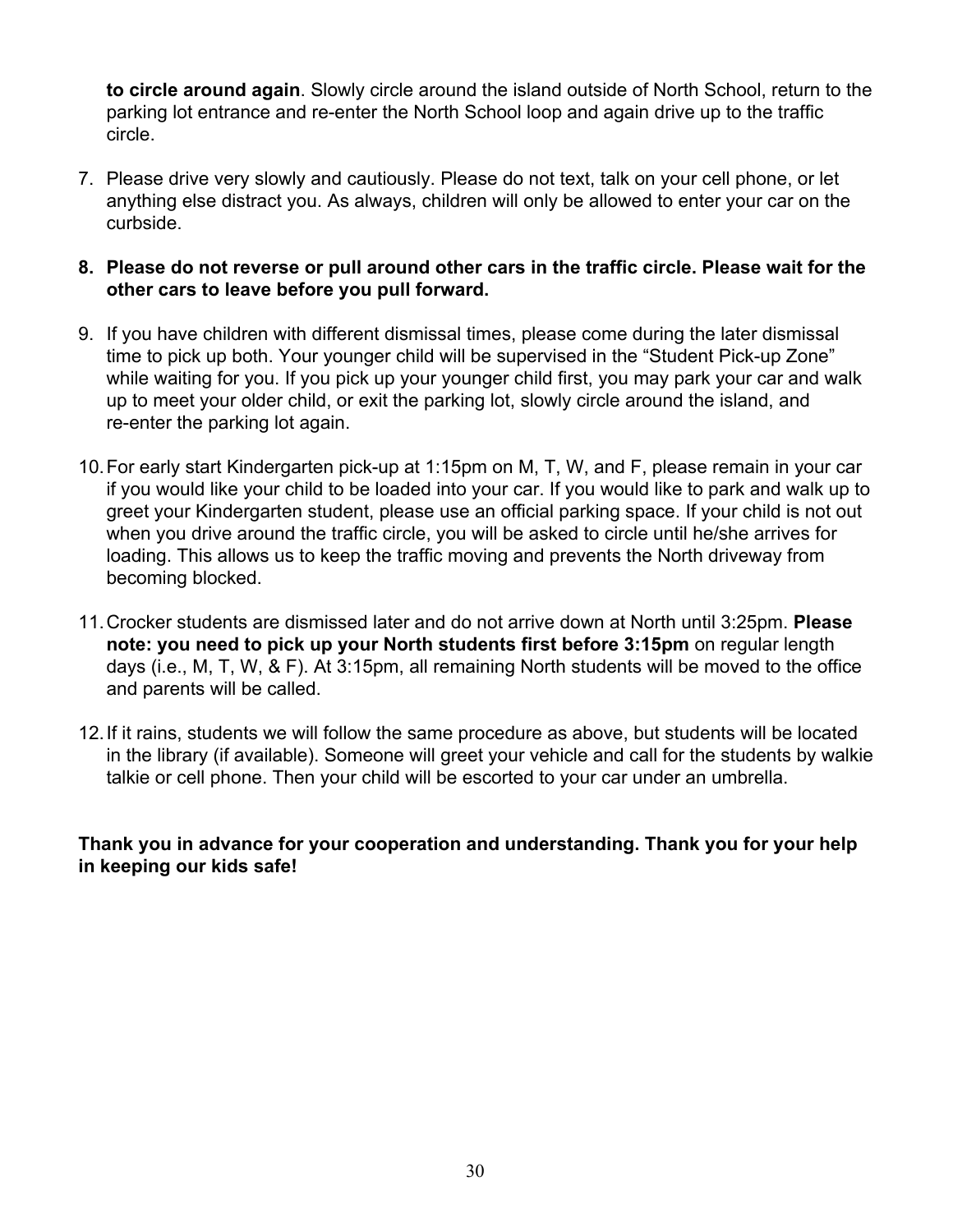# **Student Behavior**

### **BEHAVIORAL NORMS**

Producing ethical citizens and caring individuals is a top priority at North School and is an important part of the Hillsborough Essential Outcomes. All students are taught the three North School Norms: Show respect, Make good decisions, and Solve your problems. These social norms foster high expectations for behavior and encourage students to use good character and practice their life skills. Teachers individually establish and enforce a set of classroom rules and procedures consistent with District policies and procedures. Parents should clarify these with the individual teacher as questions arise.

# **North Hillsborough Constitution**

### 1) **Inclusion not Exclusion- Invite Everyone to Play**

➢ People of Good Character

### 2) **Own mistakes and Take Responsibility**

- ➢ Innovators and Problem Solvers
- ➢ Lifelong Learners

### 3) **Everyone's Voice Should be Heard and Respected**

- $\triangleright$  Effective Communicators
- ➢ People of Good Character
- $\triangleright$  Innovators and Problem Solvers

### 4) **Take Care of Our School Environment : Beauty and Health**

- $\triangleright$  Global Citizens
- ➢ People of Good Character

### 5) **Students not be Judged for what they Say or Wear, Embrace**

### **Differences**

- $\triangleright$  Global Citizens
- ➢ People of Good Character
- 6) **Treat Others the Way You would like to be Treated**
	- ➢ People of Good Character
	- $\triangleright$  Effective Users of Information, Media, and Technology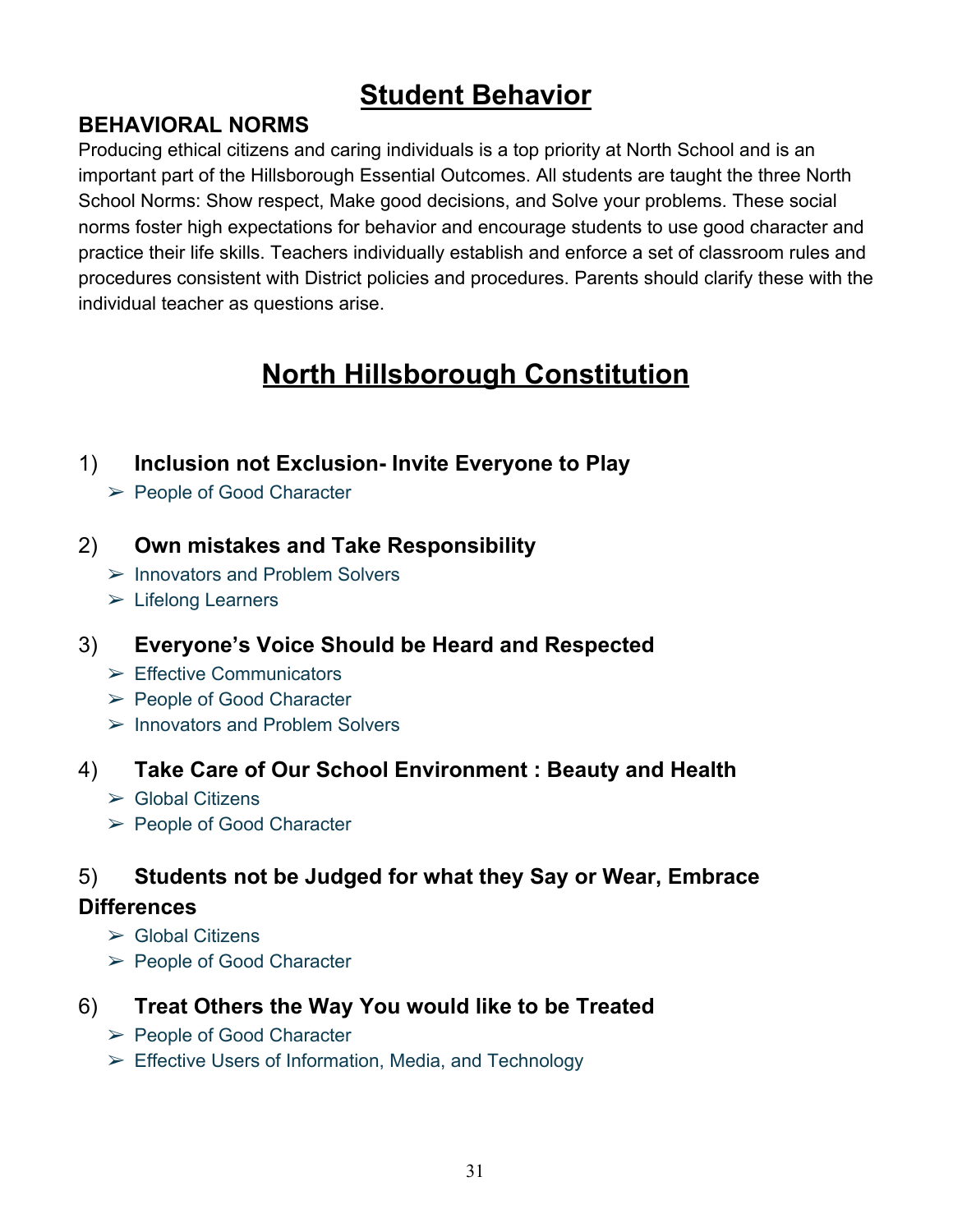## **RESPONSIVE SCHOOL DISCIPLINE**

At North, our goal as educators is to prepare our students for a successful, happy life, and we do so by providing a physically and emotionally safe setting for them to learn and grow together. For this goal to be attainable, we must work together as a team to ensure we are fostering an environment of consistency, responsiveness, communication and compassion.

#### *Consistency*

In order for students to maintain successful and appropriate behavior across all environments, it is important that they know there are school-wide expectations, including different classrooms, teachers and activities. The response to problem behavior must remain consistent to ensure our students are always aware of the outcomes of their behavior.

#### *Responsiveness*

Problem behavior must be addressed, and must be addressed soon after the behavior occurs. Likewise, we should remember to be responsive to our students who are exhibiting positive behavior – "consequences" can be good, too!

#### *Communication*

Students who are exhibiting problem behaviors in one class are typically exhibiting them in other classes, as well. All staff members who work with a student should be involved with the specific consequences required and the chain of support for that student

#### *Compassion*

There is no such thing as a "bad" student. Every student exhibiting a problem behavior is trying to communicate something to us, and we need to remember to acknowledge and respect each individual student as we work with him or her. Our goal is to maintain safety and order while we help the student to recognize their behavior, and ultimately develop internal control of their behavior. Help the student to help themselves.

"The most powerful way to address students' misbehaviors is to put strong, consistent effort into nurturing positive behavior in the first place. Establishing strong teacher-student relationships, creating rules with students, using positive language throughout the school, modeling and reinforcing skills and routines, frequently referring to the rules in guiding children's behavior day in and day out, designing engaging and appropriately challenging lessons, deliberately building a sense of community in the school…"

Responsive Classrooms Approach

# **Chain of Support**

### **Level 1 – Teacher**

Teachers are expected to make the initial determination regarding the discipline incident – it is up to the first responding staff member to decide if this is a small issue that can be dealt with on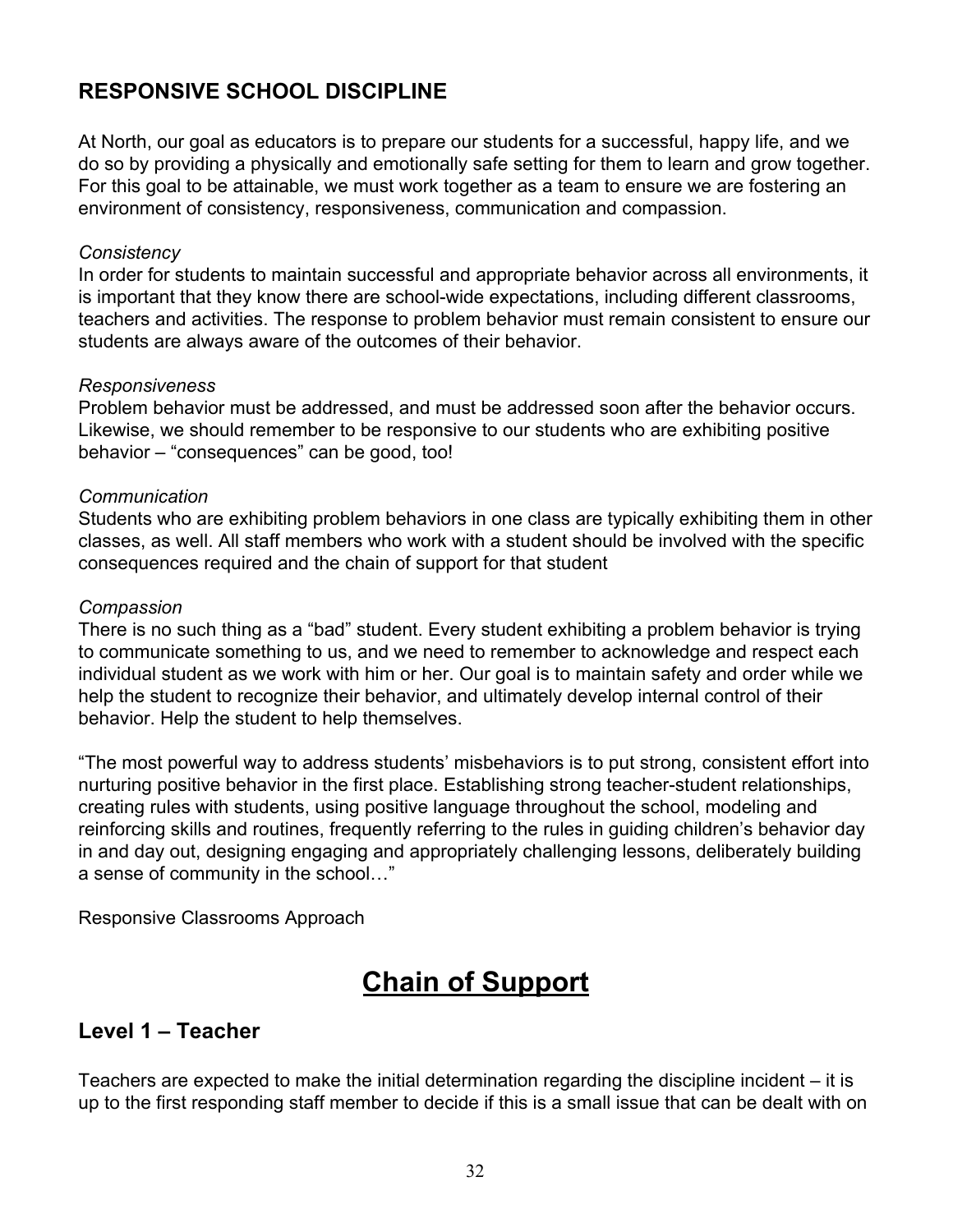the spot, or a bigger issue which will require intervention and follow-up. For all incidences of misbehavior, the response will adhere to the following protocol:

- *1. Address the misbehavior with a simple response right when it starts*
- *2. Use a non-punitive consequence if needed.*
- *3. Provide more intensive supports if needed.*
- *4. Have the child leave the classroom for a small amount of time if needed.*

### **Minor misbehaviors that will be addressed in the classroom with the teacher-counselor or principal may be involved for support**

| <b>Examples</b>                          | <b>Teacher Role</b>                                                                               | <b>Possible Follow-Up</b>                                                                    |
|------------------------------------------|---------------------------------------------------------------------------------------------------|----------------------------------------------------------------------------------------------|
| Name calling<br>and/or put downs         | Address the misbehavior right<br>away                                                             | Students do Talk it Outs in the<br>classroom or in the playground<br>for conflict resolution |
| Inappropriate                            |                                                                                                   |                                                                                              |
| language                                 | Inform parents if necessary                                                                       | Logical consequence                                                                          |
| Not following<br>Instructions/           | Implement classroom behavior                                                                      | Reparation                                                                                   |
| Defiance                                 | management tool with logical<br>consequences and positive                                         | Take-a-break                                                                                 |
| Mocking                                  | reinforcement                                                                                     | Counselor can support<br>students with conflict resolution                                   |
| Gossiping or                             | Have a calming corner to                                                                          | only if the teacher is not able to                                                           |
| rumor spreading                          | support students in calming<br>down                                                               | do this                                                                                      |
| Low level teasing                        |                                                                                                   | Principal may be consulted for                                                               |
| Class disruption                         | Conduct frequent classroom<br>meetings to support students in<br>talking about feelings/conflicts | additional support                                                                           |
| Not using<br>technology<br>appropriately |                                                                                                   |                                                                                              |

#### *Interpersonal issues*

If multiple students are engaged in a behavioral issue, it is the teachers' responsibility to determine the parties involved, the extent to which they are involved, and decide what consequences and/or next steps each student will be facing. When addressing any behavioral incident, teachers will focus on respect, empathy, and de-escalation.

### **Level 2 – Administration**

The principal, or in the absence of the principal, the Teacher In Charge, will get involved when there are concerns for student safety. Students sent to the principal will be sent with information regarding the incident, who was involved, and what steps have already been taken. Students in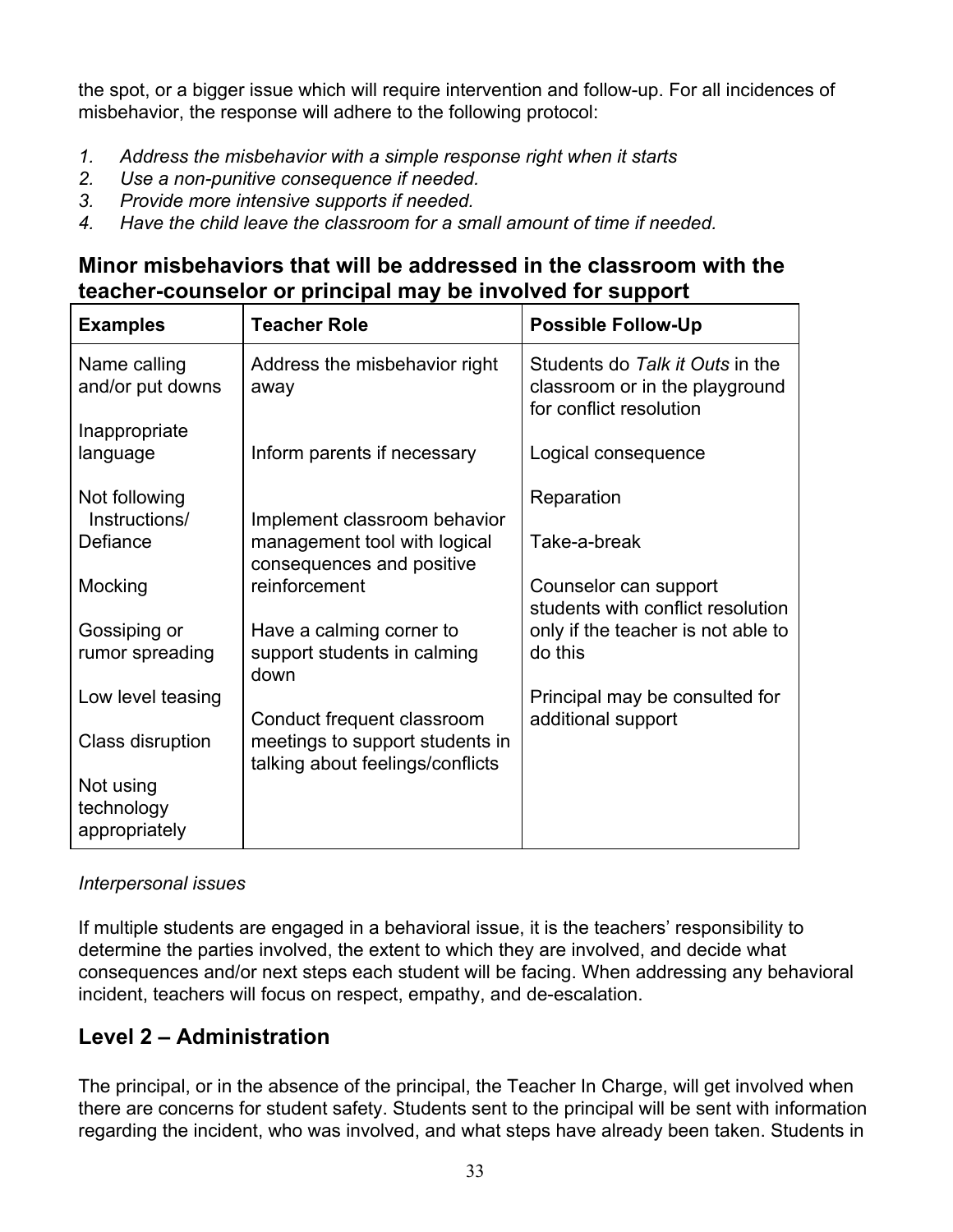the principal's office will complete a Reflection form or an Incident Report, including but not limited to recapping the situation as well as a plan for how to prevent this behavior from occurring in the future. Interventions will be entered into a student incident report which summarizes the incident.

# **Major Misbehaviors**

| <b>Examples</b>                                                   | <b>Teacher Role</b>                                                                                           | <b>Possible Follow-Up</b>                                                                                                |
|-------------------------------------------------------------------|---------------------------------------------------------------------------------------------------------------|--------------------------------------------------------------------------------------------------------------------------|
| Mistreatment/Alleg<br>ations of Bullying                          | Follow up with parents to let<br>them know how things are<br>going                                            | Counselor and/or principal will<br>be involved for inquiry,<br>investigation, reparations, and<br>reflection on progress |
|                                                                   |                                                                                                               | Loss of privilege                                                                                                        |
| Harassment                                                        | Inform the principal                                                                                          | Reparation                                                                                                               |
|                                                                   |                                                                                                               | Potential suspension (in house<br>or out of school)                                                                      |
| Unwanted<br>physical contact:<br>Fighting/ physical<br>aggression | Continue to implement a<br>classroom behavior tool with<br>logical consequences and<br>positive reinforcement | Take-a-break outside of the<br>classroom (in another room or<br>in the office)                                           |
| Sexual or racial<br>Taunting                                      | Establish more frequent<br>classroom meetings to teach<br>expected behavior                                   | May be referred to counselor<br>or principal                                                                             |
| Abusive language                                                  |                                                                                                               | May be referred to counselor<br>or principal                                                                             |
| Overt defiance                                                    |                                                                                                               | May be referred to counselor<br>or principal                                                                             |
| Acts against<br>campus: Property<br>destruction                   |                                                                                                               | May be referred to counselor<br>or principal                                                                             |
| Rumor<br>spreading/gossip                                         |                                                                                                               | May be referred to counselor<br>or principal                                                                             |
| Exclusion<br>Name-calling or<br><b>Put Downs</b>                  |                                                                                                               | May be referred to counselor<br>or principal                                                                             |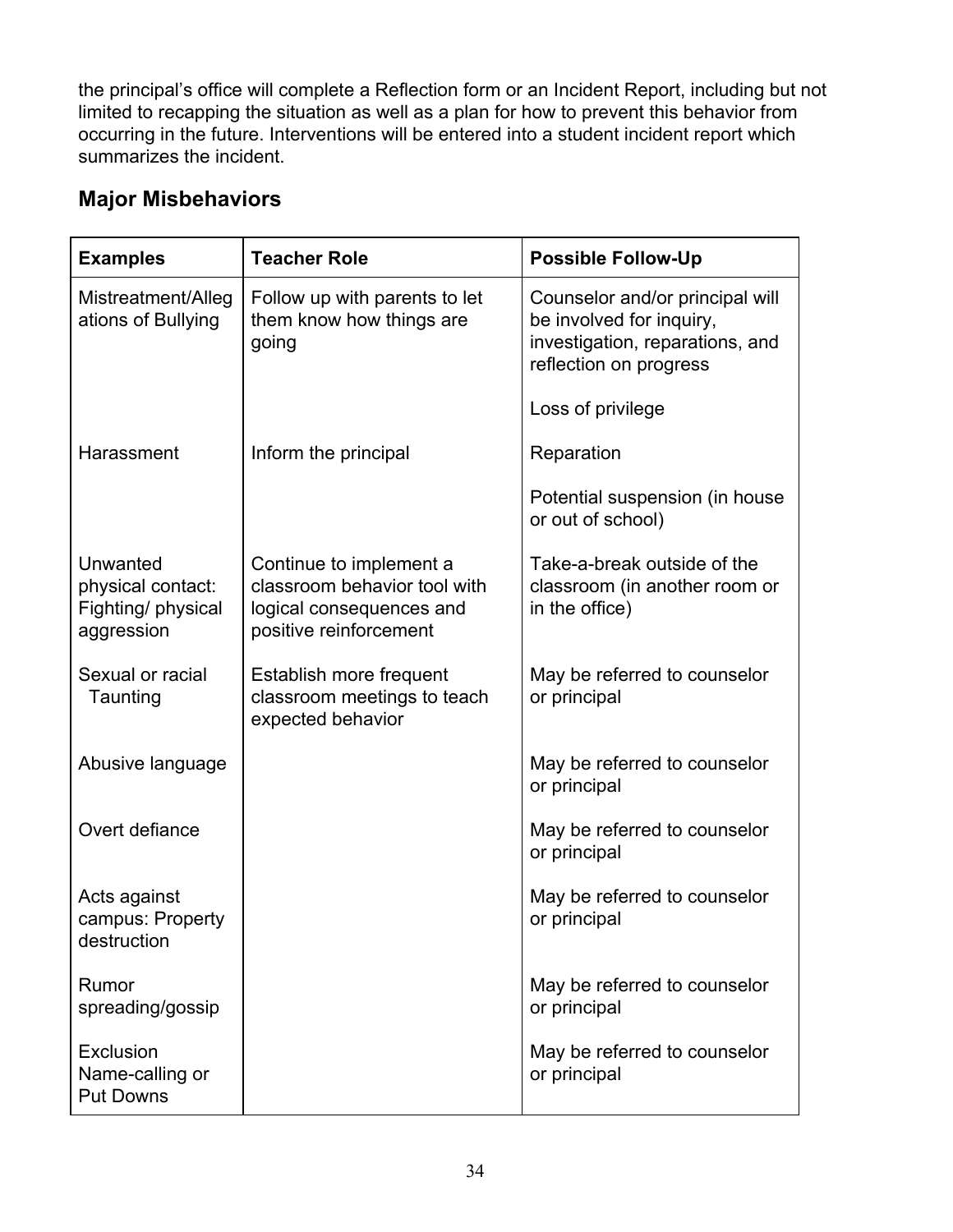### **Level 3 – Families**

**Minor:** Teachers/Counselor and/or Principal will inform parents if minor misbehaviors are reoccurring.

**Major:** When a student's' behavior escalates, parents will be notified in a brief, concise and neutral email, phone call or request for parent meeting.

## **DRESS CODE**

The District Governing Board believes that appropriate dress and grooming contribute to a productive learning environment. The Board expects students to give proper attention to personal cleanliness and to wear clothes that are suitable for the school activities in which they participate. Students' clothing must not present a health or safety hazard or a distraction which would interfere with the educational process. Hats should be removed and hoods should be lowered upon entering any building (unless it is due to medical necessity). Flip flops are not recommended and **tennis shoes must be worn during P.E. for safety.**

### **PLAYGROUND RULES AND PROCEDURES**

Playground rules are established to support safety, game inclusion, and great physical activity. Students should follow these rules and parents should enforce these rules under their supervision after school.

### **BEFORE SCHOOL**

Students should arrive at school **no earlier than 8:10 a.m**. unless he/she is going to the Before School Recreation program. Supervision on the playground is **not** available before 8:10 a.m. Any students arriving before 8:10am must report to the office for safety. Parents may only supervise their own children if arriving before school supervision begins. There is a warning bell that rings at 8:25 a.m. Students should be in their classrooms by 8:30 a.m.

# **PLAYGROUND**

- Stay on the blacktop, rubberized surface, and jungle
- Students should stay in areas where they are visible by the adults who are supervising.
- Keep rocks or sticks on the ground
- **Tag** is only allowed on the green rubber or other designated areas
- **Starburst climber** is only used for climbing
- **Sand**  stays in sand area
- **Swings**  Yellow safety bars must be locked in place, No twisting or swinging sideways; count to 120 to take turns
- **Do not jump off any structure**
- Handballs should be played in designated areas only and balls should be used appropriately.

### **When Bell Rings at recess**

- Stop swings immediately (do not jump off); get off and report to class
- Climb down equipment then report to class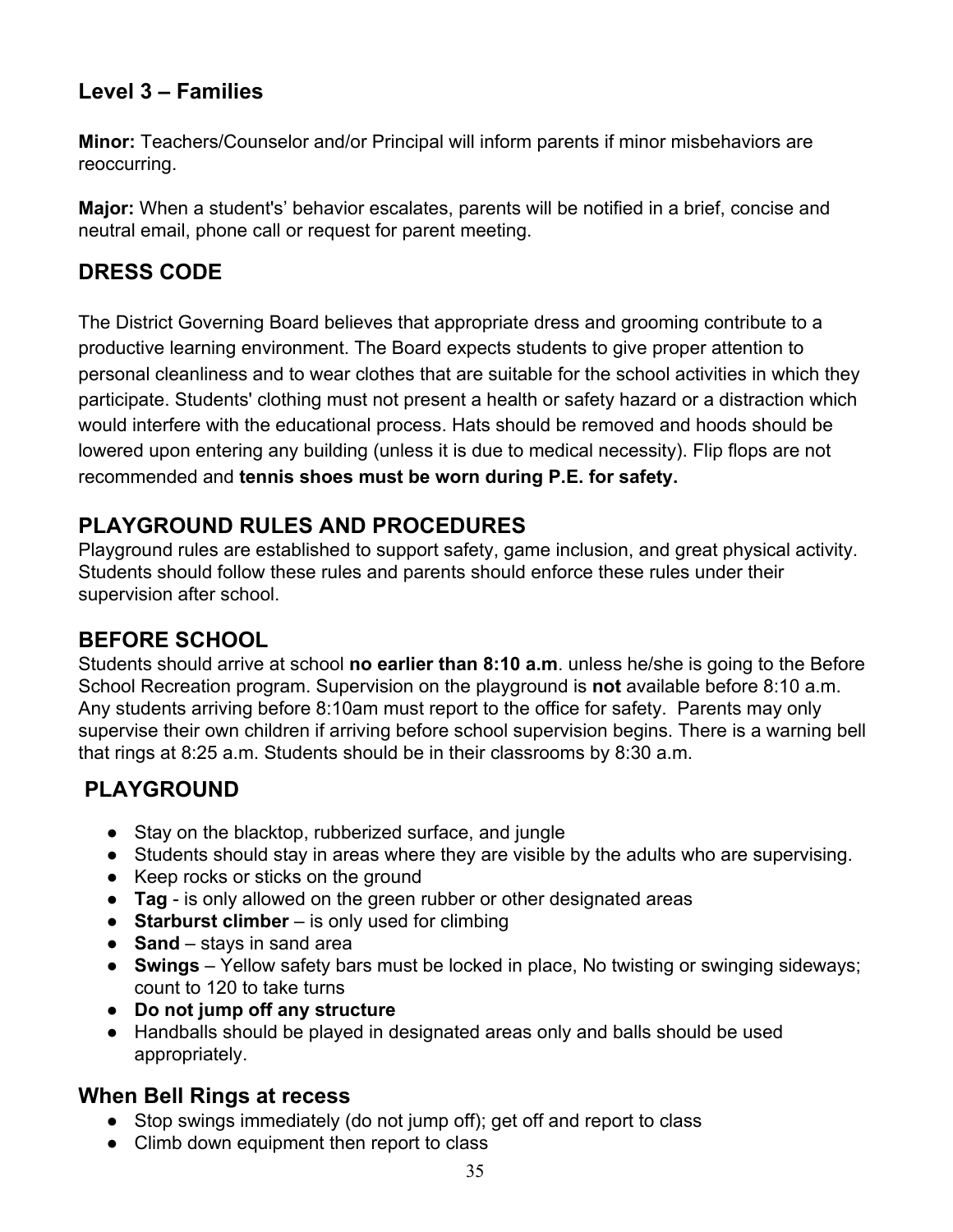# **FIELD**

- Students will wait for a North School employee (not a Recess Pal/parent) at the apple tree before entering the field
- When walking to the field students must walk down the stairs not on the preschool side of school. Students must return to class the same way

# **AFTER SCHOOL**

- Classes will arrive to the "Student Pick-Up Zone" promptly at 2:45pm, 2:50pm, and 3:00pm respectively
- Students who are waiting for their parents should be seated and follow instructions by school staff
- Once a parent picks up his/her child, they must remain in sight of their parent and continue to follow school rules

### **NONDISCRIMINATION**

The Governing Board desires to provide a safe school environment that allows all students equal access and opportunities in the district's academic and other educational support programs, services, and activities. The Board prohibits, at any district school or school activity, unlawful discrimination, harassment, intimidation, and bullying of any student based on the student's actual race, color, ancestry, national origin, ethnic group identification, age, religion, marital or parental status, physical or mental disability, sex, sexual orientation, gender, gender identity, or gender expression; the perception of one or more of such characteristics; or association with a person or group with one or more of these actual or perceived characteristics.

### **SUSPENSION**

While suspensions and expulsions are infrequent in the HCSD, they do occur. Please contact the District Office for information about district board policies. The following link gives details information regarding California Education Code: 48900-48927 and describes those activities that can result in suspensions and expulsions:

[http://www.leginfo.ca.gov/cgi-bin/displaycode?section=edc&group=48001-49000&file=48900-48](http://www.leginfo.ca.gov/cgi-bin/displaycode?section=edc&group=48001-49000&file=48900-48927) [927](http://www.leginfo.ca.gov/cgi-bin/displaycode?section=edc&group=48001-49000&file=48900-48927)

### **SUSPENSION**

The term "suspension" refers a disciplinary action whereby a student must remain away from school or school-related activities for a short period of time. **Please take extra time reviewing bolded items with your children.**

**SUSPENSIONS** may occur for the following behaviors and expulsion may result when a student has:

- **a) Caused, attempted, or threatened to cause physical injury, except in self-defense [48900(a)]**
- b) **Possessed,** sold, or otherwise furnished a firearm, **knife, or other dangerous object [48900(b)]**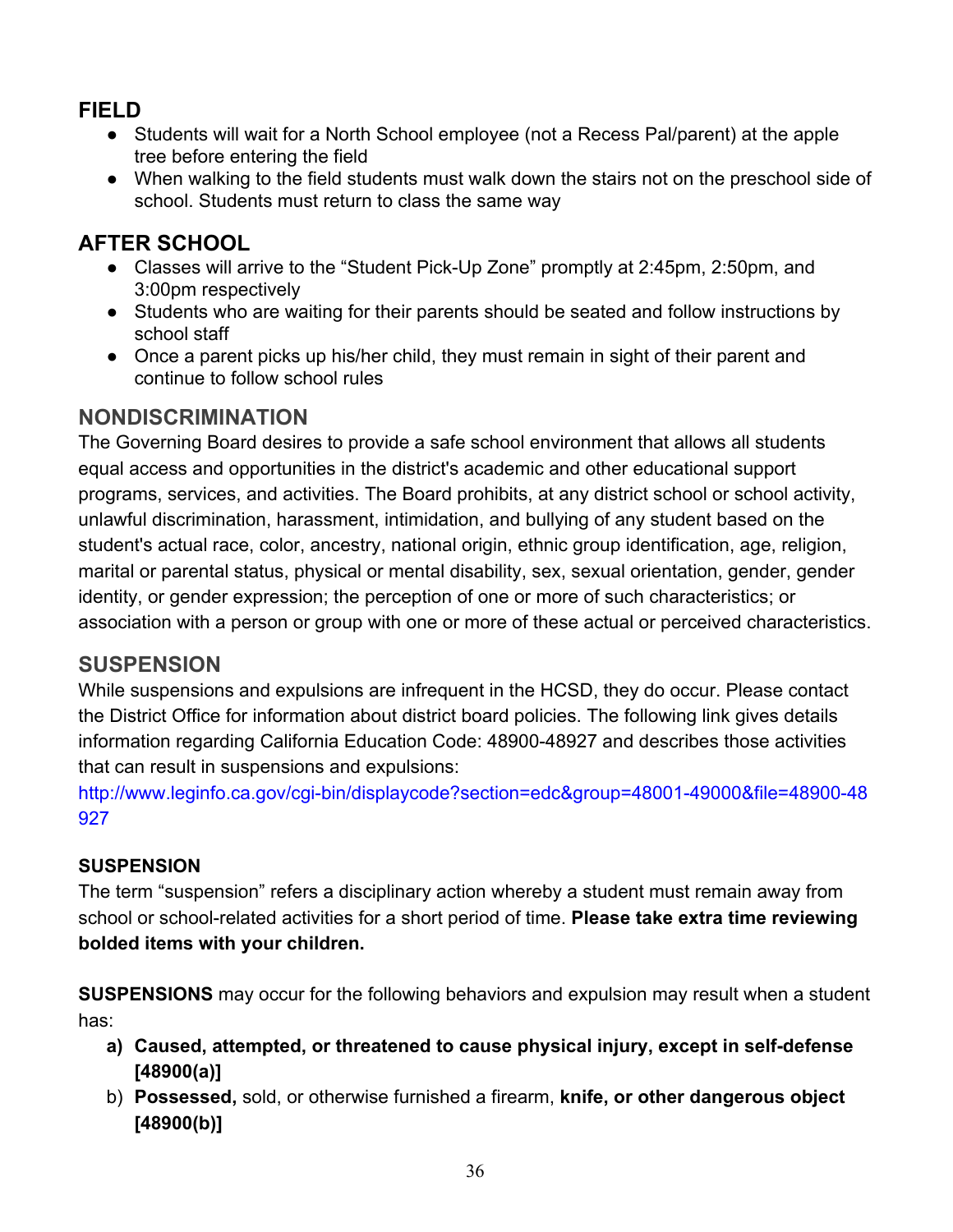- c) Possessed, sold, or being under the influence of drugs or alcohol [48900(c)]
- d) Offered, arranged, or negotiated to sell drugs or alcohol [48900(d)]
- e) Committed or attempted to commit robbery or extortion [48900(e)]
- **f) Caused or attempted to damage school or private property [48900(f)]**
- **g) Stole or attempted to steal school or private property [48900(g)]**
- h) Possessed or used tobacco, or products containing tobacco or nicotine products [48900(h)]
- i) Committed an obscene act or **engaged in habitual profanity** or vulgarity [48900(i)]
- j) Unlawfully possessed, offered, arranged or negotiated to sell drug paraphernalia [48900(j)]
- **k) Disrupted school activities or otherwise willfully defied valid authority [48900(k)]**
- l) Knowingly received stolen school or private property [48900(l)]
- m) Possessed an imitation firearm [48900(m)]
- n) Committed or attempted to commit a sexual assault or sexual battery [48900(n)]
- o) Harassed, threatened, or intimidated a student who is a complaining witness in a school disciplinary proceeding or retaliating against the student for being a witness [48900(o)]
- p) Offered, arranged to sell, or sold the prescription drug Soma [48900(p)]
- q) Engaged in, or attempted to engage in, hazing. [48900(q)]
- r) Engaged in an act of "bullying" defined as any severe or pervasive physical or verbal act or conduct, including communications made in writing or by means of an electronic act that has or can be reasonably predicted to have an effect on one or more of the following: [48900(r)]
	- a. Placing a reasonable pupil or pupils in fear of harm to that pupil's or those pupils' person or property.
	- b. Causing a reasonable pupil to experience a substantially detrimental effect on his/her physical or mental health.
	- c. Causing a reasonable pupil to experience substantial interference with his or her academic performance.
	- d. Causing a reasonable pupil to experience substantial interference with his or her ability to participate in or benefit from the services, activities, or privileges provided by a school.

**Students in 4<sup>th</sup>-5<sup>th</sup> grades** may also be suspended and/or expelled for the following behaviors:

### **1) Sexual Harassment [48900.2]**

- 2) Hate violence [48900.3]
- 3) **Harassment,** threats, or intimidation **[48900.4]**

SEXUAL HARASSMENT (BP5145.7; AR5145.7) [48900.2]

The Governing Board recognizes that sexual harassment causes embarrassment, feelings of powerlessness, loss of self-confidence, reduced ability to perform schoolwork, and increased absenteeism or tardiness.

To promote an environment free of sexual harassment, the principal or designee shall take appropriate actions such as removing vulgar or offending graffiti, establishing site rules, and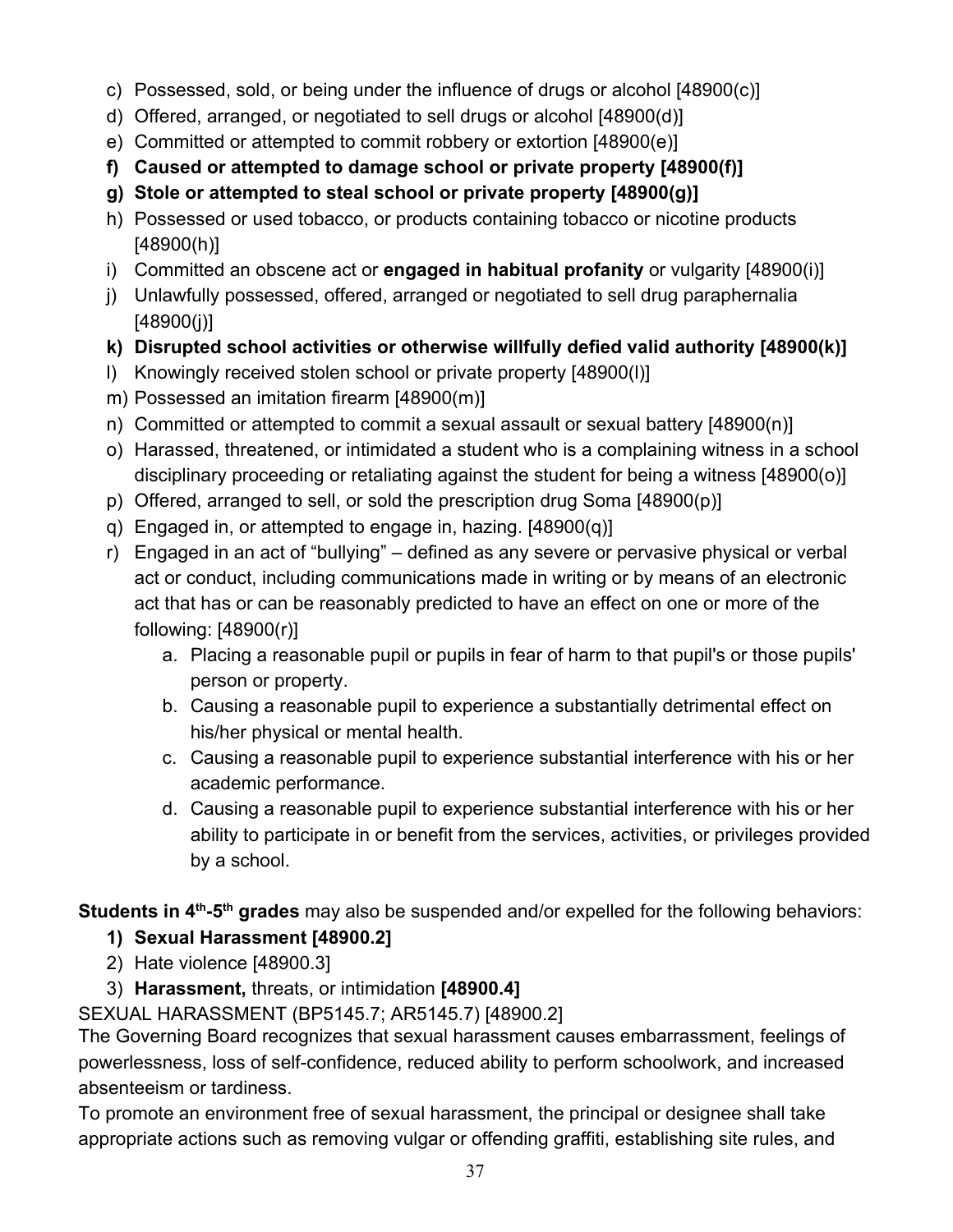providing student in-service or student instruction and counseling. Teachers shall discuss this policy with their students in age-appropriate ways and shall assure them they need not endure any form of sexual harassment.

The Board shall not tolerate the sexual harassment of any student by any other student or any district employee. Any student or employee who is found guilty of sexual harassment shall be subject to disciplinary action.

The Board encourages students or staff to immediately report any incidences of sexual harassment to the principal or designee. The Superintendent or designee shall promptly investigate each complaint of sexual harassment in a way that ensures the privacy of all parties concerned. In no case shall the student be required to resolve the complaint directly with the alleged offending person.

Pursuant to law, unwelcome sexual advances, requests for sexual favors, and other verbal, visual or physical conduct of a sexual nature constitutes sexual harassment when: (Education Code 212.5):

- 1. Submission to the conduct is explicitly or implicitly made a term or condition of an individual's academic status or progress; or
- 2. Submission to or rejection of the conduct by an individual is used as the basis for academic decisions affecting the individual; or
- 3. The conduct has the purpose or effect of having a negative impact on the individual's academic or work performance, or of creating an intimidating, hostile or offensive educational environment; or Submission to or rejection of the conduct by the individual is used as the basis for any decision affecting the individual regarding benefits and services, honors, programs, or activities available at or through the school.

Other types of conduct which are prohibited in the district and which may constitute sexual harassment include:

- 1) Unwelcome sexual flirtations or propositions
- 2) Verbal abuse of a sexual nature
- 3) Graphic verbal comments about an individual's body
- 4) Sexually degrading words used to describe an individual
- 5) Display of sexually suggestive objects or pictures in the educational environment that are not related to the instructional program
- 6) Any act of retaliation against an individual who reports a violation of the district's sexual harassment policy or who participates in the investigation of a sexual harassment complaint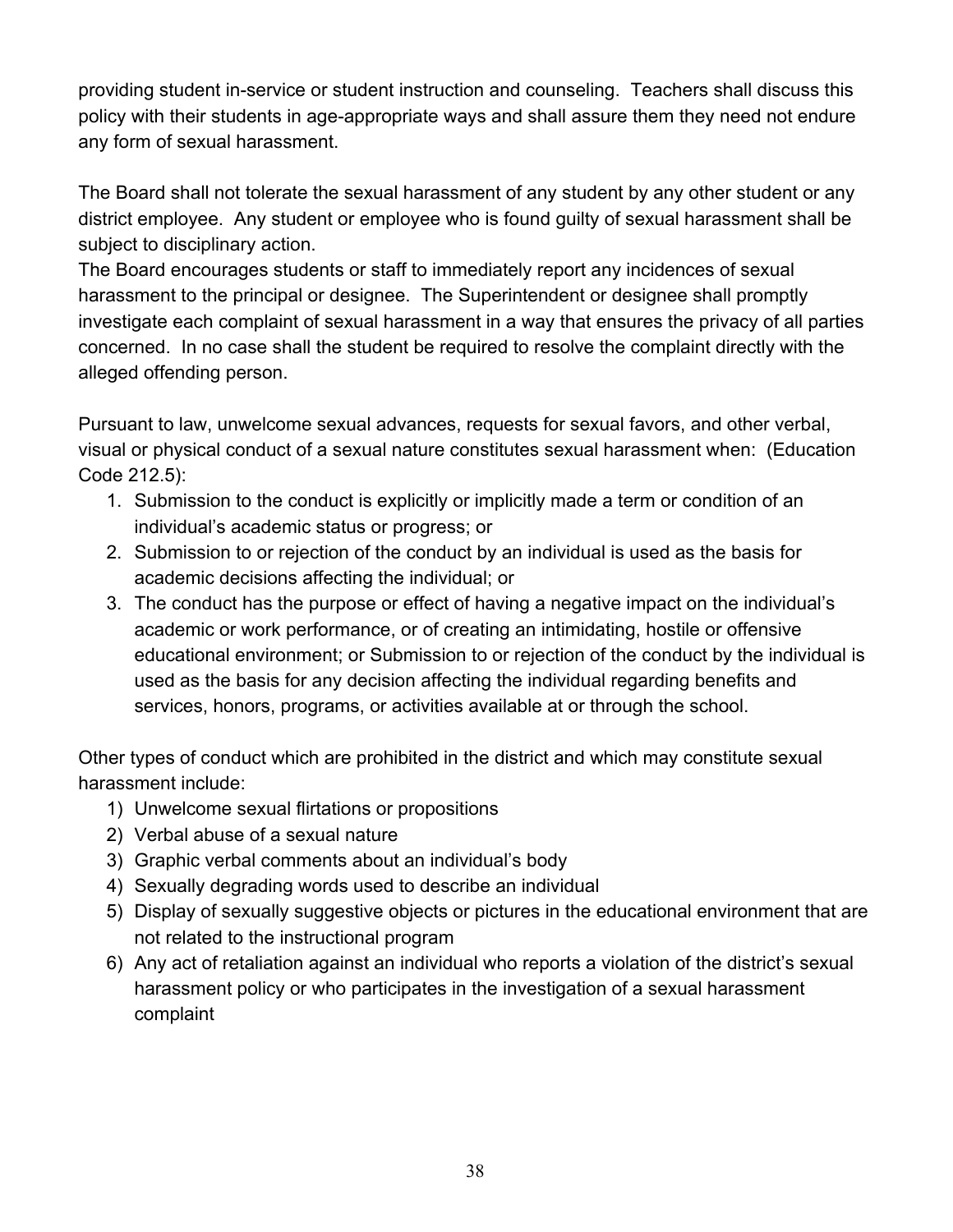# **Instructional Program**

### **METHODOLOGY**

Our instructional method focuses on individual differences, capabilities, and needs of all children. Our strategy is the continuous diagnosis, assessment, and evaluation of students in order to maintain a very high level of performance. Teachers differentiate their instruction using a variety of strategies and tools to address the academic and social/emotional needs of each individual student.

### **CALIFORNIA COMMON CORE STATE STANDARDS (CA CCSS)**

English Language Arts & Literacy in History/Social Studies, Science, and Technical Studies The Common Core State Standards for ELA/Literacy (CA CCSS) are divided into 4 strands: Reading, Writing, Speaking and Listening, and Language. They were designed with an expectation that the development of every student's literacy skills should be an integrated model of literacy across all subject areas. The CA CCSS emphasize having students closely and attentively read and analyze critical works of literature and an array of nonfiction text. Comprehension activities focus on depth and complexity, use of technology, and evidence-based analysis of text. Students use research and technology to sift through the staggering amount of digital information available and engage in collaborative conversations, sharing and forming viewpoints through a variety of written and speaking applications. Learning is interactive, and teachers facilitate deep understanding as students discuss and analyze information together. To learn more about the CA CCSS for English Language Arts & Literacy, please visit:

<http://www.cde.ca.gov/be/st/ss/documents/finalelaccssstandards.pdf>

### **Mathematics**

The California Common Core State Standards for Mathematics (CA CCSSM) reflect the importance of three guiding principles: focus, coherence, and rigor. The principle of "focus" means that the instruction needs to focus deeply on the standards that are emphasized so students can gain a strong foundation for conceptual learning, a high degree of procedural skills and fluency, and the ability to apply what they learn to solve mathematical problems anywhere. The principle of "coherence" arises from mathematical connections. Most connections are vertical, as the standards support a progression of increasing knowledge, skill, and sophistication across the grades. The principle of rigor requires that conceptual understanding, procedural skill and fluency, and application be approached with equal intensity. The CA CCSSM consists of two types of standards: Mathematical Practice Standards (identical for each grade level) and Mathematical Content Standards (different for each grade level). Together they focus on learning mathematical content in the context of real-world situations, using mathematics to solve problems, and developing "habits of mind" that foster mastery of mathematics content as well as mathematical understanding. A number of California-specific additions to the standards were incorporated in an effort to retain the consistency of past standards. Students in K-5 use the program Math Expressions as the core instructional program to address the CA CCSS. To learn more about the CA CCSS for Mathematics, please visit: <http://www.cde.ca.gov/be/st/ss/documents/ccssmathstandardaug2013.pdf>

### **LIBRARY**

The North School Library Media Center is an essential part of the school program that provides curriculum support and offers a variety of information resources and learning experiences as well as literature appreciation to the students, faculty, and staff of the North School community.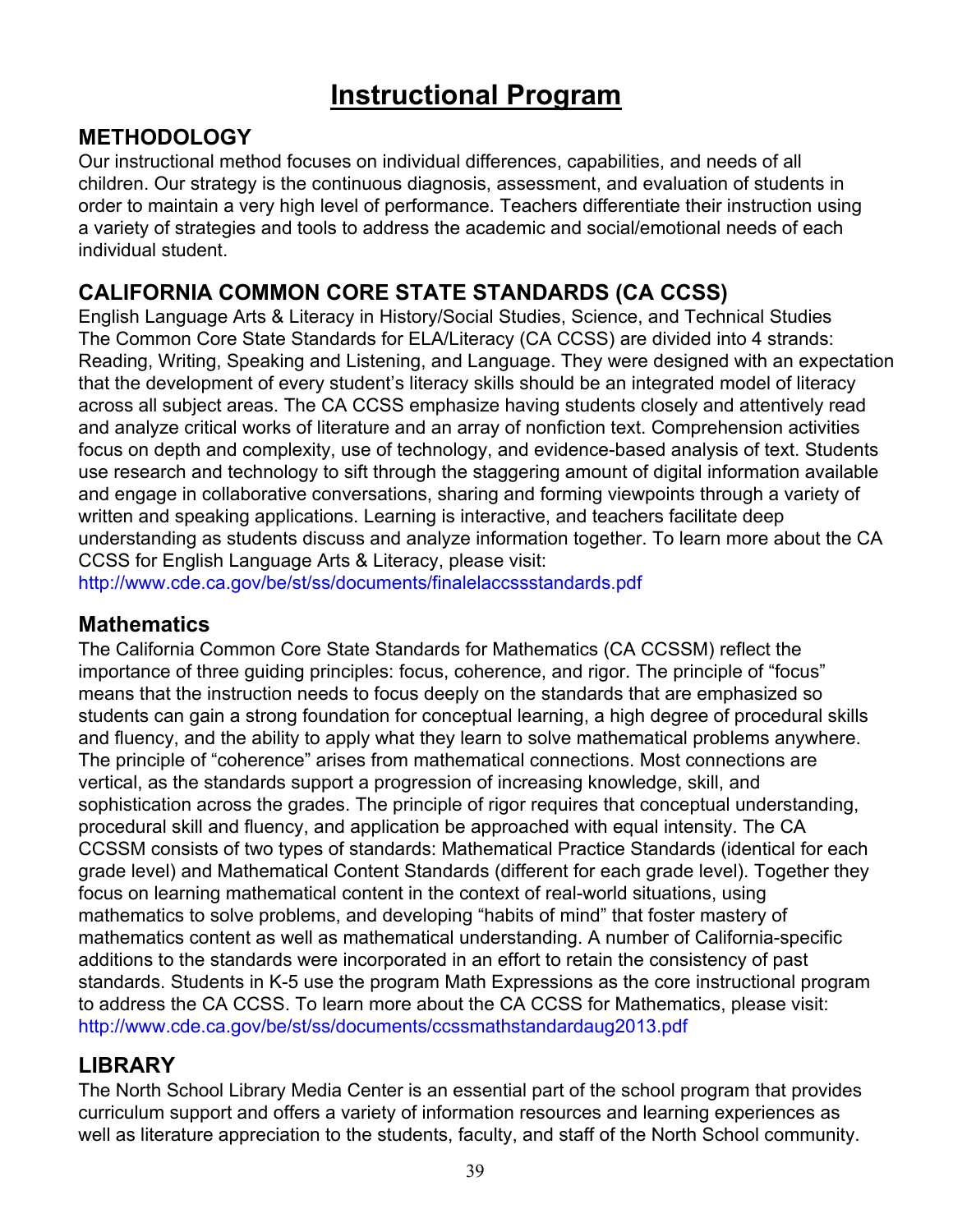To maintain the excellence of the collection, North parents support an Adopt-a-Book Club. Students are encouraged to adopt a book that they may select from a wide range of possibilities. A bookplate recognizing the donation is placed permanently in each book. To learn more about the California Model School Library standards, please visit: <http://www.cde.ca.gov/be/st/ss/documents/librarystandards.pdf>

### **SCIENCE: NGSS**

Because of the continuing explosion in scientific and technological knowledge, emphasis in this area of education is changing from the application of science, to the nature of science and the process by which knowledge is gained. Science is taught through a balance of hands-on activities and textbooks. Throughout all grades, each student is exposed to life, earth, and physical science. We urge parents who work in science-related fields, or who know of those who do, to contact us if you are willing to share your expertise with the children. In order to view the Next Generation Science Standards, please visit:<https://www.nextgenscience.org/>

### **SOCIAL STUDIES**

Using the basic purpose of the social studies program is to focus on increasing each student's interest, knowledge, and understanding of human behavior and social interaction. The social studies program is enhanced at all grade levels with field trips, docent visits, projects, artifacts, and children's literature.

Goals of the program include the following: 1) acquisition of basic knowledge, 2) understanding of concepts from the various social sciences (geography, history, economics, sociology, and political science), 3) development of investigative and process skills, and 4) knowledge of multicultural education. In order to view the California Social Studies Content Standards, please visit: <http://www.cde.ca.gov/be/st/ss/documents/histsocscistnd.pdf>

### **MATH AND SCIENCE ENRICHMENT PROGRAM (aka I-LAB)**

This math and science enrichment program is based on local standards, which are the Hillsborough Essential Outcomes, and grade level state standards. All students in grades 3-5 visit the Innovation Lab (I-Lab) where they are provided instruction in how to become critical, creative reflective thinkers; problem solvers; collaborative contributors; intelligent innovators; effective communicators; ethical citizens; and self-directed, enthusiastic, caring individuals using math and science as the conduit. This dedicated Innovation Lab (I-Lab) time gives students time to work on projects that require depth and complexity and expand on higher order thinking skills of analysis, synthesis, and evaluation.

### **TECHNOLOGY**

North School has a computer lab, 1:1 classroom Chromebooks in grades 2-5, 2:1 IPads in grades K-1, and computers in the classroom.

Each classroom has a printer, a document camera, and a SMART Board. Students use the internet both in the classroom and in the computer lab. Students also visit pre-screened websites via the County Web Portal (aka EdStop1). The Web Portal can be found at: [http://ed1stop.org/render.userLayoutRootNode.uP](https://hcsd-exchange.hcsd.k12.ca.us/owa/redir.aspx?C=v3cGDwLdOE2bYko9WiD19RO-rPDczNIIQCJDs767CIguDiCa5CCYDuu8H_2QGJJf47tkbrHEar4.&URL=http%3a%2f%2fed1stop.org%2frender.userLayoutRootNode.uP) and passwords are available through your classroom teacher. This is also a great tool for students to access at home.

# **PHYSICAL EDUCATION**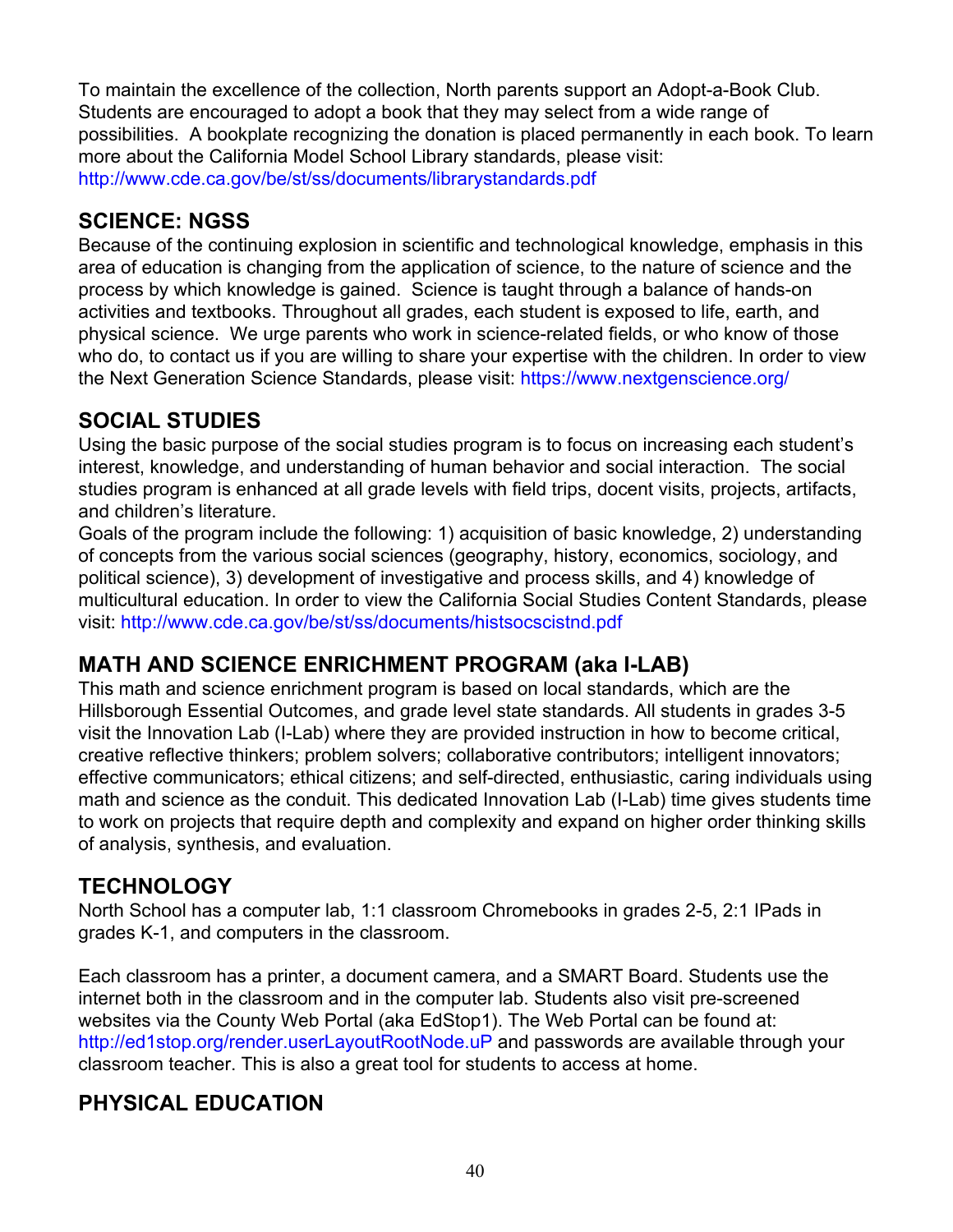The elementary physical education program at North is founded on the California Physical Education and Health Content Standards. The philosophy of this program is that each child will be provided the opportunity to develop efficient movement skills and be physically active in a cooperative learning environment that fosters individual growth and teamwork. The focus is not to create professional athletes, but rather help students' develop fundamental and advanced motor skills, improve their self-confidence and provide opportunities for increased levels of physical fitness. Health-related physical fitness is a vital component of this physical education program and includes; muscular strength and endurance, flexibility, body composition, and aerobic endurance. Students begin fitness in TK and continue throughout the fifth grade. Each student participates in curl-ups, push-ups, stretching, and various locomotor activities. State law requires that fifth graders throughout California take the Fitnessgram which includes curl-ups, sit and reach, push-ups, and the PACER test. In order to view the California Model Content Standards for Physical Education, please visit:

<http://www.cde.ca.gov/be/st/ss/documents/pestandards.pdf>

### **VISUAL AND PERFORMING ARTS**

All K-5 students express themselves through a variety of art media with their individual teachers and in the Parent Group-funded "Art in Action" program. Art experiences are drawn from other curriculum areas (i.e. reading, social studies, language, and music), with ample opportunity for the development of skills in handling tools and materials. The focus is upon creative endeavor and satisfying experiences, rather than on artistic perfection. In addition, the North Parent Group provides funding for school assemblies presented by dancers, musicians, actors, storytellers, or poets throughout the year. In order to view the California Visual and Performing Arts Content Standards, please visit:

<http://www.cde.ca.gov/be/st/ss/documents/vpastandards.pdf>

### **VOCAL MUSIC**

All K-5 students receive formal vocal music instruction where they learn about pitch, notation, rhythm, and movement. Orff-Schulwerk instruments, as well as non-pitched instruments, are an integral part of grade level instruction reinforcing all musical elements. All children participate in a musical program at least once during the school year. In order to view the California Visual and Performing Arts Content Standards, please visit:

<http://www.cde.ca.gov/be/st/ss/documents/vpastandards.pdf>

### **HEALTH EDUCATION**

All K-5<sup>th</sup> grade students receive health education instruction from various instructors including the classroom teacher, the PE teacher, and the school counselor. Content is grade level specific and includes areas such as nutrition and physical activity (K,2,4,5), growth and development (K,1,3,5), sexual health (5), injury prevention and safety (K,1,4), alcohol, tobacco and drugs awareness (K,2,4), mental and social health (K,2,3), and personal and community health (K,1,3,5). For more information on the health standards at a particular grade level please visit: <http://www.cde.ca.gov/be/st/ss/documents/healthstandmar08.pdf>

### **WORLD LANGUAGE: Spanish**

All  $4<sup>th</sup>$  and  $5<sup>th</sup>$  graders receive Spanish language instruction for one hour each week, which is supplemented by an online program called Middlebury that students have access to at school and at home. They learn to communicate in Spanish with greetings, introductions, classroom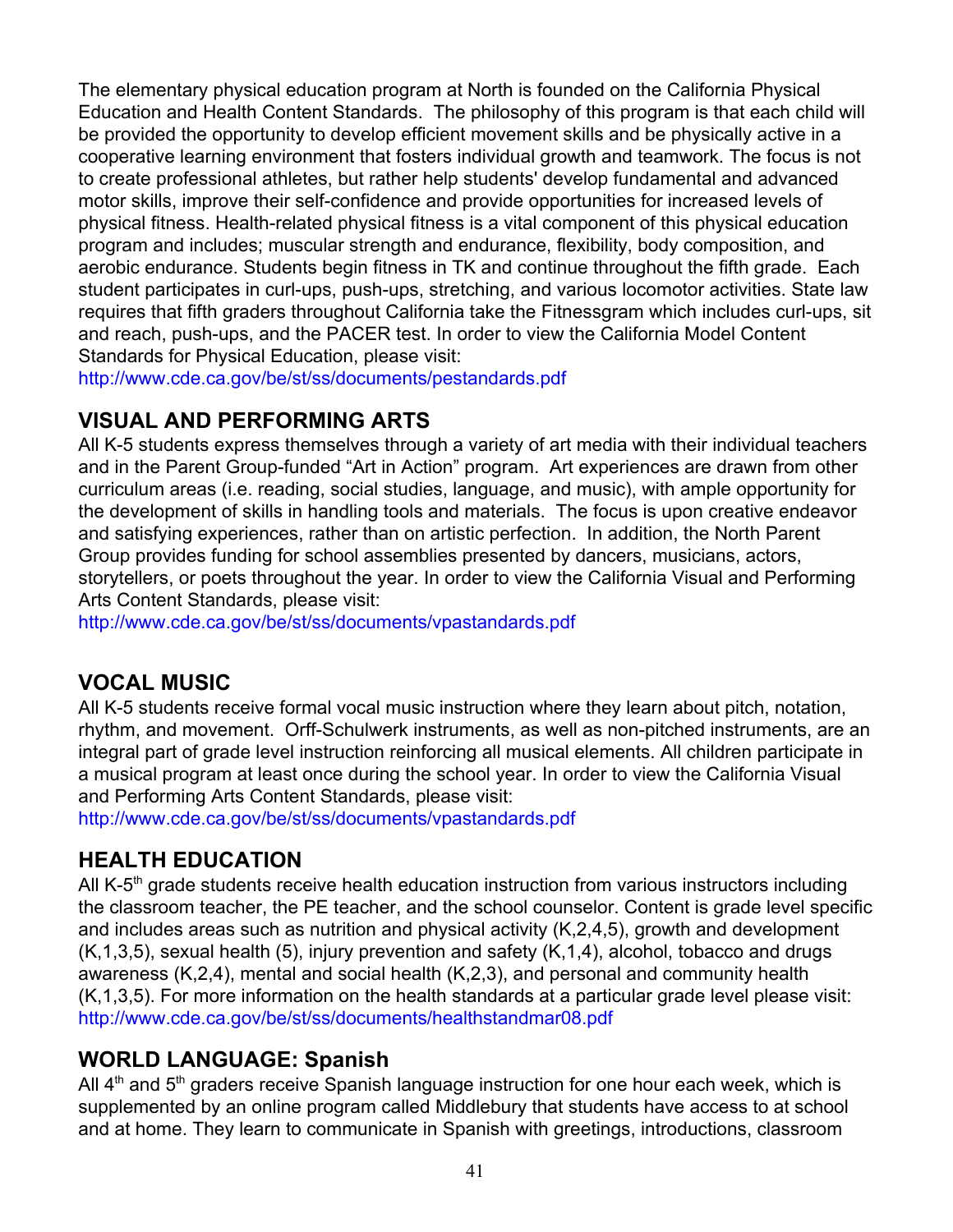directions, things pertaining to the classroom, and the weather. The study of Spanish-speaking cultures is also integrated into the lessons. The program is based off of the *Realidades* textbook and curriculum that is used in the Spanish middle school program. To learn more about the California World Language Content standards and language acquisition please visit: <http://www.cde.ca.gov/be/st/ss/documents/worldlanguage2009.pdf>

# **GIFTEDNESS**

The Hillsborough City School District (HCSD) has a district-wide giftedness identification system this year using a group ability test called the OLSAT-8 (Otis-Lennon School Ability Test). While there is no formal gifted program, teachers provide differentiation in the classroom for these students based on their needs. The OLSAT-8 is given to students in Kindergarten, second grade, or any students new to the district**.**

# **ENGLISH LEARNERS**

The district screens students new to North who speak a primary language other than English in the home. Children who are admitted to the English Learner program receive individual or small group instruction called English Language Development by their classroom teacher and the school's English Language Development Specialist in order to help them learn English speaking, reading, and writing skills. In order to learn more about the English Language Development Content Standards, please visit:<http://www.cde.ca.gov/sp/el/er/eldstandards.asp>

## **COUNSELING PROGRAM**

North School has a full-time counselor on site every day of the week. The counselor is available to confer with students, parents, and staff. The counselor proactively meets with whole classes, groups, individuals on many social and emotional wellness topics.

# **RESOURCE SPECIALIST PROGRAM (RSP)**

Upon referral by the Child Support Team (CST), the Resource Specialist provides assessment for children who appear to have special educational needs. Children who are admitted to the RSP receive individual or small group instruction.

### **SPEECH AND LANGUAGE**

North School has a full-time Speech and Language pathologist onsite. Parents and teachers may refer children with suspected speech or language difficulties to the Speech pathologist for screening. Upon entrance into the program, students receive speech therapy from the Speech and Language pathologist.

### **RELATED SERVICES**

North School offers related services such as Occupational Therapy and Adapted Physical Education for students who are eligible. HCSD has employed a full time Behaviorist who offers behavioral intervention and support services for students who are eligible.

# **Student Assessment**

# **CALIFORNIA ASSESSMENT OF STUDENT PERFORMANCE AND PROGRESS (CAASPP)**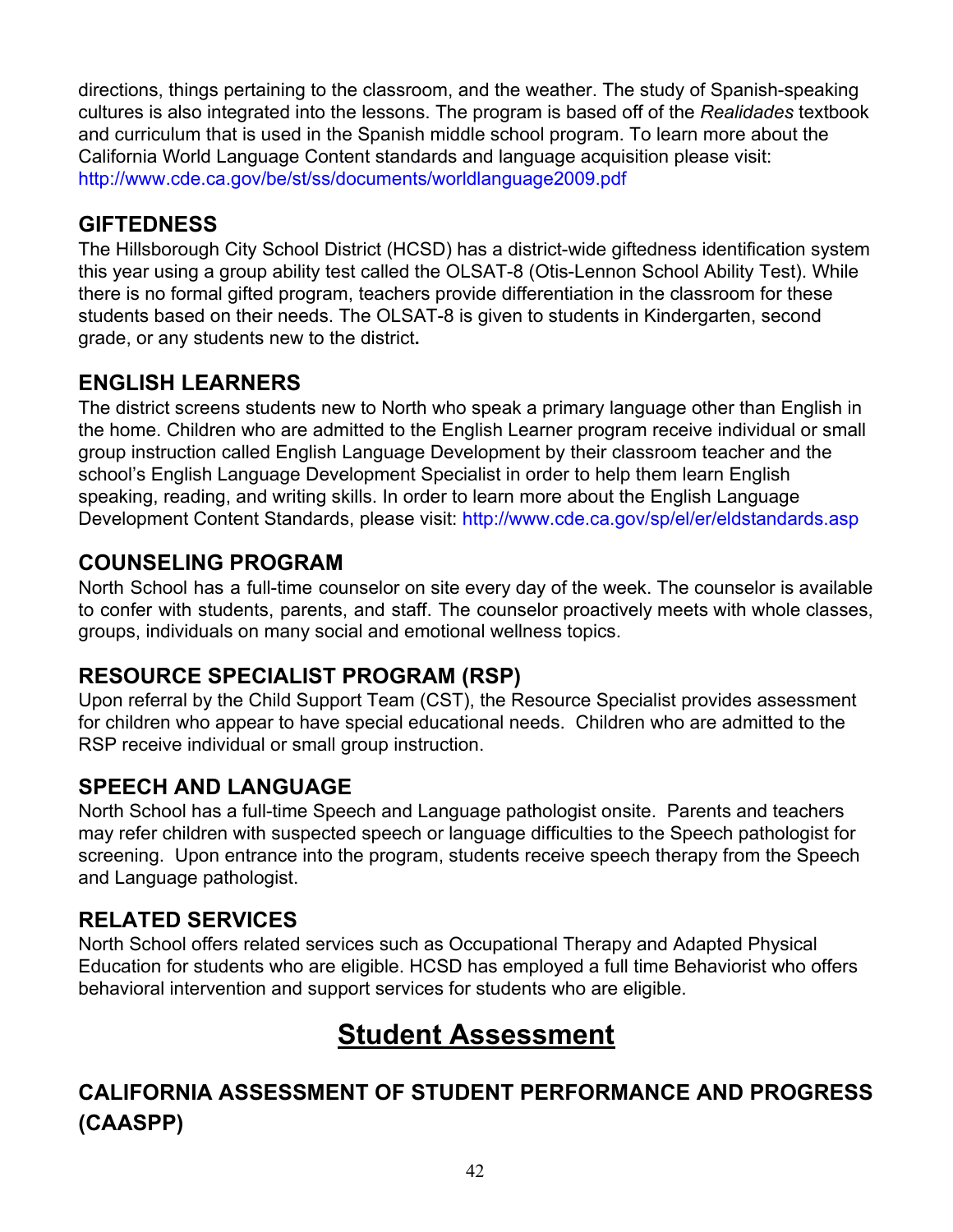The CAASPP system (which recently replaced the STAR assessment system) encompasses the following required assessments:

### **Smarter Balanced Assessments**

Smarter Balanced assessments consist of both performance tasks and summative assessments on the computer. All 3<sup>rd</sup>-5<sup>th</sup> grade students take the Smarter Balanced summative assessments and performance tasks in English Language Arts and Mathematics in the spring. Students receive **an overall score for both ELA and math,** ranging from 2000 to 3000. Overall scores will be reported within one of four levels: **Standard Not Met (1), Standard Nearly Met (2), Standard Met (3), and Standard Exceeded (4).** Specific scale score ranges by content areas and grade can be found at <http://www.cde.ca.gov/ta/tg/ca/sbscalerange.asp>

These reports will also highlight students' strengths in key areas for both ELA and math. ELA results will include information about the students' performance in the areas of reading, writing, listening, and research. Reports of math results will include information about student's performance in problem solving, using concepts and procedures, and in communicating mathematical reasoning. The student's performance in these key areas for each subject will be reported using the following indicators: Below Standard, At or Near Standard, and Above Standard. To learn more about the reporting, please visit:

<http://caaspp.cde.ca.gov/sb2015/UnderstandingCAASPPReports#c>

Smarter Balanced has a **practice test** in order for parents to experience the features of online testing and gain insight into how Smarter Balanced assesses students' mastery of the Common Core. Please visit<http://www.cde.ca.gov/ta/tg/sa/practicetest.asp> and click on *Take the Practice Test* to learn more.

The **summative assessment** is done on the computer and it goes beyond multiple-choice questions to include extended response and technology enhanced items. The summative assessment will be administered in the spring. The summative assessment uses [Computer](http://www.smarterbalanced.org/smarter-balanced-assessments/computer-adaptive-testing/) [Adaptive Testing \(CAT\)](http://www.smarterbalanced.org/smarter-balanced-assessments/computer-adaptive-testing/). This means that based on student responses, the computer program adjusts the difficulty of questions throughout the assessment.

The **performance tasks** allow students to demonstrate critical-thinking and problem-solving skills. The performance tasks challenge students to apply their knowledge and skills to respond to complex real-world problems. They can best be described as collections of questions and activities that are connected to a single theme or scenario.

# **Content Standards Test (CST)**

All 5<sup>th</sup> grade students, who do not qualify for the CMA or CAPA, must take the California Content Science test in the spring. Scores are reported in 5 levels of proficiency: Far Below Basic (FBB), Below Basic (BB), Basic (B), Proficient (P), and Advanced (A). In California, only Proficient and Advanced levels are considered a passing grade. Results of these tests are mailed to parents and are placed in the cumulative files. Teachers review individual and class results in order to plan effective instruction.

### **Physical Fitness Test**

All 5<sup>th</sup> grade students are required to take the Physical Fitness Test called the FITNESSGRAM. This test consists of the following six fitness areas: aerobic capacity; abdominal strength and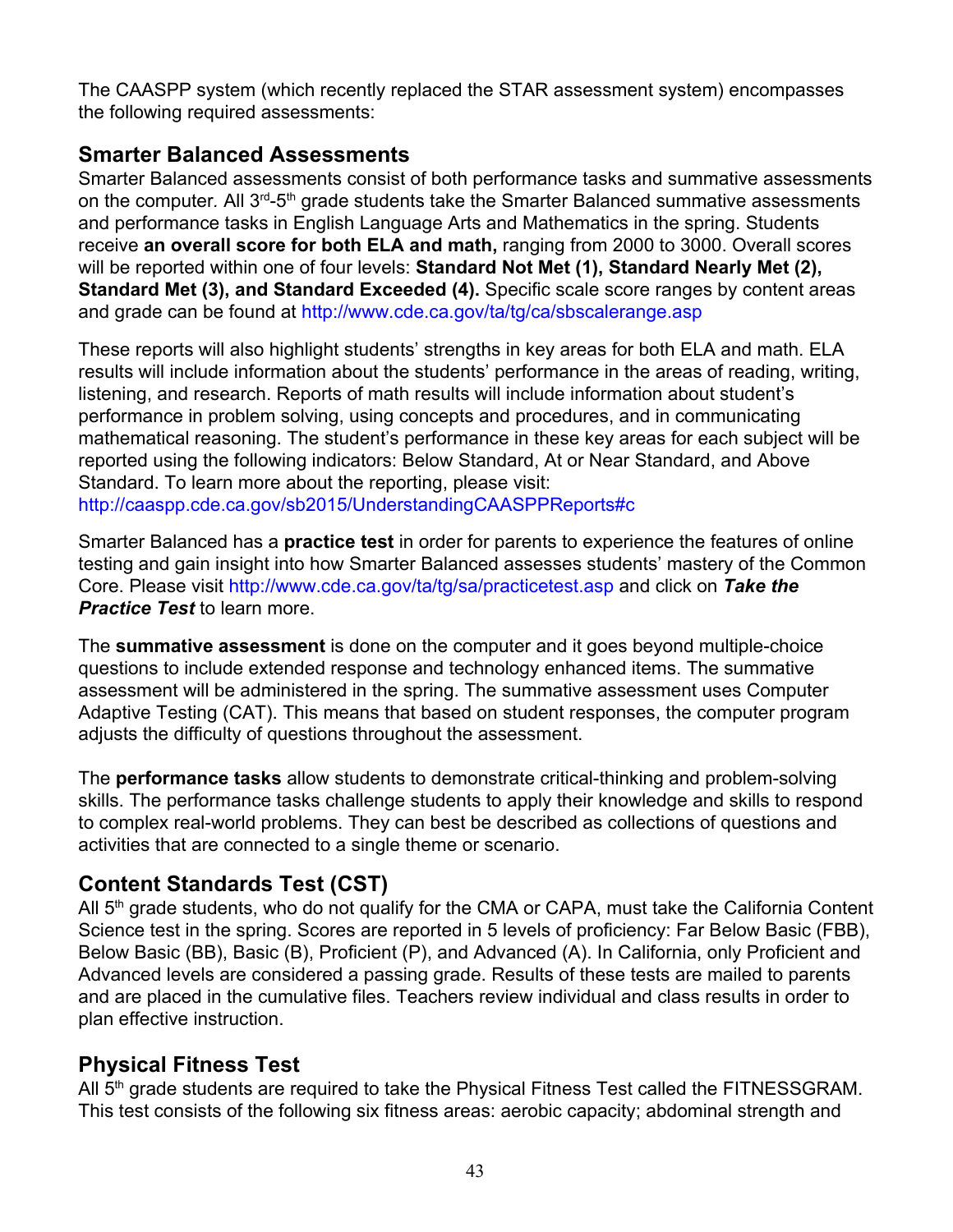endurance; upper body strength and endurance; body composition; trunk extensor and flexibility; and flexibility. This test is conducted in the spring.

## **California English Language Development Test (CELDT)**

This test assesses the listening, speaking, reading and writing development of students who speak another language in their home. During the 2017-18 school year, school districts will be transitioning to a new assessment called the English Language Proficiency for California. This new assessment will only have three levels: Emerging, Bridging and Expanding. Please visit this website to learn more: <http://www.cde.ca.gov/ta/tg/ep/>

# **DISTRICT-MANDATED TESTS**

The Hillsborough City School District conducts its own set of tests:

### **DISTRICT ASSESSMENTS**

All students in K-5 are given district-mandated assessments three times a year to measure progress towards the standards. These tests are administered during a specific set of days called a screening "window". The district literacy and math assessments were designed and/or selected by district teachers, district data advisors, and district administrators to address the specific skills that we want to assess. These assessments are consistent district-wide, and are used throughout the year for diagnostic purposes to allow teachers to identify individual strengths and weaknesses. They provide immediate feedback on student progress toward meeting the end-of-the-year grade level standards, which helps shape subsequent instruction.

### **CLASSROOM ASSESSMENTS**

In addition to the district-wide assessments, a student's progress is measured in a variety of ways on a continuing basis as part of regular classroom instruction. This can take many forms such as end of unit tests, special projects, presentations, collaborative work, writing, process observation, and direct questioning. North School also has additional assessments that we use on a regular basis to gather data about student progress such as the Development Reading Assessment (DRA) and other literacy measures.

# **PARENT - TEACHER CONFERENCES**

Conferences allow parents and teachers to work together to shape the educational focus for a child. We urge parents to make conferences a high priority and encourage both parents to attend. Conferences are held several weeks before report cards, rather than after, so that progress along the way can be measured, and "adjustments" can be made before the end of the trimester. Both the Student Profile Sheet and the PEP are integral parts of the first conference of the year. The Student Profile sheet helps provide information for setting the PEP goals, and a summary of the goals is provided to parents along with information from the student data sheet. Parents may request updated PEPs or Student Profile Sheets throughout the year when goals have been completed or new goals are set. Although there are only two formal conference times during the year, communication between teachers and parents should take place when needed and parents may request conferences with teachers at any time during the school year. **Please note: All children will attend school on a minimum-day schedule for the entire week.**

### **Student Profile Sheet**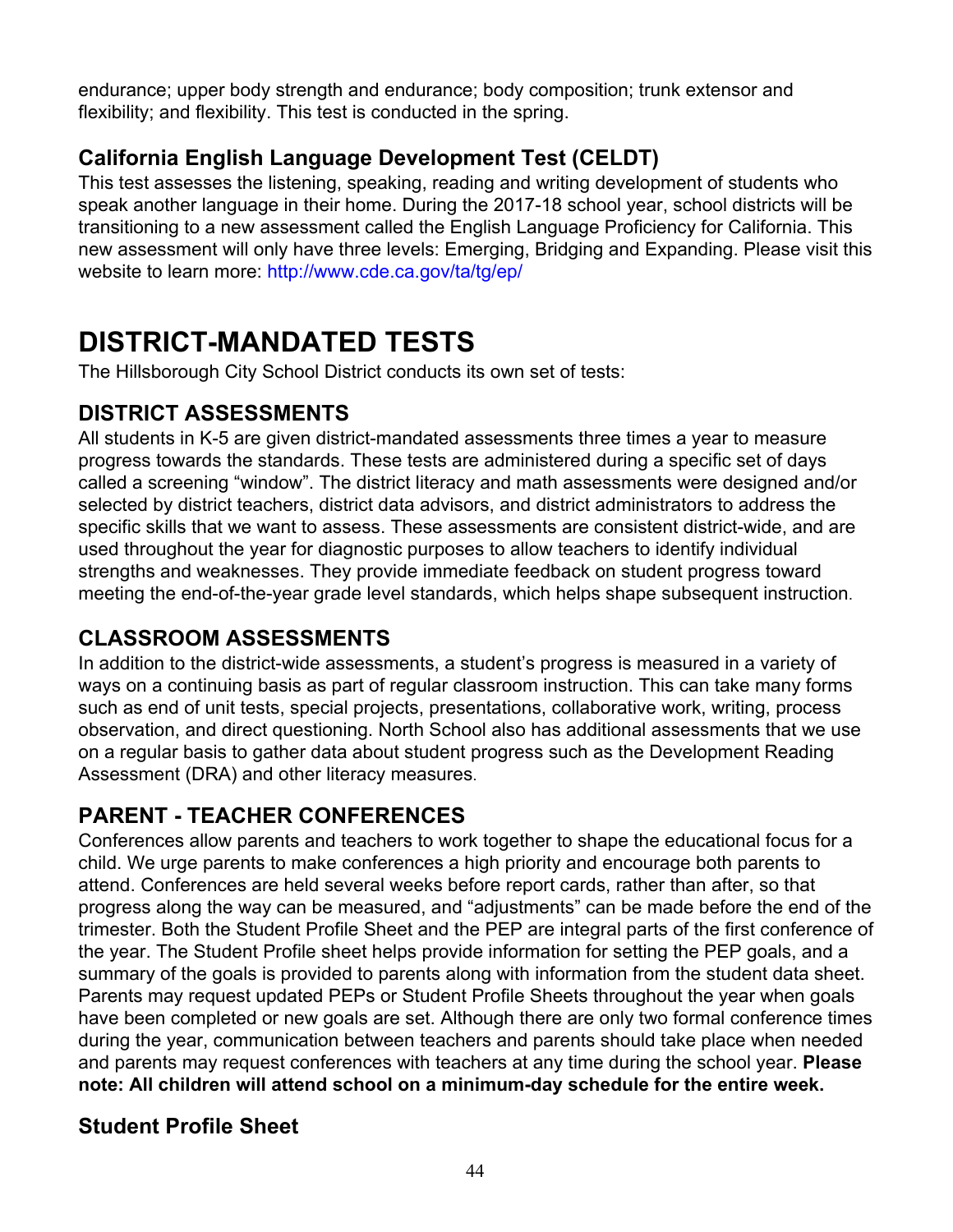This document is designed to give teachers and parents a quick look at all state and district assessment data available on a student for a given year. It includes district math and literacy assessments for grades K-5 and writing sample results for grades 2-5. Teachers will review the Student Profile sheets with parents at conference time, and information will be updated after each new set of assessments is added.

# **Personalized Education Plan (PEP)**

A Personalized Education Plan (PEP) contains annual goals set for individual students based on data, observation, and need. The PEP goals can be academic or social/emotional, and are created by teachers in conjunction with parents and often the students themselves. These goals are concrete, have clearly stated outcomes, and have a timeline for completion. Students, teachers, and parents all have a role in ensuring the accomplishment of the goals. As goals are met, new ones can be established. A summary of the PEP goals and plans will be shared with parents and students after the initial conference.

# **REPORT CARDS**

North is arranged on a trimester schedule. Report cards are issued shortly after the completion of each trimester. Please see the school calendar for the dates of the end of each trimester. **The primary purpose of the report card is to communicate student progress toward academic and social goals and standards.** The specific parts of the report card are listed below.

### **Essential Outcomes**

The District's Essential Outcomes are a very important part of the HCSD educational system. It is our strong belief that although high academic achievement is our first and foremost goal, it is not the only goal. It is imperative that our students also become people of good character, innovators and problem solvers, effective communicators, global citizens, lifelong learners, and effective users of technology. The Essential Outcomes are on the report card so that we can formally address these goals, and engage students, parents and teachers in a dialogue about the best way to work together to accomplish them. The scores indicate to what degree the student is exhibiting the characteristics described.

### **Work Habits, Study Skills, and Behavior**

How a student approaches his or her work often has a great impact on the ability to master the content. This section breaks the requisite skills for learning into three components: classwork, homework, and behavior. Each of those sections is broken down further into groups of related skills or behaviors. This allows the teacher to more specifically let the student and parent know to what degree the student is applying those skills that help facilitate learning.

### **Measuring Progress**

California has a very rigorous set of academic standards, and our report cards are tied directly to them. Each trimester students are evaluated on their progress toward meeting the standards that have been taught during that particular time period. If a student has met the district's expectations for that trimester regarding a specific standard, he or she will receive a "3" which means he or she is meeting district expectations. Meeting expectations indicates that a student knows and is correctly able to apply the standard to a high degree that is appropriate to the grade and the time of year; it does not indicate minimum competency. The bar is high, not low. The majority of students should receive a "3" on most standards, since our students work hard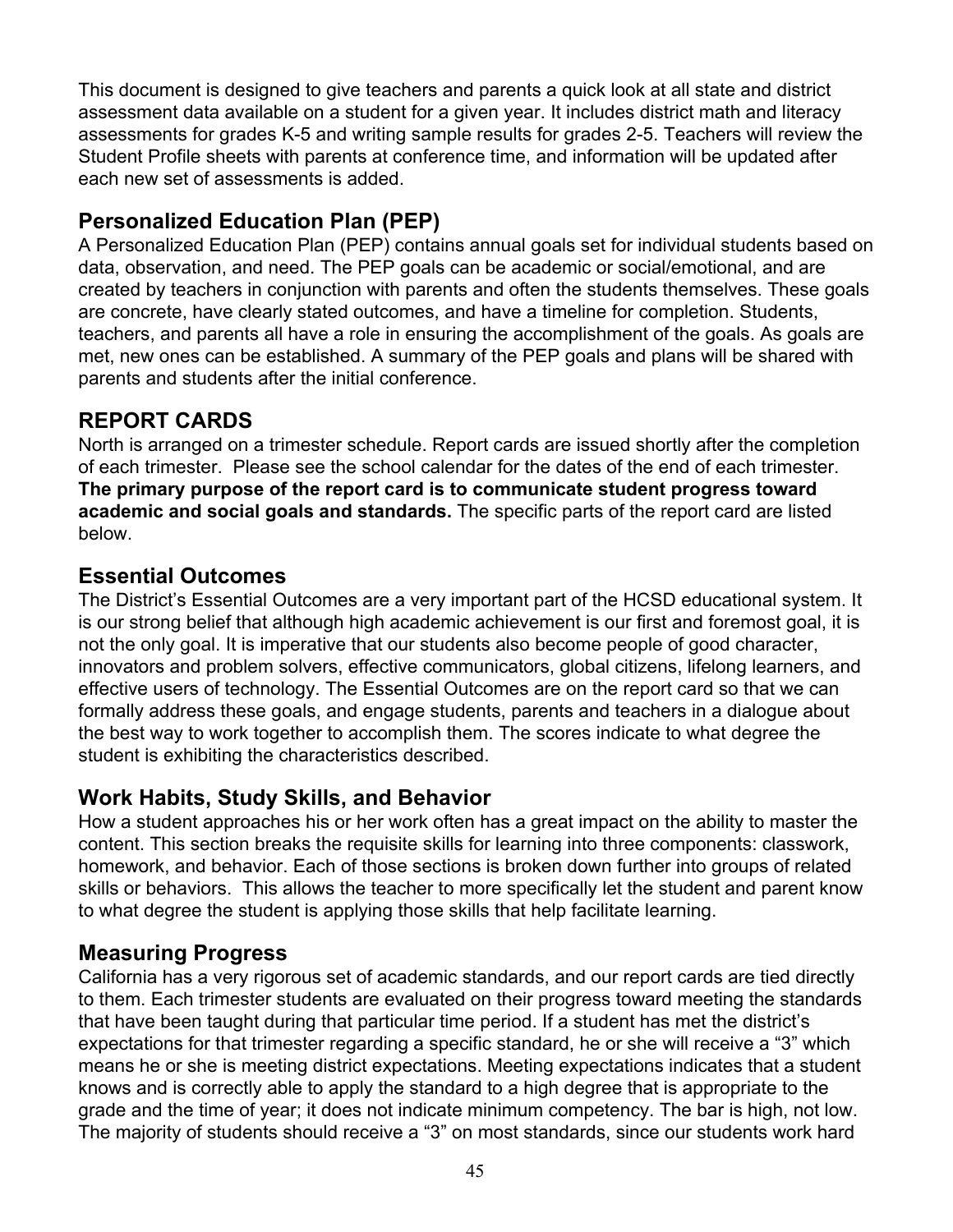with their teachers and parents to be successful. Meeting the standards is the expectation at the end of the school year for all students.

A student will be given a "2" if he or she is approaching the expected level, but not quite there. A "2" indicates that the student is clearly working on the standard, but still needs to improve either the depth or consistency of their performance, or falls slightly below the expectation for the class and needs some guidance to achieve success. In a few cases a student will be given a "1" if their performance or understanding is lagging well below the expected level.

The "4" for exceeds district expectations does not apply to all standards, since most are clear cut and are either met or not met, and it is reserved for when student performance goes beyond what is usual and expected in a very noticeable way. It often reflects a level of understanding that is more complex than the expectation for the grade, combined with a proactive investigation of the subject. It is not meant to be applied just for high scores alone, because that is the standard expectation in this district.

## **Effort Rating**

The law requires that a grade or rating that indicates a student has met the required standards be based solely on the demonstration of content knowledge and the application of skills, not on the effort that was shown or not shown. In other words, while effort can impact what is learned, it cannot be factored into the question about whether or not a student actually meets the standard. For that reason we have added a way to indicate the level of effort in order to give a more complete picture. Most students work hard most of the time and learn the material as expected. Therefore a typical student might receive a "3" in meeting academic standards and a "3" in effort (both indicate meeting our high expectations). However, it is entirely possible that a student could work very hard, do extra work, and still not master the skills. In that case the student might receive a "2" in academic standards, since expectations have not been met for understanding, but be given a "4" in effort to acknowledge the extra effort that was exhibited. It is equally as likely that a student who comes "naturally" to a particular subject area might receive a "4" for exceptional academic achievement, but a "2" or a "1" in effort indicating either an inconsistent or indifferent approach to work, or insufficient initiative to learn beyond what is required.

### **Comments Section**

The comments section enables teachers to provide comments that are specific to the child. The comments section allows the teachers to expand on the scores that have been given. The comments are intended to point out areas of relative strength and weakness, to indicate progress toward a goal, to provide helpful suggestions for the upcoming trimester, or to clarify what is expected. You are always welcome to ask for further clarifications if needed.

# **Communication**

Keeping our families informed is a top priority at North School and we communicate using the following methods:

# **E-BLASTS**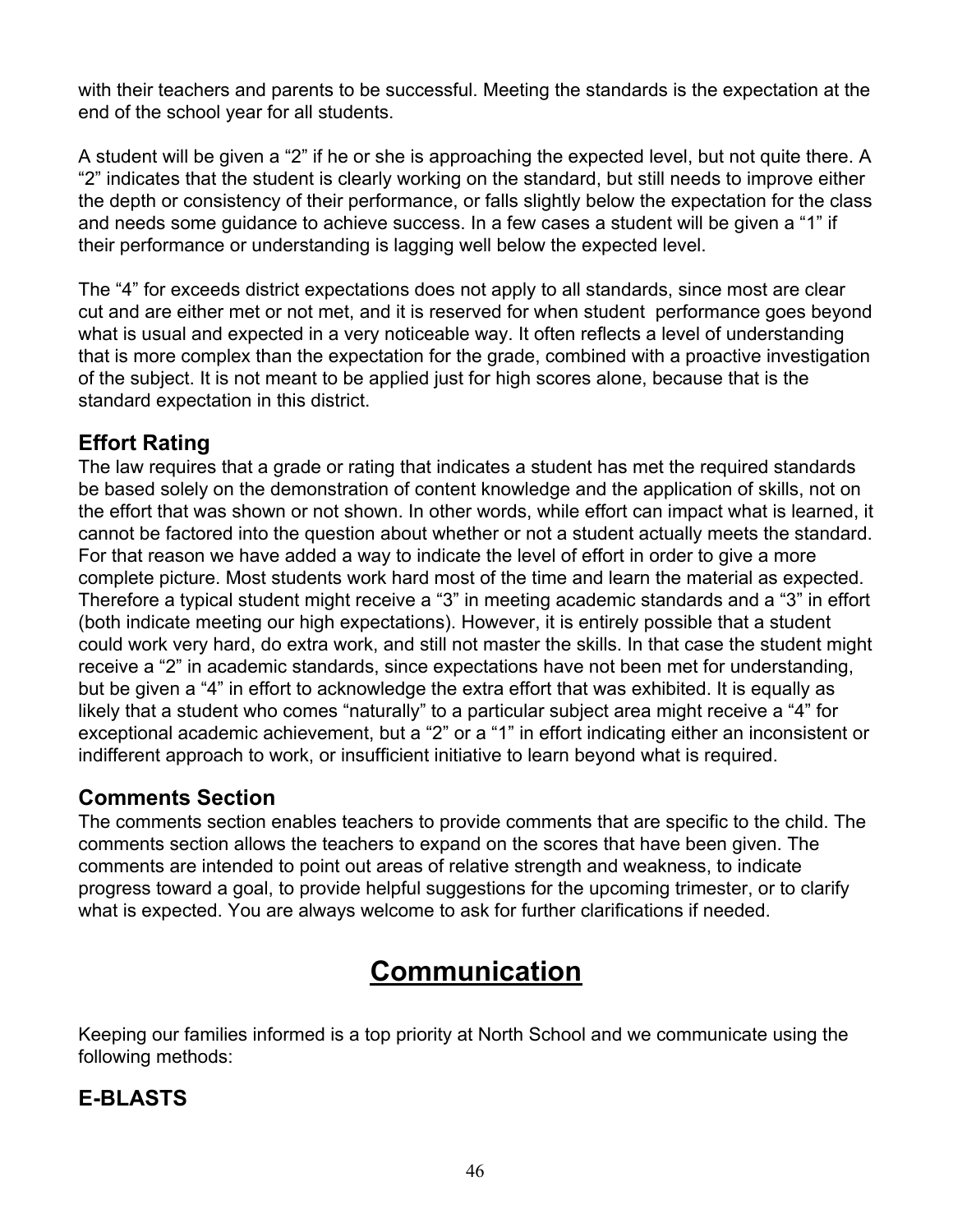E-Blasts are sent out from the same system as the North News and these contain reminders mostly from school partners such as **North Parent Group (NPG), Hillsborough Schools Foundation (HSF), and Recreation** about school, district, and HSF events. Please read these to stay abreast of date changes and reminders.

# **NORTH NEWS**

The North News is sent to families twice a month and it contains a principal newsletter, a letter from the Parent Group president, upcoming calendar dates or changes, and updates from various school partners. Please read these very carefully.

## **PRINCIPAL E-MESSAGES**

On occasion, you will receive emails from the principal with important updates, reminders, and school-related information.

## **CLASSROOM TEACHER EMAILS**

Teachers will email parents from time to time to inform parents about things that are relevant to the classroom. Please pay close attention to these as they often include information about homework, important dates, and classroom projects.

### **ROOM PARENT EMAILS**

You will receive many emails from your Room Parent with information about volunteer sign-ups, class parties, teacher recognition and North Parent Group activities and events. These emails may come directly from your Room Parent or through your class Shutterfly Site (see below).

### **KONSTELLA ROOM PARENT SITES**

At the beginning of each year room parents in each classroom offer a KONSTELLA account website for information specific to the classroom. Room parents use this site for photos and reminders about classroom and school events. These have many reminder options and families are able to set their preferred reminders under the Settings tab.

### **READER BOARD**

North School has a reader board that has the school's weekly events listed and this list is updated every Friday. The reader board is located in the front of the school so please read it upon entering the North traffic circle.

### **SOCIAL MEDIA**

Your teacher may set-up a class social media account for sharing photos and updates with you. These accounts are private and only shared with parents/guardians of students in your class. Joining/following these accounts is optional and will not take the place of the other forms of communication mentioned above. Additionally, the North Parent Group will share photos, videos, reminders and highlights from our school community. Student images will not be shared without permission. You can follow @NorthParentGroup on Instagram and Facebook and @North\_Parents on Twitter.

### **NORTH BUZZ -** [North](https://northannouncements.blogspot.com/) Buzz

The North Buzz is a blog used to send announcements instead of a loudspeaker. Each day announcements are compiled on the Buzz and students with the announcer leadership job read the latest posts to the rest of their class. The announcements are typically read before morning